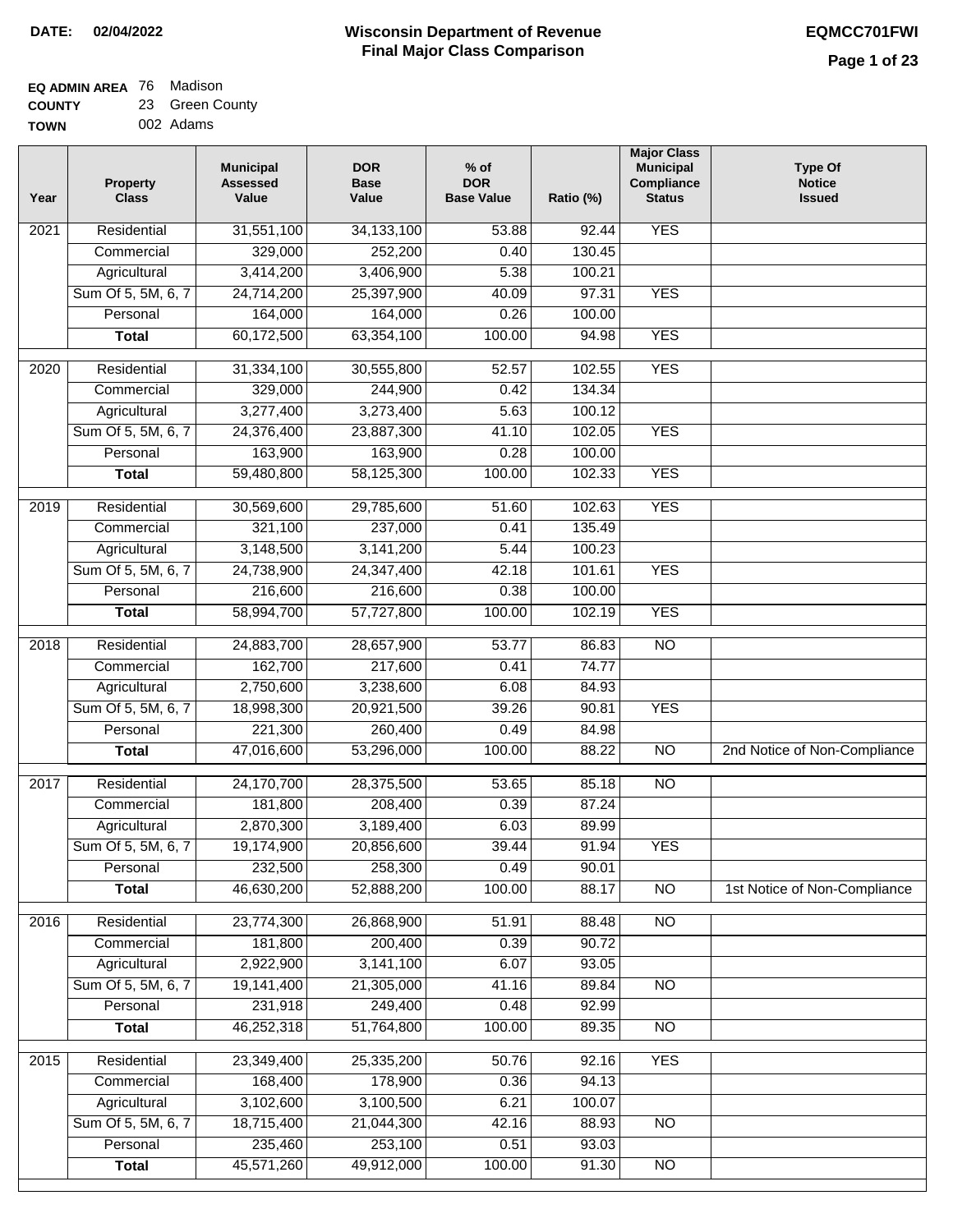# **Wisconsin Department of Revenue DATE: 02/04/2022 EQMCC701FWI Final Major Class Comparison**

| <b>EQ ADMIN AREA 76 Madison</b> |                 |
|---------------------------------|-----------------|
| <b>COUNTY</b>                   | 23 Green County |

**TOWN** 004 Albany

| Year              | <b>Property</b><br><b>Class</b> | <b>Municipal</b><br><b>Assessed</b><br>Value | <b>DOR</b><br><b>Base</b><br>Value | $%$ of<br><b>DOR</b><br><b>Base Value</b> | Ratio (%)       | <b>Major Class</b><br><b>Municipal</b><br>Compliance<br><b>Status</b> | <b>Type Of</b><br><b>Notice</b><br><b>Issued</b> |
|-------------------|---------------------------------|----------------------------------------------|------------------------------------|-------------------------------------------|-----------------|-----------------------------------------------------------------------|--------------------------------------------------|
| $\overline{202}1$ | Residential                     | 75,620,000                                   | 102,412,700                        | 75.03                                     | 73.84           | N <sub>O</sub>                                                        |                                                  |
|                   | Commercial                      | 1,342,500                                    | 1,828,300                          | 1.34                                      | 73.43           |                                                                       |                                                  |
|                   | Agricultural                    | 3,117,400                                    | 3,899,100                          | 2.86                                      | 79.95           |                                                                       |                                                  |
|                   | Sum Of 5, 5M, 6, 7              | 27,415,400                                   | 28,040,800                         | 20.54                                     | 97.77           | <b>YES</b>                                                            |                                                  |
|                   | Personal                        | 246,200                                      | 307,700                            | 0.23                                      | 80.01           |                                                                       |                                                  |
|                   | <b>Total</b>                    | 107,741,500                                  | 136,488,600                        | 100.00                                    | 78.94           | $\overline{NO}$                                                       | 1st Notice of Non-Compliance                     |
| $\overline{2020}$ | Residential                     | 72,579,600                                   | 92,087,100                         | 73.57                                     | 78.82           | $\overline{NO}$                                                       |                                                  |
|                   | Commercial                      | 878,700                                      | 1,236,200                          | 0.99                                      | 71.08           |                                                                       |                                                  |
|                   | Agricultural                    | 2,995,500                                    | 3,744,600                          | 2.99                                      | 80.00           |                                                                       |                                                  |
|                   | Sum Of 5, 5M, 6, 7              | 27,626,300                                   | 27,495,300                         | 21.97                                     | 100.48          | <b>YES</b>                                                            |                                                  |
|                   | Personal                        | 480,500                                      | 600,700                            | 0.48                                      | 79.99           |                                                                       |                                                  |
|                   | <b>Total</b>                    | 104,560,600                                  | 125, 163, 900                      | 100.00                                    | 83.54           | $\overline{NO}$                                                       |                                                  |
| 2019              | Residential                     | 70,931,700                                   | 86,564,500                         | 72.55                                     | 81.94           | $\overline{10}$                                                       |                                                  |
|                   | Commercial                      | 878,100                                      | 1,248,100                          | 1.05                                      | 70.35           |                                                                       |                                                  |
|                   | Agricultural                    | 3,078,700                                    | 3,621,100                          | 3.04                                      | 85.02           |                                                                       |                                                  |
|                   | Sum Of 5, 5M, 6, 7              | 27,363,100                                   | 27,292,600                         | 22.88                                     | 100.26          | <b>YES</b>                                                            |                                                  |
|                   | Personal                        | 496,200                                      | 583,800                            | 0.49                                      | 84.99           |                                                                       |                                                  |
|                   | <b>Total</b>                    | 102,747,800                                  | 119,310,100                        | 100.00                                    | 86.12           | $\overline{NO}$                                                       |                                                  |
| 2018              | Residential                     | 69,141,900                                   | 78,933,700                         | 71.18                                     | 87.59           | N <sub>O</sub>                                                        |                                                  |
|                   | Commercial                      | 905,800                                      | 1,319,800                          | 1.19                                      | 68.63           |                                                                       |                                                  |
|                   | Agricultural                    | 3,176,600                                    | 3,524,300                          | 3.18                                      | 90.13           |                                                                       |                                                  |
|                   | Sum Of 5, 5M, 6, 7              | 27,231,800                                   | 26,607,500                         | 23.99                                     | 102.35          | <b>YES</b>                                                            |                                                  |
|                   | Personal                        | 459,000                                      | 510,000                            | 0.46                                      | 90.00           |                                                                       |                                                  |
|                   | <b>Total</b>                    | 100,915,100                                  | 110,895,300                        | 100.00                                    | 91.00           | <b>NO</b>                                                             |                                                  |
| 2017              | Residential                     | 68,556,300                                   | 73,319,400                         | 69.08                                     | 93.50           | <b>YES</b>                                                            |                                                  |
|                   | Commercial                      | 845,800                                      | 941,700                            | 0.89                                      | 89.82           |                                                                       |                                                  |
|                   | Agricultural                    | 3,260,600                                    | 3,432,300                          | 3.23                                      | 95.00           |                                                                       |                                                  |
|                   | Sum Of 5, 5M, 6, 7              | 27,235,500                                   | 27,778,700                         | 26.17                                     | 98.04           | <b>YES</b>                                                            |                                                  |
|                   | Personal                        | 630,300                                      | 663,500                            | 0.63                                      | 95.00           |                                                                       |                                                  |
|                   | <b>Total</b>                    | 100,528,500                                  | 106,135,600                        | 100.00                                    | 94.72           | <b>YES</b>                                                            |                                                  |
| 2016              | Residential                     | 68,037,200                                   | 70,184,800                         | 67.70                                     | 96.94           | <b>YES</b>                                                            |                                                  |
|                   | Commercial                      | 755,800                                      | 814,400                            | 0.79                                      | 92.80           |                                                                       |                                                  |
|                   | Agricultural                    | 3,388,100                                    | 3,383,100                          | 3.26                                      | 100.15          |                                                                       |                                                  |
|                   | Sum Of 5, 5M, 6, 7              | 27,102,900                                   | 28,681,600                         | 27.66                                     | 94.50           | <b>YES</b>                                                            |                                                  |
|                   | Personal                        | 612,700                                      | 612,700                            | 0.59                                      | 100.00          |                                                                       |                                                  |
|                   | <b>Total</b>                    | 99,896,700                                   | 103,676,600                        | 100.00                                    | 96.35           | <b>YES</b>                                                            |                                                  |
|                   |                                 |                                              |                                    |                                           |                 | <b>YES</b>                                                            |                                                  |
| 2015              | Residential<br>Commercial       | 67,304,100<br>875,500                        | 65,496,400<br>932,600              | 66.32<br>0.94                             | 102.76<br>93.88 |                                                                       |                                                  |
|                   | Agricultural                    | 3,346,500                                    | 3,345,600                          | 3.39                                      | 100.03          |                                                                       |                                                  |
|                   | Sum Of 5, 5M, 6, 7              | 26,773,000                                   | 28,475,000                         | 28.83                                     | 94.02           | <b>YES</b>                                                            |                                                  |
|                   | Personal                        | 505,700                                      | 505,700                            | 0.51                                      | 100.00          |                                                                       |                                                  |
|                   | <b>Total</b>                    | 98,804,800                                   | 98,755,300                         | 100.00                                    | 100.05          | <b>YES</b>                                                            |                                                  |
|                   |                                 |                                              |                                    |                                           |                 |                                                                       |                                                  |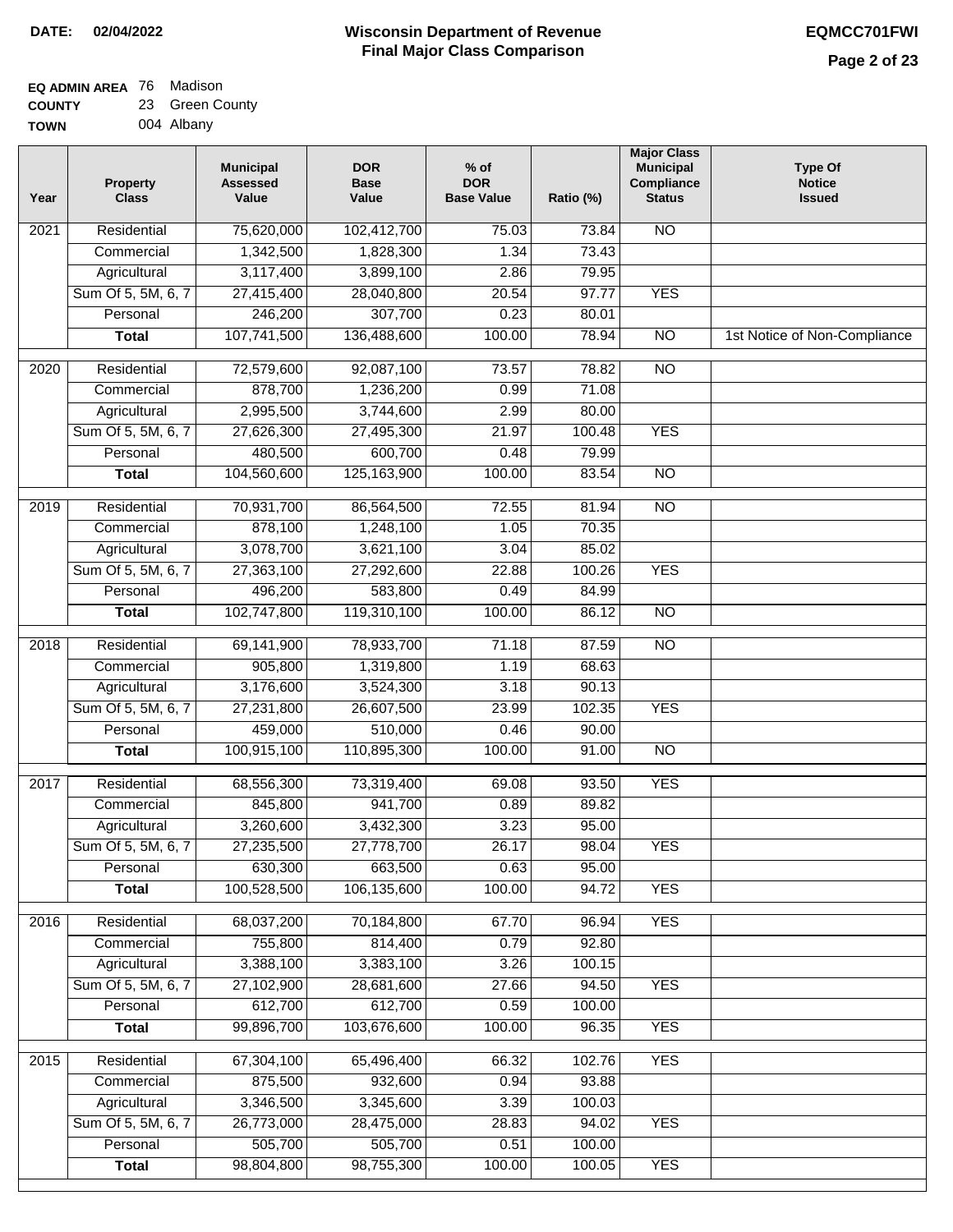**Major Class Municipal Compliance Status**

NO

YES

NO

NO

 76.49 82.83 80.01 94.94 79.99 79.85

 81.02 84.57

**Type Of Notice Issued**

| EQ ADMIN AREA 76 Madison |                      |
|--------------------------|----------------------|
| <b>COUNTY</b>            | 23 Green County      |
| T                        | <b>OOR Droo</b> klyn |

| TOWN | 006 Brooklyn                    |                                              |                                    |                                           |                      |
|------|---------------------------------|----------------------------------------------|------------------------------------|-------------------------------------------|----------------------|
| Year | <b>Property</b><br><b>Class</b> | <b>Municipal</b><br><b>Assessed</b><br>Value | <b>DOR</b><br><b>Base</b><br>Value | $%$ of<br><b>DOR</b><br><b>Base Value</b> | Ratio (%)            |
| 2021 | Residential                     | 95,628,500                                   | 125,012,900                        | 78.67                                     | 76.4                 |
|      | Commercial                      | 1,837,700                                    | 2,218,700                          | 1.40                                      | 82.8                 |
|      | Agricultural                    | 3,357,700                                    | 4,196,700                          | 2.64                                      | 80.0                 |
|      | Sum Of 5, 5M, 6, 7              | 25,889,200                                   | 27,269,600                         | 17.16                                     | 94.9                 |
|      | Personal                        | 163,100                                      | 203,900                            | 0.13                                      | 79.9                 |
|      | Total                           | 126,876,200                                  | 158,901,800                        | 100.00                                    | 79.8                 |
|      |                                 |                                              |                                    |                                           |                      |
| 2020 | Residential                     | 93,972,000                                   | 115,985,800                        | 78.11                                     | 81.0                 |
|      | Commercial                      | 1,788,400                                    | 2,114,800                          | 1.42                                      | 84.5                 |
|      | Agricultural                    | 3,437,100                                    | $\overline{4,043,800}$             | 2.72                                      | 85.0                 |
|      | Sum Of 5, 5M, 6, 7              | 25,620,500                                   | 26,055,800                         | 17.55                                     | 98.3                 |
|      | <b>D</b> - - - - - - 1          | 0.10000                                      | 000000                             | 0.00                                      | $\sim$ $\sim$ $\sim$ |

|      | Agricultural       | 3,437,100   | 4,043,800    | 2.72   | 85.00  |                 |  |
|------|--------------------|-------------|--------------|--------|--------|-----------------|--|
|      | Sum Of 5, 5M, 6, 7 | 25,620,500  | 26,055,800   | 17.55  | 98.33  | <b>YES</b>      |  |
|      | Personal           | 248,900     | 292,800      | 0.20   | 85.01  |                 |  |
|      | <b>Total</b>       | 125,066,900 | 148,493,000  | 100.00 | 84.22  | $\overline{NO}$ |  |
| 2019 | Residential        | 93,814,900  | 107,094,400  | 77.49  | 87.60  | $\overline{NO}$ |  |
|      | Commercial         | 1,646,300   | 1,967,300    | 1.42   | 83.68  |                 |  |
|      | Agricultural       | 3,489,700   | 3,875,900    | 2.80   | 90.04  |                 |  |
|      | Sum Of 5, 5M, 6, 7 | 24,876,000  | 25,211,900   | 18.24  | 98.67  | <b>YES</b>      |  |
|      | Personal           | 41,300      | 45,900       | 0.03   | 89.98  |                 |  |
|      | <b>Total</b>       | 123,868,200 | 138,195,400  | 100.00 | 89.63  | $\overline{NO}$ |  |
|      |                    |             |              |        |        |                 |  |
| 2018 | Residential        | 91,965,400  | 97,263,900   | 76.49  | 94.55  | <b>YES</b>      |  |
|      | Commercial         | 1,613,000   | 1,930,300    | 1.52   | 83.56  |                 |  |
|      | Agricultural       | 3,592,300   | 3,781,800    | 2.97   | 94.99  |                 |  |
|      | Sum Of 5, 5M, 6, 7 | 24,488,000  | 24,131,600   | 18.98  | 101.48 | <b>YES</b>      |  |
|      | Personal           | 50,100      | 52,700       | 0.04   | 95.07  |                 |  |
|      | <b>Total</b>       | 121,708,800 | 127,160,300  | 100.00 | 95.71  | <b>YES</b>      |  |
| 2017 | Residential        | 89,259,700  | 86,893,600   | 73.86  | 102.72 | <b>YES</b>      |  |
|      | Commercial         | 1,613,000   | 1,808,700    | 1.54   | 89.18  |                 |  |
|      | Agricultural       | 3,702,200   | 3,703,300    | 3.15   | 99.97  |                 |  |
|      | Sum Of 5, 5M, 6, 7 | 24,316,600  | 25, 171, 700 | 21.40  | 96.60  | <b>YES</b>      |  |
|      | Personal           | 63,500      | 63,500       | 0.05   | 100.00 |                 |  |
|      | <b>Total</b>       | 118,955,000 | 117,640,800  | 100.00 | 101.12 | <b>YES</b>      |  |
| 2016 | Residential        | 87,682,900  | 82,018,800   | 72.24  | 106.91 | <b>YES</b>      |  |
|      | Commercial         | 1,767,200   | 1,700,200    | 1.50   | 103.94 |                 |  |
|      | Agricultural       | 3,655,000   | 3,653,200    | 3.22   | 100.05 |                 |  |
|      | Sum Of 5, 5M, 6, 7 | 24,238,900  | 26,085,500   | 22.98  | 92.92  | <b>YES</b>      |  |
|      | Personal           | 76,600      | 76,600       | 0.07   | 100.00 |                 |  |
|      | <b>Total</b>       | 117,420,600 | 113,534,300  | 100.00 | 103.42 | <b>YES</b>      |  |
|      |                    |             |              |        |        |                 |  |
| 2015 | Residential        | 86,479,300  | 75,787,500   | 70.87  | 114.11 | NO              |  |
|      | Commercial         | 1,727,300   | 1,612,000    | 1.51   | 107.15 |                 |  |
|      | Agricultural       | 3,622,200   | 3,621,500    | 3.39   | 100.02 |                 |  |
|      | Sum Of 5, 5M, 6, 7 | 23,882,100  | 25,845,000   | 24.17  | 92.41  | <b>YES</b>      |  |
|      | Personal           | 76,200      | 76,200       | 0.07   | 100.00 |                 |  |
|      | <b>Total</b>       | 115,787,100 | 106,942,200  | 100.00 | 108.27 | $\overline{NO}$ |  |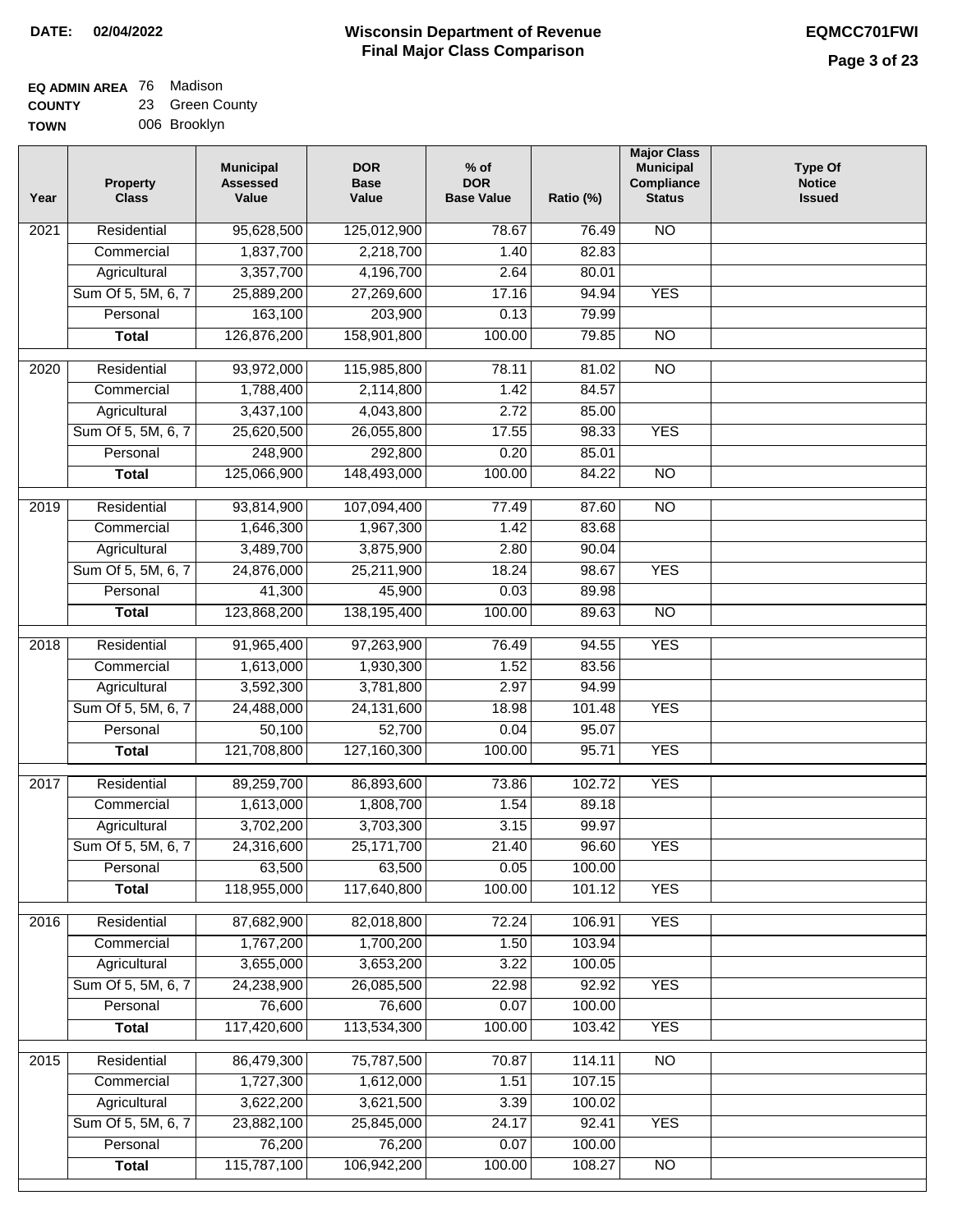| <b>EQ ADMIN AREA 76 Madison</b> |                 |
|---------------------------------|-----------------|
| <b>COUNTY</b>                   | 23 Green County |

**TOWN** 008 Cadiz

| Year              | <b>Property</b><br><b>Class</b> | <b>Municipal</b><br><b>Assessed</b><br>Value | <b>DOR</b><br><b>Base</b><br>Value | % of<br><b>DOR</b><br><b>Base Value</b> | Ratio (%)      | <b>Major Class</b><br><b>Municipal</b><br>Compliance<br><b>Status</b> | <b>Type Of</b><br><b>Notice</b><br><b>Issued</b> |
|-------------------|---------------------------------|----------------------------------------------|------------------------------------|-----------------------------------------|----------------|-----------------------------------------------------------------------|--------------------------------------------------|
| $\overline{202}1$ | Residential                     | 38,063,800                                   | 42,960,900                         | 59.73                                   | 88.60          | <b>NO</b>                                                             |                                                  |
|                   | Commercial                      | 493,100                                      | 513,900                            | 0.71                                    | 95.95          |                                                                       |                                                  |
|                   | Agricultural                    | 3,886,400                                    | 4,315,600                          | 6.00                                    | 90.05          |                                                                       |                                                  |
|                   | Sum Of 5, 5M, 6, 7              | 21,084,100                                   | 23,989,500                         | 33.35                                   | 87.89          | $\overline{NO}$                                                       |                                                  |
|                   | Personal                        | 129,200                                      | 143,500                            | 0.20                                    | 90.03          |                                                                       |                                                  |
|                   | <b>Total</b>                    | 63,656,600                                   | 71,923,400                         | 100.00                                  | 88.51          | $\overline{NO}$                                                       |                                                  |
| $\overline{2020}$ | Residential                     | 37,984,000                                   | 41,441,300                         | 59.87                                   | 91.66          | <b>YES</b>                                                            |                                                  |
|                   | Commercial                      | 489,100                                      | 489,900                            | 0.71                                    | 99.84          |                                                                       |                                                  |
|                   | Agricultural                    | 3,740,500                                    | 4,156,600                          | 6.01                                    | 89.99          |                                                                       |                                                  |
|                   | Sum Of 5, 5M, 6, 7              | 20,971,400                                   | 22,950,800                         | 33.16                                   | 91.38          | <b>YES</b>                                                            |                                                  |
|                   | Personal                        | 158,000                                      | 175,500                            | 0.25                                    | 90.03          |                                                                       |                                                  |
|                   | <b>Total</b>                    | 63,343,000                                   | 69,214,100                         | 100.00                                  | 91.52          | <b>YES</b>                                                            |                                                  |
| $\frac{1}{2019}$  | Residential                     | 37,953,300                                   | 40,595,800                         | 59.41                                   | 93.49          | <b>YES</b>                                                            |                                                  |
|                   | Commercial                      | 500,200                                      | 498,400                            | 0.73                                    | 100.36         |                                                                       |                                                  |
|                   | Agricultural                    | 3,672,800                                    | 3,993,500                          | 5.84                                    | 91.97          |                                                                       |                                                  |
|                   | Sum Of 5, 5M, 6, 7              | 20,999,300                                   | 23,087,600                         | 33.79                                   | 90.95          | <b>YES</b>                                                            |                                                  |
|                   | Personal                        | 148,500                                      | 161,400                            | 0.24                                    | 92.01          |                                                                       |                                                  |
|                   | <b>Total</b>                    | 63,274,100                                   | 68,336,700                         | 100.00                                  | 92.59          | <b>YES</b>                                                            |                                                  |
|                   |                                 |                                              |                                    |                                         |                |                                                                       |                                                  |
| 2018              | Residential                     | 37,724,400                                   | 38,795,100                         | 59.03                                   | 97.24          | <b>YES</b>                                                            |                                                  |
|                   | Commercial                      | 500,200                                      | 498,400                            | 0.76                                    | 100.36         |                                                                       |                                                  |
|                   | Agricultural                    | 3,804,400                                    | 3,883,900                          | 5.91                                    | 97.95          |                                                                       |                                                  |
|                   | Sum Of 5, 5M, 6, 7<br>Personal  | 20,788,700                                   | 22,385,300                         | 34.06<br>0.24                           | 92.87<br>98.00 | <b>YES</b>                                                            |                                                  |
|                   | <b>Total</b>                    | 156,800<br>62,974,500                        | 160,000<br>65,722,700              | 100.00                                  | 95.82          | <b>YES</b>                                                            |                                                  |
|                   |                                 |                                              |                                    |                                         |                |                                                                       |                                                  |
| $\overline{2017}$ | Residential                     | 37,590,700                                   | 37,311,700                         | 58.07                                   | 100.75         | <b>YES</b>                                                            |                                                  |
|                   | Commercial                      | 500,200                                      | 538,600                            | 0.84                                    | 92.87          |                                                                       |                                                  |
|                   | Agricultural                    | 3,784,100                                    | 3,785,100                          | 5.89                                    | 99.97          |                                                                       |                                                  |
|                   | Sum Of 5, 5M, 6, 7              | 20,729,300                                   | 22,148,600                         | 34.47                                   | 93.59          | <b>YES</b>                                                            |                                                  |
|                   | Personal                        | 473,500                                      | 473,500                            | 0.74                                    | 100.00         |                                                                       |                                                  |
|                   | <b>Total</b>                    | 63,077,800                                   | 64,257,500                         | 100.00                                  | 98.16          | <b>YES</b>                                                            |                                                  |
| 2016              | Residential                     | 37,497,200                                   | 37,207,700                         | 57.35                                   | 100.78         | <b>YES</b>                                                            |                                                  |
|                   | Commercial                      | 475,200                                      | 493,900                            | 0.76                                    | 96.21          |                                                                       |                                                  |
|                   | Agricultural                    | 3,670,700                                    | 3,724,100                          | 5.74                                    | 98.57          |                                                                       |                                                  |
|                   | Sum Of 5, 5M, 6, 7              | 20,743,500                                   | 23,022,100                         | 35.49                                   | 90.10          | <b>YES</b>                                                            |                                                  |
|                   | Personal                        | 422,400                                      | 427,600                            | 0.66                                    | 98.78          |                                                                       |                                                  |
|                   | <b>Total</b>                    | 62,809,000                                   | 64,875,400                         | 100.00                                  | 96.81          | <b>YES</b>                                                            |                                                  |
| 2015              | Residential                     | 37,400,300                                   | 35,920,800                         | 57.23                                   | 104.12         | <b>YES</b>                                                            |                                                  |
|                   | Commercial                      | 475,200                                      | 474,900                            | 0.76                                    | 100.06         |                                                                       |                                                  |
|                   | Agricultural                    | 3,678,500                                    | 3,680,300                          | 5.86                                    | 99.95          |                                                                       |                                                  |
|                   | Sum Of 5, 5M, 6, 7              | 20,139,300                                   | 22,277,400                         | 35.49                                   | 90.40          | <b>YES</b>                                                            |                                                  |
|                   | Personal                        | 434,200                                      | 409,500                            | 0.65                                    | 106.03         |                                                                       |                                                  |
|                   | <b>Total</b>                    | 62,127,500                                   | 62,762,900                         | 100.00                                  | 98.99          | <b>YES</b>                                                            |                                                  |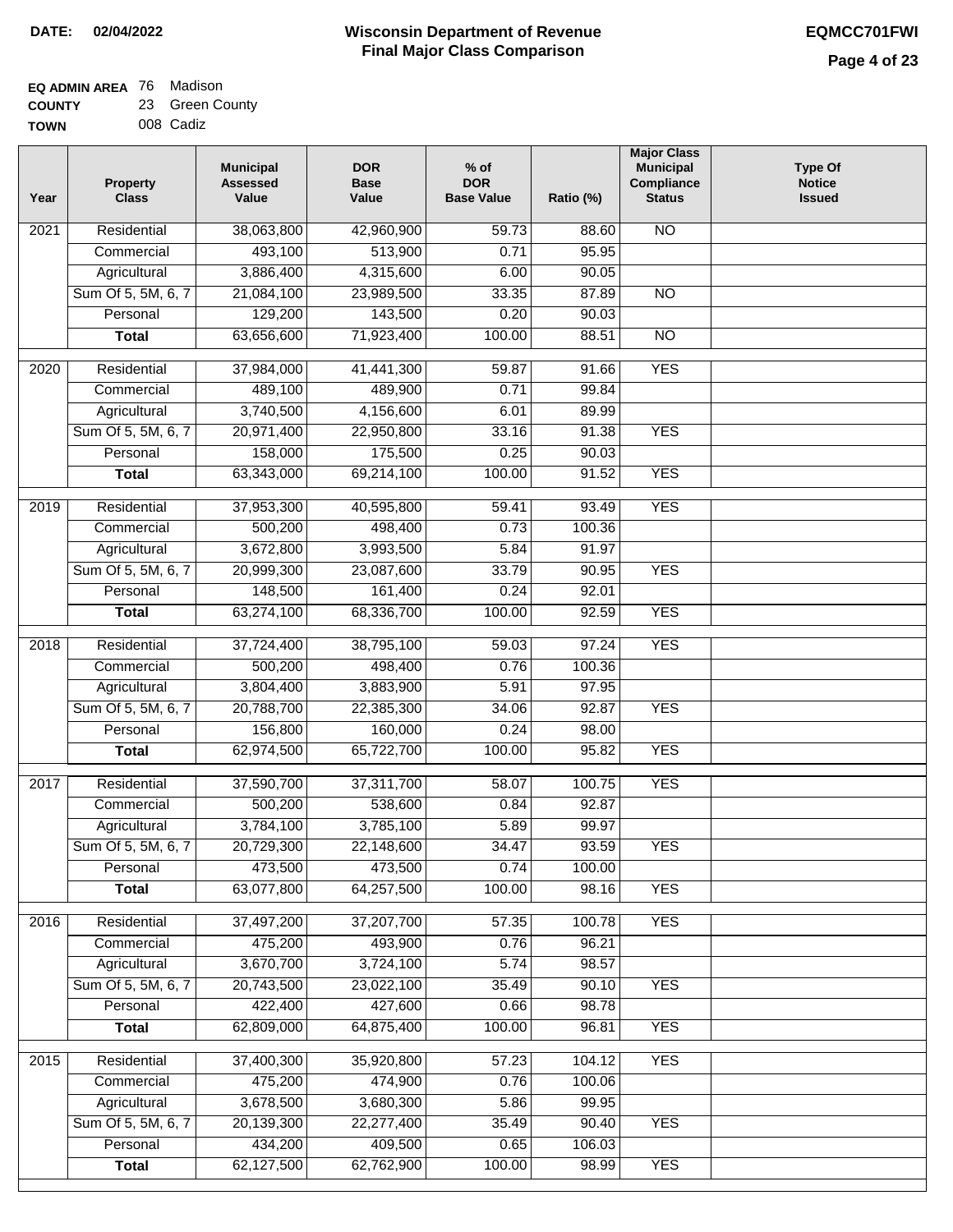#### **EQ ADMIN AREA** 76 Madison **COUNTY** 23 Green County

**TOWN** 010 Clarno

| Year              | <b>Property</b><br><b>Class</b> | <b>Municipal</b><br><b>Assessed</b><br>Value | <b>DOR</b><br><b>Base</b><br>Value | $%$ of<br><b>DOR</b><br><b>Base Value</b> | Ratio (%)       | <b>Major Class</b><br><b>Municipal</b><br>Compliance<br><b>Status</b> | <b>Type Of</b><br><b>Notice</b><br><b>Issued</b> |
|-------------------|---------------------------------|----------------------------------------------|------------------------------------|-------------------------------------------|-----------------|-----------------------------------------------------------------------|--------------------------------------------------|
| 2021              | Residential                     | 67,224,100                                   | 77,553,900                         | 68.23                                     | 86.68           | <b>NO</b>                                                             |                                                  |
|                   | Commercial                      | 5,634,800                                    | 6,346,800                          | 5.58                                      | 88.78           |                                                                       |                                                  |
|                   | Agricultural                    | 4,888,700                                    | 5,253,900                          | 4.62                                      | 93.05           |                                                                       |                                                  |
|                   | Sum Of 5, 5M, 6, 7              | 24,356,000                                   | 24, 162, 700                       | 21.26                                     | 100.80          | <b>YES</b>                                                            |                                                  |
|                   | Personal                        | 317,900                                      | 341,800                            | 0.30                                      | 93.01           |                                                                       |                                                  |
|                   | <b>Total</b>                    | 102,421,500                                  | 113,659,100                        | 100.00                                    | 90.11           | $\overline{NO}$                                                       |                                                  |
| $\overline{2020}$ | Residential                     | 66,440,200                                   | 69,726,500                         | 66.86                                     | 95.29           | <b>YES</b>                                                            |                                                  |
|                   | Commercial                      | 5,659,900                                    | 6,069,200                          | 5.82                                      | 93.26           |                                                                       |                                                  |
|                   | Agricultural                    | 4,954,000                                    | 5,057,100                          | 4.85                                      | 97.96           |                                                                       |                                                  |
|                   | Sum Of 5, 5M, 6, 7              | 24,228,600                                   | 23,228,400                         | 22.27                                     | 104.31          | <b>YES</b>                                                            |                                                  |
|                   | Personal                        | 195,700                                      | 199,700                            | 0.19                                      | 98.00           |                                                                       |                                                  |
|                   | <b>Total</b>                    | 101,478,400                                  | 104,280,900                        | 100.00                                    | 97.31           | <b>YES</b>                                                            |                                                  |
| 2019              | Residential                     | 66,150,600                                   | 68,733,700                         | 66.64                                     | 96.24           | <b>YES</b>                                                            |                                                  |
|                   | Commercial                      | 5,677,500                                    | 6,040,200                          | 5.86                                      | 94.00           |                                                                       |                                                  |
|                   | Agricultural                    | 4,866,100                                    | 4,858,600                          | 4.71                                      | 100.15          |                                                                       |                                                  |
|                   | Sum Of 5, 5M, 6, 7              | 24, 162, 100                                 | 23,300,100                         | 22.59                                     | 103.70          | <b>YES</b>                                                            |                                                  |
|                   | Personal                        | 207,300                                      | 207,300                            | 0.20                                      | 100.00          |                                                                       |                                                  |
|                   |                                 | 101,063,600                                  | 103,139,900                        | 100.00                                    | 97.99           | <b>YES</b>                                                            |                                                  |
|                   | <b>Total</b>                    |                                              |                                    |                                           |                 |                                                                       |                                                  |
| 2018              | Residential                     | 66,198,200                                   | 64,776,600                         | 66.67                                     | 102.19          | <b>YES</b>                                                            |                                                  |
|                   | Commercial                      | 5,562,100                                    | 5,712,700                          | 5.88                                      | 97.36           |                                                                       |                                                  |
|                   | Agricultural                    | 4,725,600                                    | 4,724,700                          | 4.86                                      | 100.02          |                                                                       |                                                  |
|                   | Sum Of 5, 5M, 6, 7              | 23,085,600                                   | 21,726,400                         | 22.36                                     | 106.26          | <b>YES</b>                                                            |                                                  |
|                   | Personal                        | 217,600                                      | 217,600                            | 0.22                                      | 100.00          |                                                                       |                                                  |
|                   | <b>Total</b>                    | 99,789,100                                   | 97,158,000                         | 100.00                                    | 102.71          | <b>YES</b>                                                            |                                                  |
| 2017              | Residential                     | 55,172,700                                   | 55,655,200                         | 61.05                                     | 99.13           | <b>YES</b>                                                            |                                                  |
|                   | Commercial                      | 4,615,500                                    | 5,089,500                          | 5.58                                      | 90.69           |                                                                       |                                                  |
|                   | Agricultural                    | 4,484,700                                    | 4,574,200                          | 5.02                                      | 98.04           |                                                                       |                                                  |
|                   | Sum Of 5, 5M, 6, 7              | 23,604,700                                   | 24,840,300                         | 27.25                                     | 95.03           | <b>YES</b>                                                            |                                                  |
|                   | Personal                        | 990,900                                      | 1,011,200                          | 1.11                                      | 97.99           |                                                                       |                                                  |
|                   | <b>Total</b>                    | 88,868,500                                   | 91,170,400                         | 100.00                                    | 97.48           | <b>YES</b>                                                            |                                                  |
| 2016              | Residential                     | 54, 184, 500                                 | 54,234,700                         | 60.22                                     | 99.91           | <b>YES</b>                                                            |                                                  |
|                   | Commercial                      | 4,472,500                                    | 4,753,000                          | 5.28                                      | 94.10           |                                                                       |                                                  |
|                   | Agricultural                    | 4,499,200                                    | 4,496,200                          | 4.99                                      | 100.07          |                                                                       |                                                  |
|                   | Sum Of 5, 5M, 6, 7              | 23,884,400                                   | 25,679,600                         | 28.51                                     | 93.01           | <b>YES</b>                                                            |                                                  |
|                   | Personal                        | 904,815                                      | 904,800                            | 1.00                                      | 100.00          |                                                                       |                                                  |
|                   | <b>Total</b>                    | 87,945,415                                   | 90,068,300                         | 100.00                                    | 97.64           | <b>YES</b>                                                            |                                                  |
|                   |                                 |                                              |                                    |                                           |                 |                                                                       |                                                  |
| 2015              | Residential                     | 53,012,400                                   | 51,981,700                         | 59.89                                     | 101.98          | <b>YES</b>                                                            |                                                  |
|                   | Commercial                      | 4,407,700                                    | 4,545,400                          | 5.24                                      | 96.97           | <b>YES</b>                                                            |                                                  |
|                   | Agricultural                    | 4,456,000                                    | 4,453,900                          | 5.13                                      | 100.05          |                                                                       |                                                  |
|                   | Sum Of 5, 5M, 6, 7<br>Personal  | 22,003,000<br>983,482                        | 24,826,000<br>983,500              | 28.60<br>1.13                             | 88.63<br>100.00 | $\overline{NO}$                                                       |                                                  |
|                   | <b>Total</b>                    | 84,862,582                                   | 86,790,500                         | 100.00                                    | 97.78           | N <sub>O</sub>                                                        |                                                  |
|                   |                                 |                                              |                                    |                                           |                 |                                                                       |                                                  |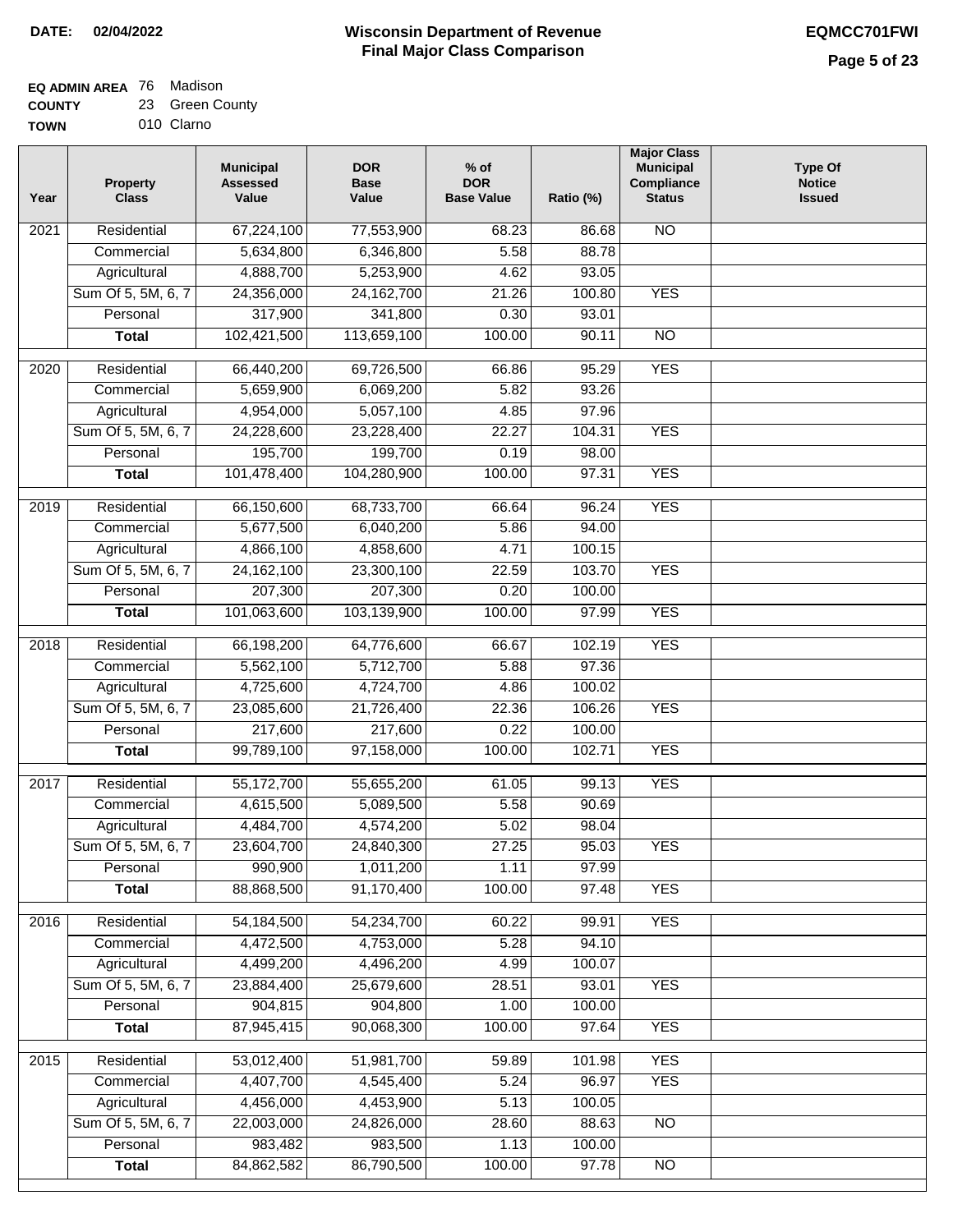# **EQ ADMIN AREA** 76 Madison

**COUNTY TOWN** 23 Green County

| uı m | ້ | טוסטוע      |
|------|---|-------------|
| N    |   | 012 Decatur |

| Year              | <b>Property</b><br><b>Class</b> | <b>Municipal</b><br><b>Assessed</b><br>Value | <b>DOR</b><br><b>Base</b><br>Value | $%$ of<br><b>DOR</b><br><b>Base Value</b> | Ratio (%)       | <b>Major Class</b><br><b>Municipal</b><br>Compliance<br><b>Status</b> | <b>Type Of</b><br><b>Notice</b><br><b>Issued</b> |
|-------------------|---------------------------------|----------------------------------------------|------------------------------------|-------------------------------------------|-----------------|-----------------------------------------------------------------------|--------------------------------------------------|
| 2021              | Residential                     | 133,543,700                                  | 168, 147, 300                      | 84.88                                     | 79.42           | <b>NO</b>                                                             |                                                  |
|                   | Commercial                      | 5,776,400                                    | 7,196,200                          | 3.63                                      | 80.27           |                                                                       |                                                  |
|                   | Agricultural                    | 3,993,700                                    | 4,539,100                          | 2.29                                      | 87.98           |                                                                       |                                                  |
|                   | Sum Of 5, 5M, 6, 7              | 15,852,600                                   | 17,448,200                         | 8.81                                      | 90.86           |                                                                       |                                                  |
|                   | Personal                        | 678,400                                      | 770,900                            | 0.39                                      | 88.00           |                                                                       |                                                  |
|                   | <b>Total</b>                    | 159,844,800                                  | 198, 101, 700                      | 100.00                                    | 80.69           | $\overline{NO}$                                                       |                                                  |
| $\overline{20}20$ | Residential                     | 127,924,700                                  | 136,041,200                        | 82.56                                     | 94.03           | <b>YES</b>                                                            |                                                  |
|                   | Commercial                      | 5,711,800                                    | 7,071,700                          | 4.29                                      | 80.77           |                                                                       |                                                  |
|                   | Agricultural                    | 4,237,800                                    | 4,364,900                          | 2.65                                      | 97.09           |                                                                       |                                                  |
|                   | Sum Of 5, 5M, 6, 7              | 15,800,700                                   | 16,646,900                         | 10.10                                     | 94.92           | <b>YES</b>                                                            |                                                  |
|                   | Personal                        | 633,700                                      | 653,300                            | 0.40                                      | 97.00           |                                                                       |                                                  |
|                   | <b>Total</b>                    | 154,308,700                                  | 164,778,000                        | 100.00                                    | 93.65           | <b>YES</b>                                                            |                                                  |
| $\frac{1}{2019}$  | Residential                     | 126,053,900                                  | 127,779,700                        | 81.82                                     | 98.65           | <b>YES</b>                                                            |                                                  |
|                   | Commercial                      | 5,711,800                                    | 7,290,400                          | 4.67                                      | 78.35           |                                                                       |                                                  |
|                   | Agricultural                    | 4,210,200                                    | 4,207,000                          | 2.69                                      | 100.08          |                                                                       |                                                  |
|                   | Sum Of 5, 5M, 6, 7              | 15,535,200                                   | 16,302,300                         | 10.44                                     | 95.29           | <b>YES</b>                                                            |                                                  |
|                   | Personal                        | 596,600                                      | 596,600                            | 0.38                                      | 100.00          |                                                                       |                                                  |
|                   | <b>Total</b>                    | 152,107,700                                  | 156,176,000                        | 100.00                                    | 97.40           | <b>YES</b>                                                            |                                                  |
|                   |                                 |                                              |                                    |                                           |                 |                                                                       |                                                  |
| 2018              | Residential<br>Commercial       | 125,503,600<br>5,544,000                     | 123,464,200<br>7,075,800           | 82.04<br>4.70                             | 101.65<br>78.35 | <b>YES</b>                                                            |                                                  |
|                   | Agricultural                    | 4,099,400                                    | 4,091,800                          | 2.72                                      | 100.19          |                                                                       |                                                  |
|                   | Sum Of 5, 5M, 6, 7              | 15,199,400                                   | 15,230,800                         | 10.12                                     | 99.79           | <b>YES</b>                                                            |                                                  |
|                   | Personal                        | 622,300                                      | 622,300                            | 0.41                                      | 100.00          |                                                                       |                                                  |
|                   | <b>Total</b>                    | 150,968,700                                  | 150,484,900                        | 100.00                                    | 100.32          | <b>YES</b>                                                            |                                                  |
|                   |                                 |                                              |                                    |                                           |                 |                                                                       |                                                  |
| 2017              | Residential                     | 110,860,200                                  | 114,679,800                        | 79.71                                     | 96.67           | <b>YES</b>                                                            |                                                  |
|                   | Commercial                      | 5,702,600                                    | 6,638,200                          | 4.61                                      | 85.91           |                                                                       |                                                  |
|                   | Agricultural                    | 3,954,100                                    | 3,949,800                          | 2.75                                      | 100.11          |                                                                       |                                                  |
|                   | Sum Of 5, 5M, 6, 7              | 15,652,900                                   | 18,130,000                         | 12.60                                     | 86.34           | $\overline{N}$                                                        |                                                  |
|                   | Personal                        | 472,700                                      | 472,700                            | 0.33                                      | 100.00          |                                                                       |                                                  |
|                   | <b>Total</b>                    | 136,642,500                                  | 143,870,500                        | 100.00                                    | 94.98           | $\overline{NO}$                                                       | 1st Notice of Non-Compliance                     |
| 2016              | Residential                     | 109,526,900                                  | 113,485,500                        | 79.04                                     | 96.51           | <b>YES</b>                                                            |                                                  |
|                   | Commercial                      | 5,681,200                                    | 6,390,900                          | 4.45                                      | 88.90           |                                                                       |                                                  |
|                   | Agricultural                    | 3,906,900                                    | 3,903,000                          | 2.72                                      | 100.10          |                                                                       |                                                  |
|                   | Sum Of 5, 5M, 6, 7              | 16,139,000                                   | 19,356,400                         | 13.48                                     | 83.38           | <b>NO</b>                                                             |                                                  |
|                   | Personal                        | 417,200                                      | 442,100                            | 0.31                                      | 94.37           |                                                                       |                                                  |
|                   | <b>Total</b>                    | 135,671,200                                  | 143,577,900                        | 100.00                                    | 94.49           | N <sub>O</sub>                                                        |                                                  |
| 2015              | Residential                     | 108,379,900                                  | 110,365,600                        | 78.99                                     | 98.20           | <b>YES</b>                                                            |                                                  |
|                   | Commercial                      | 5,792,600                                    | 6,260,600                          | 4.48                                      | 92.52           |                                                                       |                                                  |
|                   | Agricultural                    | 3,714,800                                    | 3,852,900                          | 2.76                                      | 96.42           |                                                                       |                                                  |
|                   | Sum Of 5, 5M, 6, 7              | 15,746,200                                   | 18,723,200                         | 13.40                                     | 84.10           | <b>NO</b>                                                             |                                                  |
|                   | Personal                        | 493,700                                      | 523,200                            | 0.37                                      | 94.36           |                                                                       |                                                  |
|                   | <b>Total</b>                    | 134, 127, 200                                | 139,725,500                        | 100.00                                    | 95.99           | $\overline{NO}$                                                       |                                                  |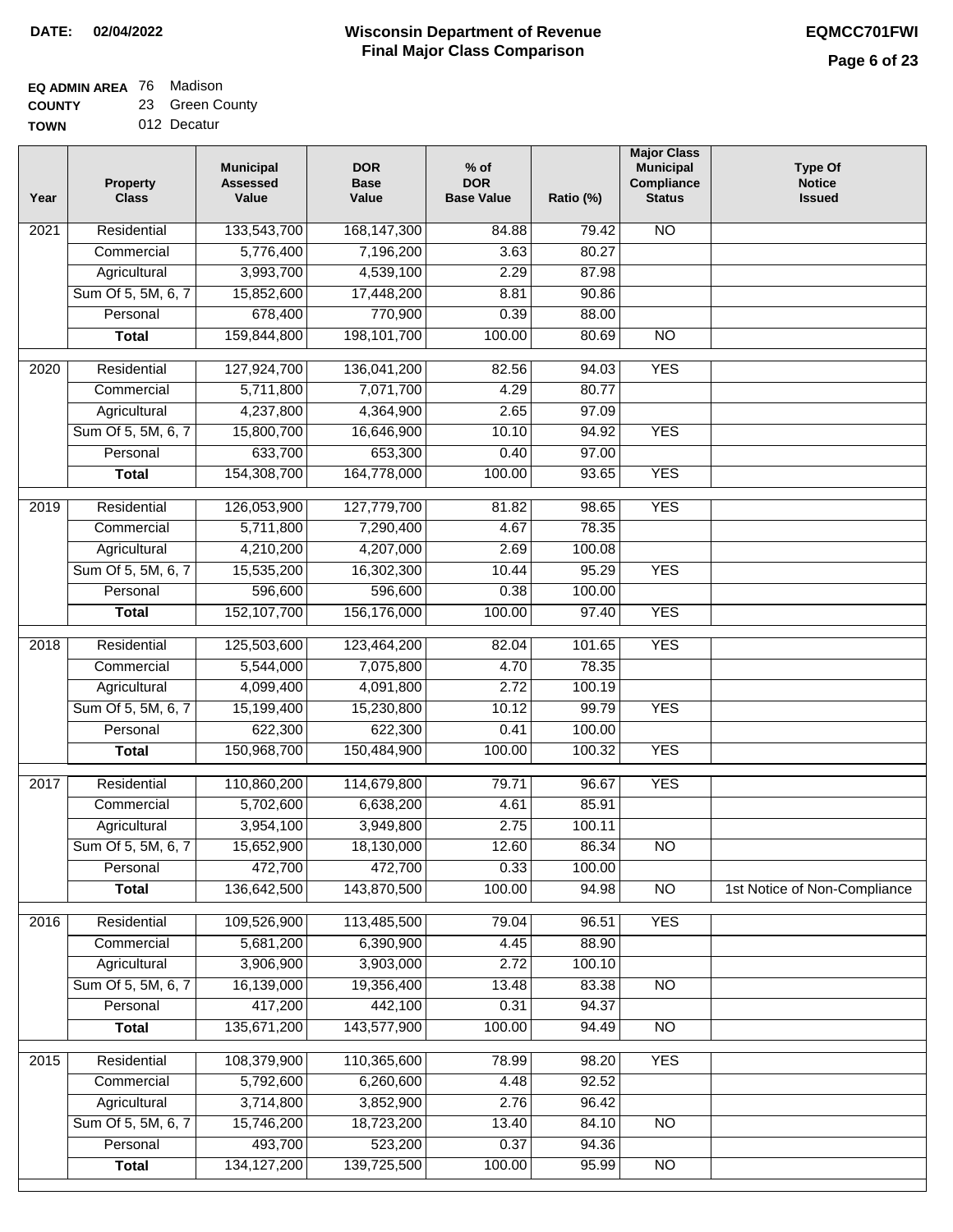#### **EQ ADMIN AREA** 76 Madison **COUNTY** 23 Green County

**TOWN** 014 Exeter

| Year              | <b>Property</b><br><b>Class</b> | <b>Municipal</b><br><b>Assessed</b><br>Value | <b>DOR</b><br><b>Base</b><br>Value | $%$ of<br><b>DOR</b><br><b>Base Value</b> | Ratio (%) | <b>Major Class</b><br><b>Municipal</b><br>Compliance<br><b>Status</b> | <b>Type Of</b><br><b>Notice</b><br><b>Issued</b> |
|-------------------|---------------------------------|----------------------------------------------|------------------------------------|-------------------------------------------|-----------|-----------------------------------------------------------------------|--------------------------------------------------|
| 2021              | Residential                     | 250,834,700                                  | 244,667,300                        | 88.50                                     | 102.52    | <b>YES</b>                                                            |                                                  |
|                   | Commercial                      | 3,628,000                                    | 3,675,300                          | 1.33                                      | 98.71     |                                                                       |                                                  |
|                   | Agricultural                    | 3,879,300                                    | 3,878,400                          | 1.40                                      | 100.02    |                                                                       |                                                  |
|                   | Sum Of 5, 5M, 6, 7              | 24,876,400                                   | 23,976,500                         | 8.67                                      | 103.75    |                                                                       |                                                  |
|                   | Personal                        | 262,500                                      | 262,500                            | 0.09                                      | 100.00    |                                                                       |                                                  |
|                   | <b>Total</b>                    | 283,480,900                                  | 276,460,000                        | 100.00                                    | 102.54    | <b>YES</b>                                                            |                                                  |
| $\overline{2020}$ | Residential                     | 167,033,200                                  | 233,238,900                        | 88.74                                     | 71.61     | $\overline{10}$                                                       |                                                  |
|                   | Commercial                      | 2,946,500                                    | 3,481,200                          | 1.32                                      | 84.64     |                                                                       |                                                  |
|                   | Agricultural                    | 2,868,500                                    | 3,585,900                          | 1.36                                      | 79.99     |                                                                       |                                                  |
|                   | Sum Of 5, 5M, 6, 7              | 21,346,000                                   | 22,288,400                         | 8.48                                      | 95.77     |                                                                       |                                                  |
|                   | Personal                        | 199,100                                      | 248,900                            | 0.09                                      | 79.99     |                                                                       |                                                  |
|                   | <b>Total</b>                    | 194,393,300                                  | 262,843,300                        | 100.00                                    | 73.96     | $\overline{NO}$                                                       | 1st Notice of Non-Compliance                     |
| 2019              | Residential                     | 161,929,900                                  | 212,024,200                        | 88.05                                     | 76.37     | $\overline{NO}$                                                       |                                                  |
|                   | Commercial                      | 2,857,800                                    | 3,370,300                          | 1.40                                      | 84.79     |                                                                       |                                                  |
|                   | Agricultural                    | 2,749,600                                    | 3,437,000                          | 1.43                                      | 80.00     |                                                                       |                                                  |
|                   | Sum Of 5, 5M, 6, 7              | 20,920,300                                   | 21,777,200                         | 9.04                                      | 96.07     |                                                                       |                                                  |
|                   | Personal                        | 142,800                                      | 178,600                            | 0.07                                      | 79.96     |                                                                       |                                                  |
|                   | <b>Total</b>                    | 188,600,400                                  | 240,787,300                        | 100.00                                    | 78.33     | $\overline{NO}$                                                       |                                                  |
| 2018              | Residential                     | 159,053,400                                  | 196,627,800                        | 87.79                                     | 80.89     | N <sub>O</sub>                                                        |                                                  |
|                   | Commercial                      | 2,857,800                                    | 3,304,200                          | 1.48                                      | 86.49     |                                                                       |                                                  |
|                   | Agricultural                    | 3,352,400                                    | 3,351,300                          | 1.50                                      | 100.03    |                                                                       |                                                  |
|                   | Sum Of 5, 5M, 6, 7              | 20,240,900                                   | 20,495,800                         | 9.15                                      | 98.76     |                                                                       |                                                  |
|                   | Personal                        | 160,500                                      | 188,800                            | 0.08                                      | 85.01     |                                                                       |                                                  |
|                   | <b>Total</b>                    | 185,665,000                                  | 223,967,900                        | 100.00                                    | 82.90     | <b>NO</b>                                                             |                                                  |
| $\overline{2017}$ | Residential                     | 155,905,300                                  | 178,768,500                        | 86.04                                     | 87.21     | $\overline{NO}$                                                       |                                                  |
|                   | Commercial                      | 2,855,800                                    | 3,609,600                          | 1.74                                      | 79.12     |                                                                       |                                                  |
|                   | Agricultural                    | 3,263,300                                    | 3,261,700                          | 1.57                                      | 100.05    |                                                                       |                                                  |
|                   | Sum Of 5, 5M, 6, 7              | 20,507,200                                   | 20,970,900                         | 10.09                                     | 97.79     | <b>YES</b>                                                            |                                                  |
|                   | Personal                        | 1,110,000                                    | 1,168,400                          | 0.56                                      | 95.00     |                                                                       |                                                  |
|                   | <b>Total</b>                    | 183,641,600                                  | 207,779,100                        | 100.00                                    | 88.38     | <b>NO</b>                                                             |                                                  |
| 2016              | Residential                     | 153,613,300                                  | 164,851,400                        | 85.60                                     | 93.18     | <b>YES</b>                                                            |                                                  |
|                   | Commercial                      | 1,694,600                                    | 2,368,400                          | 1.23                                      | 71.55     |                                                                       |                                                  |
|                   | Agricultural                    | 3,180,800                                    | 3,221,500                          | 1.67                                      | 98.74     |                                                                       |                                                  |
|                   | Sum Of 5, 5M, 6, 7              | 20,151,800                                   | 21,341,800                         | 11.08                                     | 94.42     | <b>YES</b>                                                            |                                                  |
|                   | Personal                        | 751,212                                      | 790,700                            | 0.41                                      | 95.01     |                                                                       |                                                  |
|                   | <b>Total</b>                    | 179,391,712                                  | 192,573,800                        | 100.00                                    | 93.15     | <b>YES</b>                                                            |                                                  |
| 2015              | Residential                     | 151,424,200                                  | 158,406,000                        | 85.13                                     | 95.59     | <b>YES</b>                                                            |                                                  |
|                   | Commercial                      | 1,656,800                                    | 2,244,400                          | 1.21                                      | 73.82     |                                                                       |                                                  |
|                   | Agricultural                    | 3,179,100                                    | 3,178,000                          | 1.71                                      | 100.03    |                                                                       |                                                  |
|                   | Sum Of 5, 5M, 6, 7              | 20,091,100                                   | 21,513,600                         | 11.56                                     | 93.39     | <b>YES</b>                                                            |                                                  |
|                   | Personal                        | 705,432                                      | 734,800                            | 0.39                                      | 96.00     |                                                                       |                                                  |
|                   | <b>Total</b>                    | 177,056,632                                  | 186,076,800                        | 100.00                                    | 95.15     | <b>YES</b>                                                            |                                                  |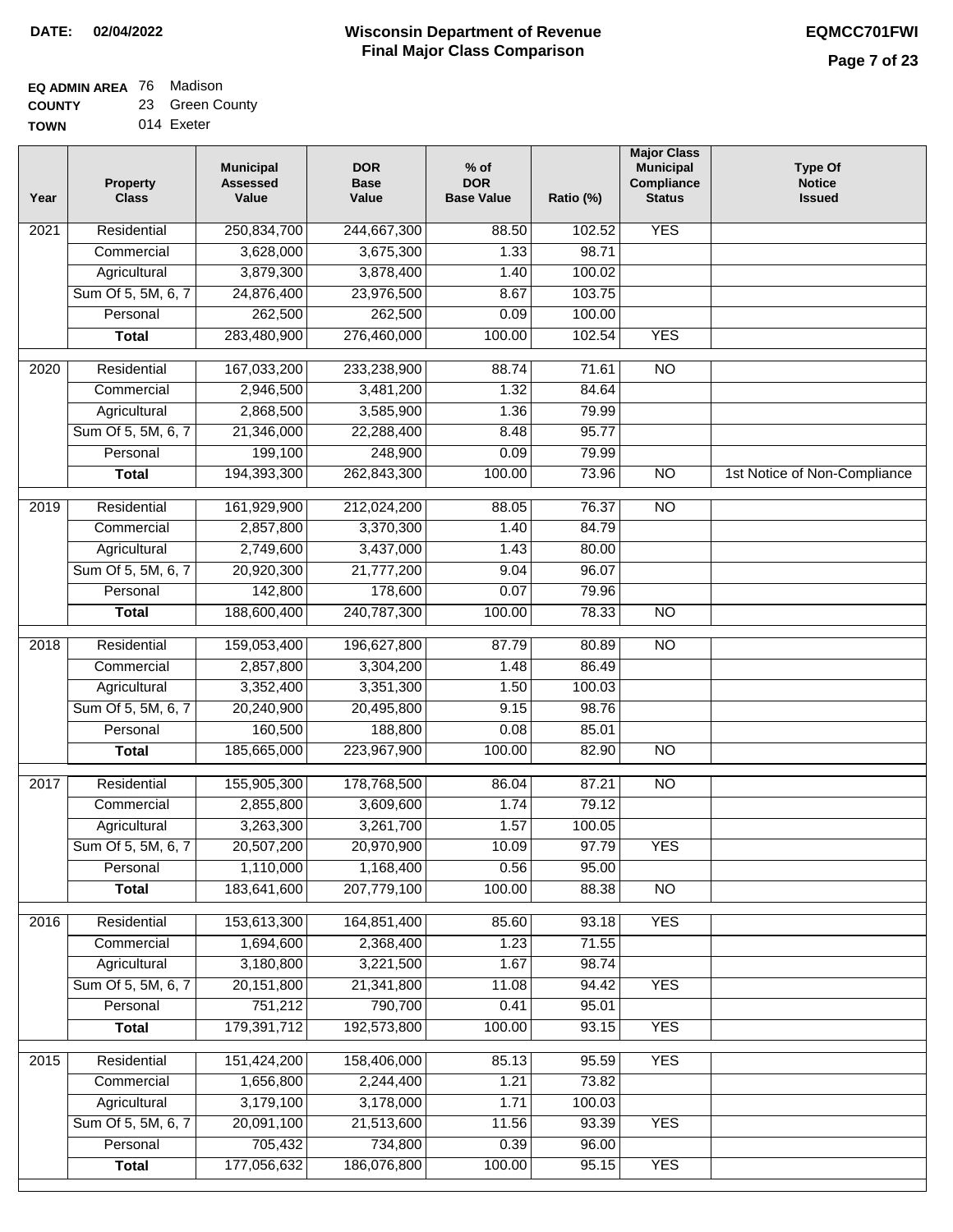#### **EQ ADMIN AREA** 76 Madison **COUNTY** 23 Green County

**TOWN** 016 Jefferson

| Year              | <b>Property</b><br><b>Class</b> | <b>Municipal</b><br><b>Assessed</b><br>Value | <b>DOR</b><br><b>Base</b><br>Value | $%$ of<br><b>DOR</b><br><b>Base Value</b> | Ratio (%) | <b>Major Class</b><br><b>Municipal</b><br>Compliance<br><b>Status</b> | <b>Type Of</b><br><b>Notice</b><br><b>Issued</b> |
|-------------------|---------------------------------|----------------------------------------------|------------------------------------|-------------------------------------------|-----------|-----------------------------------------------------------------------|--------------------------------------------------|
| 2021              | Residential                     | 52,751,000                                   | 65,643,600                         | 63.48                                     | 80.36     | <b>NO</b>                                                             |                                                  |
|                   | Commercial                      | 6,190,100                                    | 6,864,100                          | 6.64                                      | 90.18     |                                                                       |                                                  |
|                   | Agricultural                    | 4,345,300                                    | 5,108,800                          | 4.94                                      | 85.06     |                                                                       |                                                  |
|                   | Sum Of 5, 5M, 6, 7              | 22,419,900                                   | 25,607,000                         | 24.76                                     | 87.55     | $\overline{NO}$                                                       |                                                  |
|                   | Personal                        | 151,400                                      | 178,100                            | 0.17                                      | 85.01     |                                                                       |                                                  |
|                   | <b>Total</b>                    | 85,857,700                                   | 103,401,600                        | 100.00                                    | 83.03     | $\overline{NO}$                                                       |                                                  |
| $\overline{2020}$ | Residential                     | 52,116,700                                   | 63,845,400                         | 63.78                                     | 81.63     | $\overline{NO}$                                                       |                                                  |
|                   | Commercial                      | 6,174,900                                    | 6,846,200                          | 6.84                                      | 90.19     |                                                                       |                                                  |
|                   | Agricultural                    | 4,423,100                                    | 4,915,400                          | 4.91                                      | 89.98     |                                                                       |                                                  |
|                   | Sum Of 5, 5M, 6, 7              | 22,402,600                                   | 24,287,300                         | 24.26                                     | 92.24     | <b>YES</b>                                                            |                                                  |
|                   | Personal                        | 187,000                                      | 207,800                            | 0.21                                      | 89.99     |                                                                       |                                                  |
|                   | <b>Total</b>                    | 85,304,300                                   | 100,102,100                        | 100.00                                    | 85.22     | <b>NO</b>                                                             |                                                  |
| $\frac{2019}{ }$  | Residential                     | 51,400,300                                   | 59,505,100                         | 62.11                                     | 86.38     | $\overline{NO}$                                                       |                                                  |
|                   | Commercial                      | 6,174,900                                    | 7,058,000                          | 7.37                                      | 87.49     |                                                                       |                                                  |
|                   | Agricultural                    | 4,252,500                                    | 4,725,300                          | 4.93                                      | 89.99     |                                                                       |                                                  |
|                   | Sum Of 5, 5M, 6, 7              | 22,362,500                                   | 24,303,900                         | 25.37                                     | 92.01     | <b>YES</b>                                                            |                                                  |
|                   | Personal                        | 198,000                                      | 220,000                            | 0.23                                      | 90.00     |                                                                       |                                                  |
|                   | <b>Total</b>                    | 84,388,200                                   | 95,812,300                         | 100.00                                    | 88.08     | $\overline{NO}$                                                       |                                                  |
| 2018              | Residential                     | 50,558,600                                   | 55,784,600                         | 61.72                                     | 90.63     | <b>YES</b>                                                            |                                                  |
|                   | Commercial                      | 6,174,900                                    | 7,202,000                          | 7.97                                      | 85.74     |                                                                       |                                                  |
|                   | Agricultural                    | 4,505,000                                    | 4,593,600                          | 5.08                                      | 98.07     |                                                                       |                                                  |
|                   | Sum Of 5, 5M, 6, 7              | 21,677,000                                   | 22,621,900                         | 25.03                                     | 95.82     | <b>YES</b>                                                            |                                                  |
|                   | Personal                        | 177,200                                      | 180,800                            | 0.20                                      | 98.01     |                                                                       |                                                  |
|                   | <b>Total</b>                    | 83,092,700                                   | 90,382,900                         | 100.00                                    | 91.93     | <b>YES</b>                                                            |                                                  |
|                   |                                 |                                              |                                    |                                           |           |                                                                       |                                                  |
| 2017              | Residential                     | 50,116,000                                   | 53,365,800                         | 60.68                                     | 93.91     | <b>YES</b>                                                            |                                                  |
|                   | Commercial                      | 6,185,800                                    | 6,684,500                          | 7.60                                      | 92.54     |                                                                       |                                                  |
|                   | Agricultural                    | 4,348,000                                    | 4,480,700                          | 5.09                                      | 97.04     |                                                                       |                                                  |
|                   | Sum Of 5, 5M, 6, 7              | 21,336,100                                   | 22,504,400                         | 25.59                                     | 94.81     | <b>YES</b>                                                            |                                                  |
|                   | Personal                        | 882,000                                      | 909,200                            | 1.03                                      | 97.01     |                                                                       |                                                  |
|                   | <b>Total</b>                    | 82,867,900                                   | 87,944,600                         | 100.00                                    | 94.23     | <b>YES</b>                                                            |                                                  |
| 2016              | Residential                     | 50,235,100                                   | 51,440,500                         | 59.76                                     | 97.66     | <b>YES</b>                                                            |                                                  |
|                   | Commercial                      | 6,185,800                                    | 6,427,400                          | 7.47                                      | 96.24     |                                                                       |                                                  |
|                   | Agricultural                    | 4,309,600                                    | 4,408,200                          | 5.12                                      | 97.76     |                                                                       |                                                  |
|                   | Sum Of 5, 5M, 6, 7              | 20,932,900                                   | 23,003,600                         | 26.72                                     | 91.00     | <b>YES</b>                                                            |                                                  |
|                   | Personal                        | 788,000                                      | 796,000                            | 0.92                                      | 98.99     |                                                                       |                                                  |
|                   | <b>Total</b>                    | 82,451,400                                   | 86,075,700                         | 100.00                                    | 95.79     | <b>YES</b>                                                            |                                                  |
| 2015              | Residential                     | 50,079,600                                   | 49,789,700                         | 60.26                                     | 100.58    | <b>YES</b>                                                            |                                                  |
|                   | Commercial                      | 6,057,600                                    | 6,055,700                          | 7.33                                      | 100.03    | <b>YES</b>                                                            |                                                  |
|                   | Agricultural                    | 4,311,200                                    | 4,350,200                          | 5.27                                      | 99.10     |                                                                       |                                                  |
|                   | Sum Of 5, 5M, 6, 7              | 20,137,700                                   | 21,761,600                         | 26.34                                     | 92.54     | <b>YES</b>                                                            |                                                  |
|                   | Personal                        | 654,900                                      | 661,400                            | 0.80                                      | 99.02     |                                                                       |                                                  |
|                   | <b>Total</b>                    | 81,241,000                                   | 82,618,600                         | 100.00                                    | 98.33     | <b>YES</b>                                                            |                                                  |
|                   |                                 |                                              |                                    |                                           |           |                                                                       |                                                  |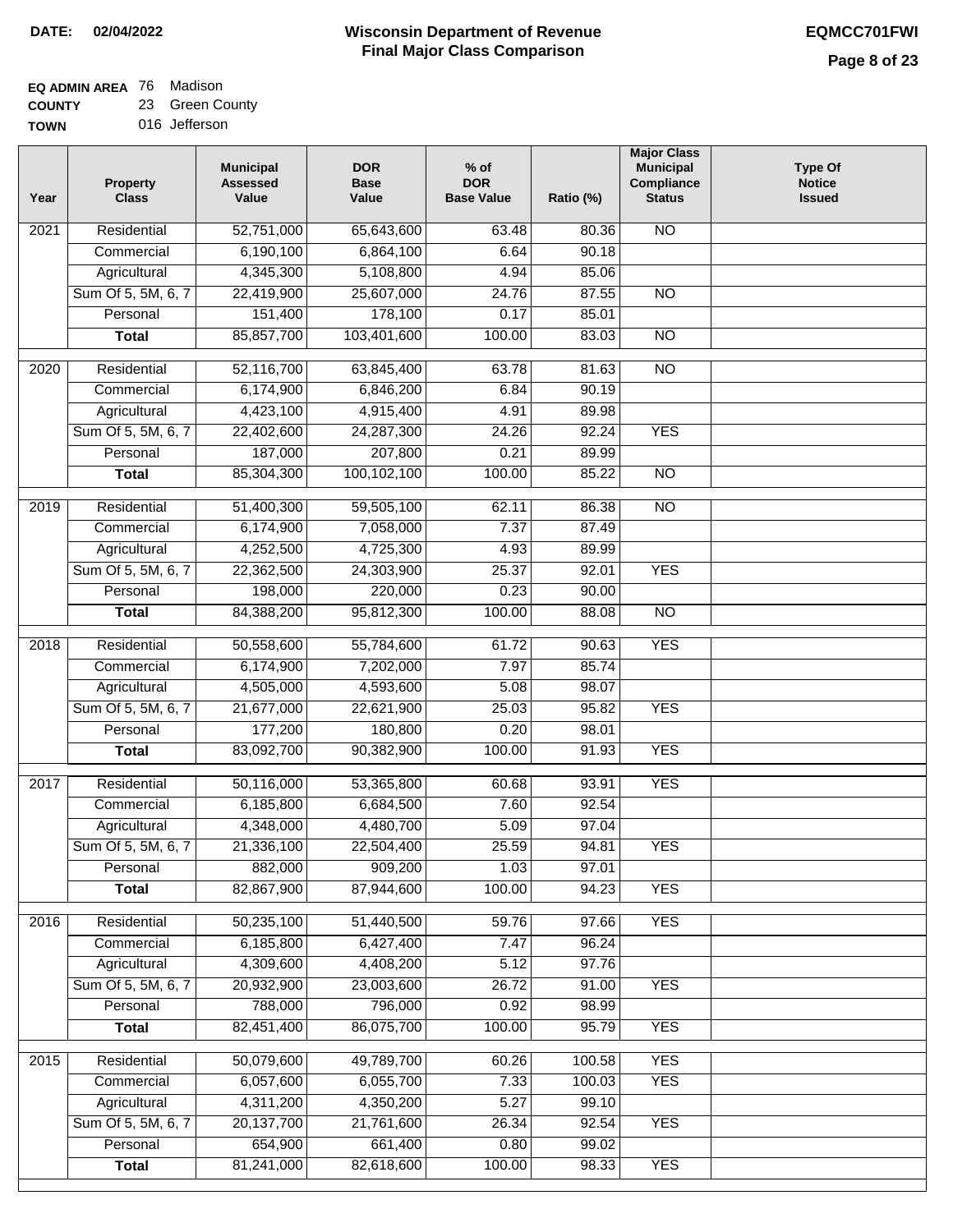#### **EQ ADMIN AREA** 76 Madison **COUNTY** 23 Green County

| <b>TOWN</b> | 018 Jordan |
|-------------|------------|
|             |            |

 $\overline{a}$ 

| Year              | <b>Property</b><br><b>Class</b>    | <b>Municipal</b><br><b>Assessed</b><br>Value | <b>DOR</b><br><b>Base</b><br>Value | $%$ of<br><b>DOR</b><br><b>Base Value</b> | Ratio (%)      | <b>Major Class</b><br><b>Municipal</b><br>Compliance<br><b>Status</b> | <b>Type Of</b><br><b>Notice</b><br><b>Issued</b> |
|-------------------|------------------------------------|----------------------------------------------|------------------------------------|-------------------------------------------|----------------|-----------------------------------------------------------------------|--------------------------------------------------|
| 2021              | Residential                        | 29,699,600                                   | 37,636,900                         | 59.14                                     | 78.91          | <b>NO</b>                                                             |                                                  |
|                   | Commercial                         | 74,900                                       | 101,900                            | 0.16                                      | 73.50          |                                                                       |                                                  |
|                   | Agricultural                       | 3,121,000                                    | 3,587,400                          | 5.64                                      | 87.00          |                                                                       |                                                  |
|                   | Sum Of 5, 5M, 6, 7                 | 19,554,200                                   | 22,033,700                         | 34.62                                     | 88.75          | $\overline{NO}$                                                       |                                                  |
|                   | Personal                           | 247,000                                      | 283,900                            | 0.45                                      | 87.00          |                                                                       |                                                  |
|                   | <b>Total</b>                       | 52,696,700                                   | 63,643,800                         | 100.00                                    | 82.80          | $\overline{NO}$                                                       |                                                  |
| $\overline{2020}$ | Residential                        | 29,403,000                                   | 33,892,000                         | 58.10                                     | 86.75          | $\overline{NO}$                                                       |                                                  |
|                   | Commercial                         | 74,900                                       | 98,000                             | 0.17                                      | 76.43          |                                                                       |                                                  |
|                   | Agricultural                       | 3,110,600                                    | 3,456,000                          | 5.92                                      | 90.01          |                                                                       |                                                  |
|                   | Sum Of 5, 5M, 6, 7                 | 19,133,500                                   | 20,613,700                         | 35.34                                     | 92.82          | <b>YES</b>                                                            |                                                  |
|                   | Personal                           | 246,200                                      | 273,600                            | 0.47                                      | 89.99          |                                                                       |                                                  |
|                   | <b>Total</b>                       | 51,968,200                                   | 58,333,300                         | 100.00                                    | 89.09          | <b>NO</b>                                                             |                                                  |
| $\frac{1}{2019}$  | Residential                        | 29,272,900                                   | 33,747,000                         | 58.30                                     | 86.74          | $\overline{NO}$                                                       |                                                  |
|                   | Commercial                         | 70,400                                       | 98,000                             | 0.17                                      | 71.84          |                                                                       |                                                  |
|                   | Agricultural                       | 2,985,700                                    | 3,316,400                          | 5.73                                      | 90.03          |                                                                       |                                                  |
|                   | Sum Of 5, 5M, 6, 7                 | 18,874,400                                   | 20,458,000                         | 35.34                                     | 92.26          | <b>YES</b>                                                            |                                                  |
|                   | Personal                           | 242,000                                      | 268,800                            | 0.46                                      | 90.03          |                                                                       |                                                  |
|                   | <b>Total</b>                       | 51,445,400                                   | 57,888,200                         | 100.00                                    | 88.87          | $\overline{NO}$                                                       |                                                  |
|                   |                                    |                                              |                                    |                                           |                |                                                                       |                                                  |
| 2018              | Residential                        | 29,220,700                                   | 32,079,300                         | 57.97                                     | 91.09          | <b>YES</b>                                                            |                                                  |
|                   | Commercial                         | 70,400                                       | 96,100                             | 0.17                                      | 73.26          |                                                                       |                                                  |
|                   | Agricultural                       | 3,129,600                                    | 3,226,000                          | 5.83                                      | 97.01          |                                                                       |                                                  |
|                   | Sum Of 5, 5M, 6, 7                 | 18,494,900                                   | 19,686,700                         | 35.57                                     | 93.95          | <b>YES</b>                                                            |                                                  |
|                   | Personal                           | 232,797                                      | 253,000                            | 0.46                                      | 92.01          |                                                                       |                                                  |
|                   | <b>Total</b>                       | 51,148,397                                   | 55,341,100                         | 100.00                                    | 92.42          | <b>YES</b>                                                            |                                                  |
| 2017              | Residential                        | 29,067,000                                   | 31,081,000                         | 57.58                                     | 93.52          | <b>YES</b>                                                            |                                                  |
|                   | Commercial                         | 337,600                                      | 390,300                            | 0.72                                      | 86.50          |                                                                       |                                                  |
|                   | Agricultural                       | 3,156,900                                    | 3,155,700                          | 5.85                                      | 100.04         |                                                                       |                                                  |
|                   | Sum Of 5, 5M, 6, 7                 | 18,369,900                                   | 18,958,400                         | 35.12                                     | 96.90          | <b>YES</b>                                                            |                                                  |
|                   | Personal                           | 354,383                                      | 389,500                            | 0.72                                      | 90.98          |                                                                       |                                                  |
|                   | <b>Total</b>                       | 51,285,783                                   | 53,974,900                         | 100.00                                    | 95.02          | <b>YES</b>                                                            |                                                  |
|                   | Residential                        |                                              |                                    | 59.14                                     | 90.33          | <b>YES</b>                                                            |                                                  |
| 2016              |                                    | 28,601,200                                   | 31,662,800                         | 0.24                                      | 80.71          |                                                                       |                                                  |
|                   | Commercial                         | 102,100                                      | 126,500                            |                                           |                |                                                                       |                                                  |
|                   | Agricultural<br>Sum Of 5, 5M, 6, 7 | 3,067,600<br>17,618,300                      | 3,106,800<br>18,615,300            | 5.80<br>34.77                             | 98.74<br>94.64 | <b>YES</b>                                                            |                                                  |
|                   | Personal                           | 25,422                                       | 26,800                             | 0.05                                      | 94.86          |                                                                       |                                                  |
|                   |                                    | 49,414,622                                   | 53,538,200                         | 100.00                                    | 92.30          | <b>YES</b>                                                            |                                                  |
|                   | <b>Total</b>                       |                                              |                                    |                                           |                |                                                                       |                                                  |
| 2015              | Residential                        | 28,281,000                                   | 29,545,500                         | 57.80                                     | 95.72          | <b>YES</b>                                                            |                                                  |
|                   | Commercial                         | 78,700                                       | 97,900                             | 0.19                                      | 80.39          |                                                                       |                                                  |
|                   | Agricultural                       | 3,070,900                                    | 3,070,500                          | 6.01                                      | 100.01         |                                                                       |                                                  |
|                   | Sum Of 5, 5M, 6, 7                 | 17,475,000                                   | 18,369,600                         | 35.94                                     | 95.13          | <b>YES</b>                                                            |                                                  |
|                   | Personal                           | 30,734                                       | 31,700                             | 0.06                                      | 96.95          |                                                                       |                                                  |
|                   | <b>Total</b>                       | 48,936,334                                   | 51,115,200                         | 100.00                                    | 95.74          | <b>YES</b>                                                            |                                                  |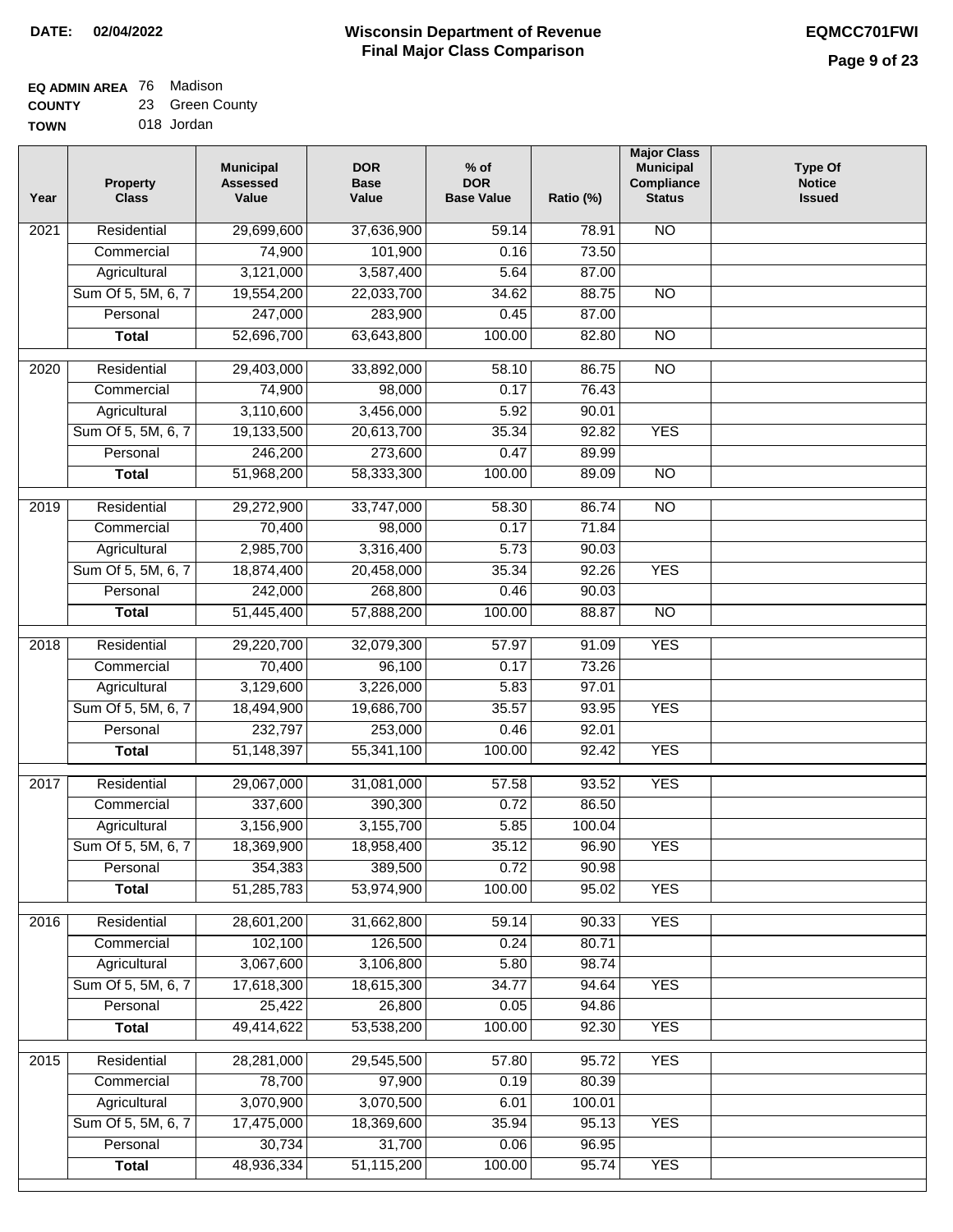## **Wisconsin Department of Revenue Final Major Class Comparison DATE: 02/04/2022 EQMCC701FWI**

#### **EQ ADMIN AREA** 76 Madison **COUNTY** 23 Green County

**TOWN** 020 Monroe

| Year | Property<br><b>Class</b> | <b>Municipal</b><br><b>Assessed</b><br>Value | <b>DOR</b><br><b>Base</b><br>Value | $%$ of<br><b>DOR</b><br><b>Base Value</b> | Ratio (%) | <b>Major Class</b><br><b>Municipal</b><br>Compliance<br><b>Status</b> | <b>Type Of</b><br><b>Notice</b><br><b>Issued</b> |
|------|--------------------------|----------------------------------------------|------------------------------------|-------------------------------------------|-----------|-----------------------------------------------------------------------|--------------------------------------------------|
| 2021 | Residential              | 81,020,200                                   | 101,601,600                        | 72.25                                     | 79.74     | $\overline{NO}$                                                       |                                                  |
|      | Commercial               | 12,743,700                                   | 14,445,500                         | 10.27                                     | 88.22     | $\overline{NO}$                                                       |                                                  |
|      | Agricultural             | 2,891,500                                    | 3,282,700                          | 2.33                                      | 88.08     |                                                                       |                                                  |
|      | Sum Of 5, 5M, 6, 7       | 18,520,300                                   | 20,744,400                         | 14.75                                     | 89.28     | $\overline{NO}$                                                       |                                                  |
|      | Personal                 | 484,600                                      | 550,700                            | 0.39                                      | 88.00     |                                                                       |                                                  |
|      | <b>Total</b>             | 115,660,300                                  | 140,624,900                        | 100.00                                    | 82.25     | $\overline{NO}$                                                       |                                                  |
| 2020 | Residential              | 79,023,000                                   | 89,520,100                         | 70.40                                     | 88.27     | $\overline{10}$                                                       |                                                  |
|      | Commercial               | 12,589,700                                   | 13,718,800                         | 10.79                                     | 91.77     | <b>YES</b>                                                            |                                                  |
|      | Agricultural             | 2,843,400                                    | 3,161,900                          | 2.49                                      | 89.93     |                                                                       |                                                  |
|      | Sum Of 5, 5M, 6, 7       | 18,599,200                                   | 20,224,700                         | 15.91                                     | 91.96     | <b>YES</b>                                                            |                                                  |
|      | Personal                 | 473,100                                      | 525,700                            | 0.41                                      | 89.99     |                                                                       |                                                  |
|      | <b>Total</b>             | 113,528,400                                  | 127, 151, 200                      | 100.00                                    | 89.29     | $\overline{NO}$                                                       |                                                  |
| 2019 | Residential              | 77,955,000                                   | 86,567,300                         | 70.77                                     | 90.05     | <b>YES</b>                                                            |                                                  |
|      | Commercial               | 11,205,200                                   | 12,180,400                         | 9.96                                      | 91.99     |                                                                       |                                                  |
|      | Agricultural             | 2,737,200                                    | 3,037,400                          | 2.48                                      | 90.12     |                                                                       |                                                  |
|      | Sum Of 5, 5M, 6, 7       | 18,457,700                                   | 20,184,200                         | 16.50                                     | 91.45     | <b>YES</b>                                                            |                                                  |
|      | Personal                 | 314,500                                      | 349,400                            | 0.29                                      | 90.01     |                                                                       |                                                  |
|      | <b>Total</b>             | 110,669,600                                  | 122,318,700                        | 100.00                                    | 90.48     | <b>YES</b>                                                            |                                                  |
| 2018 | Residential              | 76,608,700                                   | 80,102,700                         | 70.65                                     | 95.64     | <b>YES</b>                                                            |                                                  |
|      | Commercial               | 10,497,300                                   | 10,960,300                         | 9.67                                      | 95.78     |                                                                       |                                                  |
|      | Agricultural             | 2,665,400                                    | 2,960,900                          | 2.61                                      | 90.02     |                                                                       |                                                  |
|      | Sum Of 5, 5M, 6, 7       | 18,122,500                                   | 19,179,000                         | 16.91                                     | 94.49     | <b>YES</b>                                                            |                                                  |
|      | Personal                 | 165,000                                      | 183,300                            | 0.16                                      | 90.02     |                                                                       |                                                  |
|      | <b>Total</b>             | 108,058,900                                  | 113,386,200                        | 100.00                                    | 95.30     | <b>YES</b>                                                            |                                                  |
| 2017 | Residential              | 75,369,800                                   | 79,197,900                         | 69.89                                     | 95.17     | <b>YES</b>                                                            |                                                  |
|      | Commercial               | 9,853,900                                    | 10,785,400                         | 9.52                                      | 91.36     |                                                                       |                                                  |
|      | Agricultural             | 2,809,500                                    | 2,923,800                          | 2.58                                      | 96.09     |                                                                       |                                                  |
|      | Sum Of 5, 5M, 6, 7       | 17,795,100                                   | 19,130,500                         | 16.88                                     | 93.02     | <b>YES</b>                                                            |                                                  |
|      | Personal                 | 1,223,300                                    | 1,274,300                          | 1.12                                      | 96.00     |                                                                       |                                                  |
|      | <b>Total</b>             | 107,051,600                                  | 113,311,900                        | 100.00                                    | 94.48     | <b>YES</b>                                                            |                                                  |
|      |                          |                                              |                                    |                                           |           |                                                                       |                                                  |
| 2016 | Residential              | 73,872,000                                   | 77,919,900                         | 69.83                                     | 94.81     | <b>YES</b>                                                            |                                                  |
|      | Commercial               | 9,914,600                                    | 10,414,000                         | 9.33                                      | 95.20     |                                                                       |                                                  |
|      | Agricultural             | 2,769,500                                    | 2,877,800                          | 2.58                                      | 96.24     |                                                                       |                                                  |
|      | Sum Of 5, 5M, 6, 7       | 17,089,700                                   | 19,242,900                         | 17.25                                     | 88.81     | N <sub>O</sub>                                                        |                                                  |
|      | Personal                 | 1,082,100                                    | 1,127,200                          | 1.01                                      | 96.00     |                                                                       |                                                  |
|      | <b>Total</b>             | 104,727,900                                  | 111,581,800                        | 100.00                                    | 93.86     | N <sub>O</sub>                                                        |                                                  |
| 2015 | Residential              | 72,090,200                                   | 74,256,300                         | 69.38                                     | 97.08     | <b>YES</b>                                                            |                                                  |
|      | Commercial               | 9,552,700                                    | 9,654,400                          | 9.02                                      | 98.95     | <b>YES</b>                                                            |                                                  |
|      | Agricultural             | 2,933,000                                    | 2,843,000                          | 2.66                                      | 103.17    |                                                                       |                                                  |
|      | Sum Of 5, 5M, 6, 7       | 16,831,500                                   | 19,133,900                         | 17.88                                     | 87.97     | <b>NO</b>                                                             |                                                  |
|      | Personal                 | 1,180,100                                    | 1,145,700                          | 1.07                                      | 103.00    |                                                                       |                                                  |
|      | <b>Total</b>             | 102,587,500                                  | 107,033,300                        | 100.00                                    | 95.85     | $\overline{NO}$                                                       |                                                  |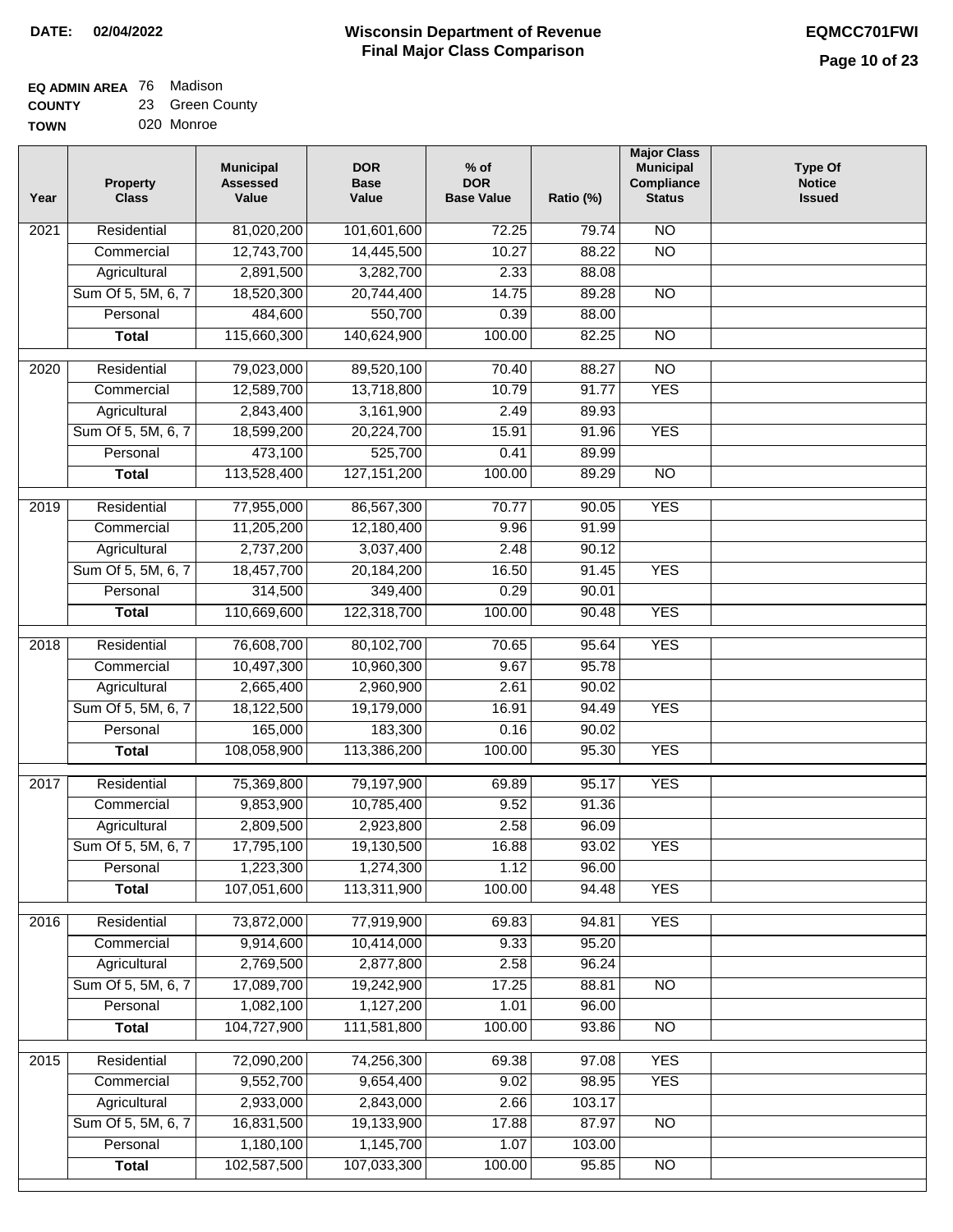#### **EQ ADMIN AREA** 76 Madison **COUNTY** 23 Green County

**TOWN** 022 Mount Pleasant

| Year             | <b>Property</b><br><b>Class</b> | <b>Municipal</b><br><b>Assessed</b><br>Value | <b>DOR</b><br><b>Base</b><br>Value | $%$ of<br><b>DOR</b><br><b>Base Value</b> | Ratio (%) | <b>Major Class</b><br><b>Municipal</b><br>Compliance<br><b>Status</b> | <b>Type Of</b><br><b>Notice</b><br><b>Issued</b> |
|------------------|---------------------------------|----------------------------------------------|------------------------------------|-------------------------------------------|-----------|-----------------------------------------------------------------------|--------------------------------------------------|
| 2021             | Residential                     | 38,046,700                                   | 44,626,100                         | 63.32                                     | 85.26     | <b>NO</b>                                                             |                                                  |
|                  | Commercial                      | 205,300                                      | 266,000                            | 0.38                                      | 77.18     |                                                                       |                                                  |
|                  | Agricultural                    | 3,828,500                                    | 4,298,600                          | 6.10                                      | 89.06     |                                                                       |                                                  |
|                  | Sum Of 5, 5M, 6, 7              | 19,186,300                                   | 21,275,200                         | 30.19                                     | 90.18     | <b>YES</b>                                                            |                                                  |
|                  | Personal                        | 10,200                                       | 11,500                             | 0.02                                      | 88.70     |                                                                       |                                                  |
|                  | <b>Total</b>                    | 61,277,000                                   | 70,477,400                         | 100.00                                    | 86.95     | $\overline{NO}$                                                       |                                                  |
| 2020             | Residential                     | 37, 154, 800                                 | 40,793,100                         | 62.03                                     | 91.08     | <b>YES</b>                                                            |                                                  |
|                  | Commercial                      | 205,300                                      | 260,800                            | 0.40                                      | 78.72     |                                                                       |                                                  |
|                  | Agricultural                    | 3,932,800                                    | 4,131,100                          | 6.28                                      | 95.20     |                                                                       |                                                  |
|                  | Sum Of 5, 5M, 6, 7              | 19,075,500                                   | 20,567,600                         | 31.27                                     | 92.75     | <b>YES</b>                                                            |                                                  |
|                  | Personal                        | 11,800                                       | 12,400                             | 0.02                                      | 95.16     |                                                                       |                                                  |
|                  | <b>Total</b>                    | 60,380,200                                   | 65,765,000                         | 100.00                                    | 91.81     | <b>YES</b>                                                            |                                                  |
|                  |                                 |                                              |                                    |                                           |           |                                                                       |                                                  |
| $\frac{1}{2019}$ | Residential                     | 36,333,000                                   | 39,232,400                         | 61.32                                     | 92.61     | <b>YES</b>                                                            |                                                  |
|                  | Commercial                      | 205,300                                      | 260,800                            | 0.41                                      | 78.72     |                                                                       |                                                  |
|                  | Agricultural                    | 3,778,600                                    | 3,971,700                          | 6.21                                      | 95.14     |                                                                       |                                                  |
|                  | Sum Of 5, 5M, 6, 7              | 18,999,100                                   | 20,497,300                         | 32.04                                     | 92.69     | <b>YES</b>                                                            |                                                  |
|                  | Personal                        | 19,400                                       | 20,400                             | 0.03                                      | 95.10     |                                                                       |                                                  |
|                  | <b>Total</b>                    | 59,335,400                                   | 63,982,600                         | 100.00                                    | 92.74     | <b>YES</b>                                                            |                                                  |
| 2018             | Residential                     | 35,058,600                                   | 36,025,800                         | 60.01                                     | 97.32     | <b>YES</b>                                                            |                                                  |
|                  | Commercial                      | 205,300                                      | 255,700                            | 0.43                                      | 80.29     |                                                                       |                                                  |
|                  | Agricultural                    | 3,590,300                                    | 3,860,500                          | 6.43                                      | 93.00     |                                                                       |                                                  |
|                  | Sum Of 5, 5M, 6, 7              | 18,817,000                                   | 19,870,100                         | 33.10                                     | 94.70     | <b>YES</b>                                                            |                                                  |
|                  | Personal                        | 21,500                                       | 23,100                             | 0.04                                      | 93.07     |                                                                       |                                                  |
|                  | <b>Total</b>                    | 57,692,700                                   | 60,035,200                         | 100.00                                    | 96.10     | <b>YES</b>                                                            |                                                  |
| 2017             | Residential                     | 33,833,900                                   | 35,747,900                         | 60.56                                     | 94.65     | <b>YES</b>                                                            |                                                  |
|                  | Commercial                      | 205,300                                      | 225,400                            | 0.38                                      | 91.08     |                                                                       |                                                  |
|                  | Agricultural                    | 3,541,500                                    | 3,767,700                          | 6.38                                      | 94.00     |                                                                       |                                                  |
|                  | Sum Of 5, 5M, 6, 7              | 18,742,000                                   | 19,234,200                         | 32.59                                     | 97.44     | <b>YES</b>                                                            |                                                  |
|                  | Personal                        | 47,202                                       | 50,200                             | 0.09                                      | 94.03     |                                                                       |                                                  |
|                  | <b>Total</b>                    | 56,369,902                                   | 59,025,400                         | 100.00                                    | 95.50     | <b>YES</b>                                                            |                                                  |
|                  |                                 |                                              |                                    |                                           |           |                                                                       |                                                  |
| 2016             | Residential                     | 32,613,700                                   | 35,680,000                         | 60.06                                     | 91.41     | <b>YES</b>                                                            |                                                  |
|                  | Commercial                      | 155,200                                      | 170,400                            | 0.29                                      | 91.08     |                                                                       |                                                  |
|                  | Agricultural                    | 3,569,600                                    | 3,718,300                          | 6.26                                      | 96.00     |                                                                       |                                                  |
|                  | Sum Of 5, 5M, 6, 7              | 18,244,800                                   | 19,783,000                         | 33.30                                     | 92.22     | <b>YES</b>                                                            |                                                  |
|                  | Personal                        | 49,908                                       | 51,500                             | 0.09                                      | 96.91     |                                                                       |                                                  |
|                  | <b>Total</b>                    | 54,633,208                                   | 59,403,200                         | 100.00                                    | 91.97     | <b>YES</b>                                                            |                                                  |
| 2015             | Residential                     | 31,999,400                                   | 32,754,000                         | 57.81                                     | 97.70     | <b>YES</b>                                                            |                                                  |
|                  | Commercial                      | 155,200                                      | 163,800                            | 0.29                                      | 94.75     |                                                                       |                                                  |
|                  | Agricultural                    | 3,670,700                                    | 3,669,000                          | 6.48                                      | 100.05    |                                                                       |                                                  |
|                  | Sum Of 5, 5M, 6, 7              | 18,251,100                                   | 20,002,400                         | 35.31                                     | 91.24     | <b>YES</b>                                                            |                                                  |
|                  | Personal                        | 65,227                                       | 65,200                             | 0.12                                      | 100.04    |                                                                       |                                                  |
|                  | <b>Total</b>                    | 54, 141, 627                                 | 56,654,400                         | 100.00                                    | 95.56     | <b>YES</b>                                                            |                                                  |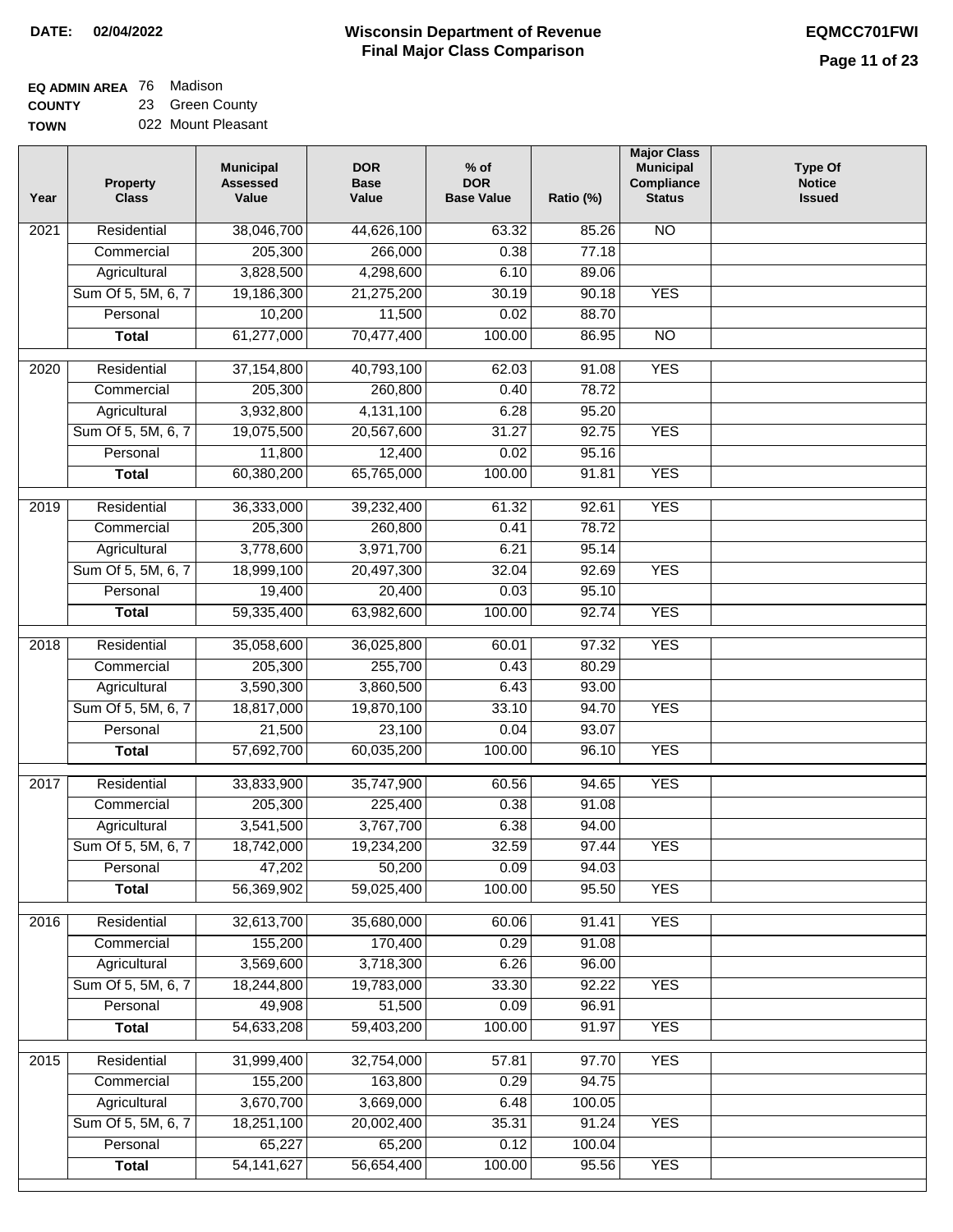# **Wisconsin Department of Revenue DATE: 02/04/2022 EQMCC701FWI Final Major Class Comparison**

| <b>EQ ADMIN AREA 76 Madison</b> |                 |
|---------------------------------|-----------------|
| <b>COUNTY</b>                   | 23 Green County |

**TOWN** 024 New Glarus

| Year              | <b>Property</b><br><b>Class</b> | <b>Municipal</b><br><b>Assessed</b><br>Value | <b>DOR</b><br><b>Base</b><br>Value | $%$ of<br><b>DOR</b><br><b>Base Value</b> | Ratio (%) | <b>Major Class</b><br><b>Municipal</b><br>Compliance<br><b>Status</b> | <b>Type Of</b><br><b>Notice</b><br><b>Issued</b> |
|-------------------|---------------------------------|----------------------------------------------|------------------------------------|-------------------------------------------|-----------|-----------------------------------------------------------------------|--------------------------------------------------|
| $\overline{202}1$ | Residential                     | 141,650,700                                  | 192,468,800                        | 88.96                                     | 73.60     | $\overline{NO}$                                                       |                                                  |
|                   | Commercial                      | 1,678,700                                    | 1,940,500                          | 0.90                                      | 86.51     |                                                                       |                                                  |
|                   | Agricultural                    | 2,277,700                                    | 2,745,000                          | 1.27                                      | 82.98     |                                                                       |                                                  |
|                   | Sum Of 5, 5M, 6, 7              | 17,355,800                                   | 18,935,300                         | 8.75                                      | 91.66     |                                                                       |                                                  |
|                   | Personal                        | 212,200                                      | 255,700                            | 0.12                                      | 82.99     |                                                                       |                                                  |
|                   | <b>Total</b>                    | 163, 175, 100                                | 216,345,300                        | 100.00                                    | 75.42     | $\overline{NO}$                                                       | 1st Notice of Non-Compliance                     |
| 2020              | Residential                     | 138,680,000                                  | 168,495,500                        | 88.10                                     | 82.30     | $\overline{NO}$                                                       |                                                  |
|                   | Commercial                      | 1,823,800                                    | 2,112,900                          | 1.10                                      | 86.32     |                                                                       |                                                  |
|                   | Agricultural                    | 2,294,300                                    | 2,638,400                          | 1.38                                      | 86.96     |                                                                       |                                                  |
|                   | Sum Of 5, 5M, 6, 7              | 17,157,500                                   | 17,713,400                         | 9.26                                      | 96.86     |                                                                       |                                                  |
|                   | Personal                        | 257,400                                      | 295,900                            | 0.15                                      | 86.99     |                                                                       |                                                  |
|                   | <b>Total</b>                    | 160,213,000                                  | 191,256,100                        | 100.00                                    | 83.77     | N <sub>O</sub>                                                        |                                                  |
| 2019              | Residential                     | 132,395,900                                  | 156,579,300                        | 87.38                                     | 84.56     | <b>NO</b>                                                             |                                                  |
|                   | Commercial                      | 1,823,800                                    | 2,112,900                          | 1.18                                      | 86.32     |                                                                       |                                                  |
|                   | Agricultural                    | 2,277,500                                    | 2,529,400                          | 1.41                                      | 90.04     |                                                                       |                                                  |
|                   | Sum Of 5, 5M, 6, 7              | 17,032,600                                   | 17,678,700                         | 9.87                                      | 96.35     |                                                                       |                                                  |
|                   | Personal                        | 263,500                                      | 292,800                            | 0.16                                      | 89.99     |                                                                       |                                                  |
|                   | <b>Total</b>                    | 153,793,300                                  | 179,193,100                        | 100.00                                    | 85.83     | $\overline{NO}$                                                       |                                                  |
| 2018              | Residential                     | 130,705,100                                  | 145,900,300                        | 87.15                                     | 89.59     | <b>NO</b>                                                             |                                                  |
|                   | Commercial                      | 1,385,300                                    | 1,574,200                          | 0.94                                      | 88.00     |                                                                       |                                                  |
|                   | Agricultural                    | 2,225,000                                    | 2,468,600                          | 1.47                                      | 90.13     |                                                                       |                                                  |
|                   | Sum Of 5, 5M, 6, 7              | 16,951,300                                   | 17,176,200                         | 10.26                                     | 98.69     | <b>YES</b>                                                            |                                                  |
|                   | Personal                        | 262,400                                      | 291,500                            | 0.17                                      | 90.02     |                                                                       |                                                  |
|                   | <b>Total</b>                    | 151,529,100                                  | 167,410,800                        | 100.00                                    | 90.51     | <b>NO</b>                                                             |                                                  |
| $\overline{2017}$ | Residential                     | 129,304,500                                  | 139,307,500                        | 86.95                                     | 92.82     | <b>YES</b>                                                            |                                                  |
|                   | Commercial                      | 1,097,200                                    | 1,142,900                          | 0.71                                      | 96.00     |                                                                       |                                                  |
|                   | Agricultural                    | 2,247,700                                    | 2,413,700                          | 1.51                                      | 93.12     |                                                                       |                                                  |
|                   | Sum Of 5, 5M, 6, 7              | 16,864,000                                   | 17,076,400                         | 10.66                                     | 98.76     | <b>YES</b>                                                            |                                                  |
|                   | Personal                        | 256,000                                      | 275,300                            | 0.17                                      | 92.99     |                                                                       |                                                  |
|                   | <b>Total</b>                    | 149,769,400                                  | 160,215,800                        | 100.00                                    | 93.48     | <b>YES</b>                                                            |                                                  |
| 2016              | Residential                     | 127,593,900                                  | 134,805,300                        | 86.57                                     | 94.65     | <b>YES</b>                                                            |                                                  |
|                   | Commercial                      | 1,097,200                                    | 1,131,600                          | 0.73                                      | 96.96     |                                                                       |                                                  |
|                   | Agricultural                    | 2,284,600                                    | 2,378,600                          | 1.53                                      | 96.05     |                                                                       |                                                  |
|                   | Sum Of 5, 5M, 6, 7              | 16,512,600                                   | 17,142,000                         | 11.01                                     | 96.33     | <b>YES</b>                                                            |                                                  |
|                   | Personal                        | 257,400                                      | 268,100                            | 0.17                                      | 96.01     |                                                                       |                                                  |
|                   | <b>Total</b>                    | 147,745,700                                  | 155,725,600                        | 100.00                                    | 94.88     | <b>YES</b>                                                            |                                                  |
| 2015              | Residential                     | 125,062,800                                  | 122,558,200                        | 85.49                                     | 102.04    | <b>YES</b>                                                            |                                                  |
|                   | Commercial                      | 1,097,200                                    | 1,088,100                          | 0.76                                      | 100.84    |                                                                       |                                                  |
|                   | Agricultural                    | 2,406,900                                    | 2,357,200                          | 1.64                                      | 102.11    |                                                                       |                                                  |
|                   | Sum Of 5, 5M, 6, 7              | 16,639,900                                   | 17,100,700                         | 11.93                                     | 97.31     | <b>YES</b>                                                            |                                                  |
|                   | Personal                        | 254,100                                      | 249,200                            | 0.17                                      | 101.97    |                                                                       |                                                  |
|                   | <b>Total</b>                    | 145,460,900                                  | 143,353,400                        | 100.00                                    | 101.47    | <b>YES</b>                                                            |                                                  |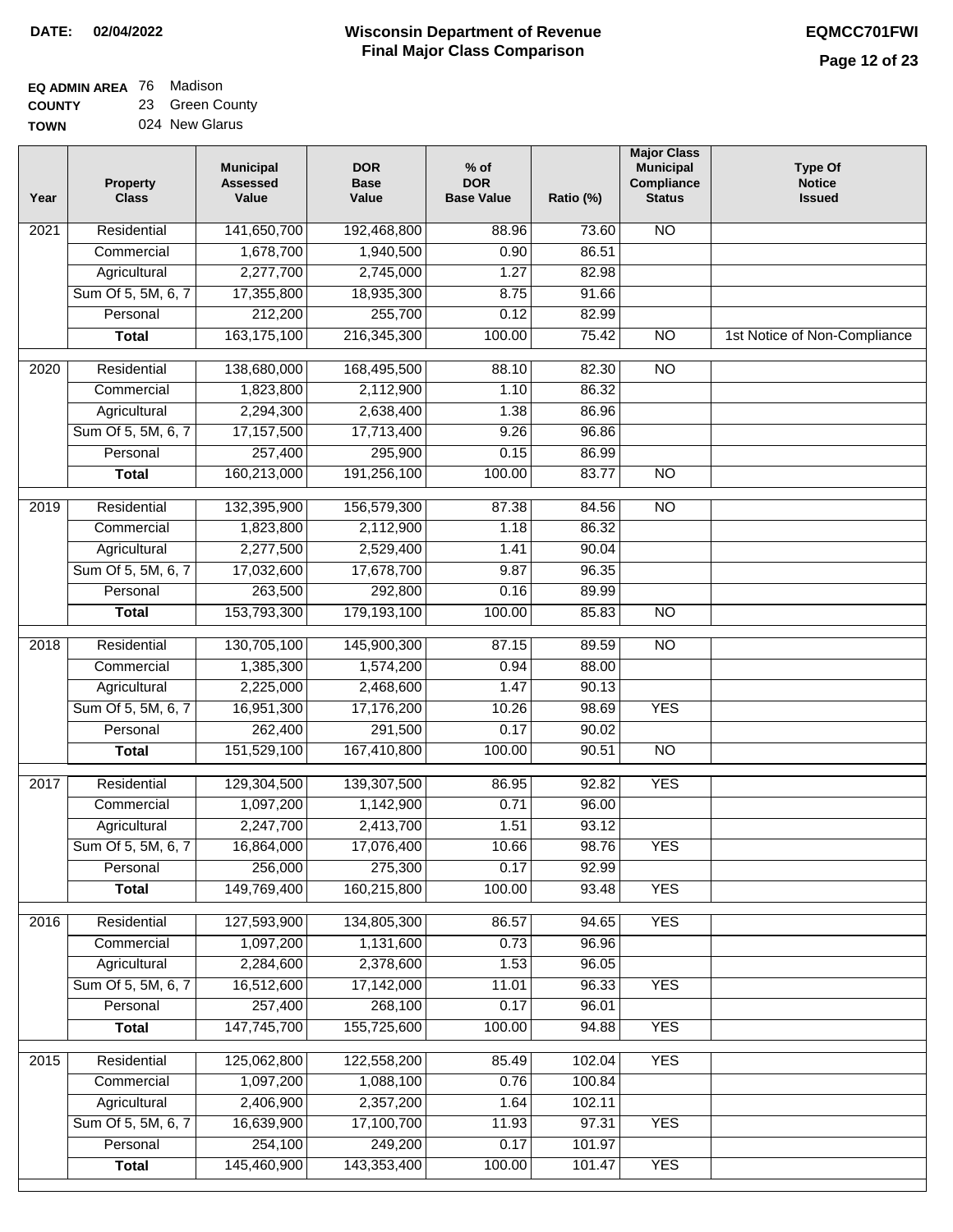| <b>EQ ADMIN AREA</b> 76 Madison |                  |
|---------------------------------|------------------|
| <b>COUNTY</b>                   | 23 Green County  |
| <b>TOWN</b>                     | 026 Spring Grove |

| Year              | <b>Property</b><br><b>Class</b>    | <b>Municipal</b><br><b>Assessed</b><br>Value | <b>DOR</b><br><b>Base</b><br>Value | $%$ of<br><b>DOR</b><br><b>Base Value</b> | Ratio (%)       | <b>Major Class</b><br><b>Municipal</b><br>Compliance<br><b>Status</b> | Type Of<br><b>Notice</b><br><b>Issued</b> |
|-------------------|------------------------------------|----------------------------------------------|------------------------------------|-------------------------------------------|-----------------|-----------------------------------------------------------------------|-------------------------------------------|
| $\overline{202}1$ | Residential                        | 48,757,100                                   | 59,560,500                         | 56.79                                     | 81.86           | <b>NO</b>                                                             |                                           |
|                   | Commercial                         | 2,818,000                                    | 3,023,100                          | 2.88                                      | 93.22           |                                                                       |                                           |
|                   | Agricultural                       | 5,025,500                                    | 5,707,400                          | 5.44                                      | 88.05           |                                                                       |                                           |
|                   | Sum Of 5, 5M, 6, 7                 | 31,923,300                                   | 35,491,600                         | 33.84                                     | 89.95           | $\overline{NO}$                                                       |                                           |
|                   | Personal                           | 957,200                                      | 1,087,700                          | 1.04                                      | 88.00           |                                                                       |                                           |
|                   | <b>Total</b>                       | 89,481,100                                   | 104,870,300                        | 100.00                                    | 85.33           | $\overline{NO}$                                                       |                                           |
| $\overline{2020}$ | Residential                        | 47,678,000                                   | 52,554,800                         | 55.01                                     | 90.72           | <b>YES</b>                                                            |                                           |
|                   | Commercial                         | 2,725,700                                    | 2,918,200                          | 3.05                                      | 93.40           |                                                                       |                                           |
|                   | Agricultural                       | 5,221,200                                    | 5,496,200                          | 5.75                                      | 95.00           |                                                                       |                                           |
|                   | Sum Of 5, 5M, 6, 7                 | 31,429,100                                   | 33,658,300                         | 35.23                                     | 93.38           | <b>YES</b>                                                            |                                           |
|                   | Personal                           | 860,000                                      | 905,300                            | 0.95                                      | 95.00           |                                                                       |                                           |
|                   | <b>Total</b>                       | 87,914,000                                   | 95,532,800                         | 100.00                                    | 92.02           | <b>YES</b>                                                            |                                           |
| 2019              | Residential                        | 46,328,100                                   | 48,702,300                         | 53.40                                     | 95.13           | <b>YES</b>                                                            |                                           |
|                   | Commercial                         | 2,727,700                                    | 3,016,000                          | 3.31                                      | 90.44           |                                                                       |                                           |
|                   | Agricultural                       | 5,127,000                                    | 5,283,800                          | 5.79                                      | 97.03           |                                                                       |                                           |
|                   | Sum Of 5, 5M, 6, 7                 | 31,019,200                                   | 33,315,300                         | 36.53                                     | 93.11           | <b>YES</b>                                                            |                                           |
|                   | Personal                           | 863,800                                      | 890,500                            | 0.98                                      | 97.00           |                                                                       |                                           |
|                   | <b>Total</b>                       | 86,065,800                                   | 91,207,900                         | 100.00                                    | 94.36           | <b>YES</b>                                                            |                                           |
| 2018              | Residential                        | 45,158,600                                   | 46,065,600                         | 53.20                                     | 98.03           | <b>YES</b>                                                            |                                           |
|                   | Commercial                         | 2,727,700                                    | 3,077,500                          | 3.55                                      | 88.63           |                                                                       |                                           |
|                   | Agricultural                       | 4,823,900                                    | 5,131,400                          | 5.93                                      | 94.01           |                                                                       |                                           |
|                   | Sum Of 5, 5M, 6, 7                 | 30,535,700                                   | 31,425,200                         | 36.29                                     | 97.17           | <b>YES</b>                                                            |                                           |
|                   | Personal                           | 834,000                                      | 887,200                            | 1.02                                      | 94.00           |                                                                       |                                           |
|                   | <b>Total</b>                       | 84,079,900                                   | 86,586,900                         | 100.00                                    | 97.10           | <b>YES</b>                                                            |                                           |
|                   |                                    |                                              |                                    |                                           |                 |                                                                       |                                           |
| 2017              | Residential                        | 44,011,400                                   | 44,919,200                         | 52.58                                     | 97.98           | <b>YES</b>                                                            |                                           |
|                   | Commercial                         | 2,846,300<br>5,007,800                       | 3,073,900<br>5,007,800             | 3.60<br>5.86                              | 92.60<br>100.00 |                                                                       |                                           |
|                   | Agricultural<br>Sum Of 5, 5M, 6, 7 | 30,138,800                                   | 31,401,300                         | 36.76                                     | 95.98           | <b>YES</b>                                                            |                                           |
|                   | Personal                           | 1,020,700                                    | 1,020,700                          | 1.19                                      | 100.00          |                                                                       |                                           |
|                   | <b>Total</b>                       | 83,025,000                                   | 85,422,900                         | 100.00                                    | 97.19           | <b>YES</b>                                                            |                                           |
| 2016              | Residential                        | 43,170,100                                   | 43,199,300                         | 51.27                                     | 99.93           | <b>YES</b>                                                            |                                           |
|                   | Commercial                         | 2,847,500                                    | 2,955,700                          | 3.51                                      | 96.34           |                                                                       |                                           |
|                   | Agricultural                       | 4,945,600                                    | 4,942,700                          | 5.87                                      | 100.06          |                                                                       |                                           |
|                   | Sum Of 5, 5M, 6, 7                 | 29,690,000                                   | 32,210,800                         | 38.23                                     | 92.17           | <b>YES</b>                                                            |                                           |
|                   | Personal                           | 954,000                                      | 954,000                            | 1.13                                      | 100.00          |                                                                       |                                           |
|                   | <b>Total</b>                       | 81,607,200                                   | 84,262,500                         | 100.00                                    | 96.85           | <b>YES</b>                                                            |                                           |
|                   |                                    |                                              |                                    |                                           |                 |                                                                       |                                           |
| 2015              | Residential                        | 42,547,000                                   | 41,296,400                         | 51.01                                     | 103.03          | <b>YES</b>                                                            |                                           |
|                   | Commercial                         | 2,848,300                                    | 2,840,400                          | 3.51                                      | 100.28          |                                                                       |                                           |
|                   | Agricultural<br>Sum Of 5, 5M, 6, 7 | 4,966,800<br>29,123,600                      | 4,868,900                          | 6.01                                      | 102.01          | <b>YES</b>                                                            |                                           |
|                   | Personal                           | 919,200                                      | 31,056,000<br>901,200              | 38.36<br>1.11                             | 93.78<br>102.00 |                                                                       |                                           |
|                   | <b>Total</b>                       | 80,404,900                                   | 80,962,900                         | 100.00                                    | 99.31           | <b>YES</b>                                                            |                                           |
|                   |                                    |                                              |                                    |                                           |                 |                                                                       |                                           |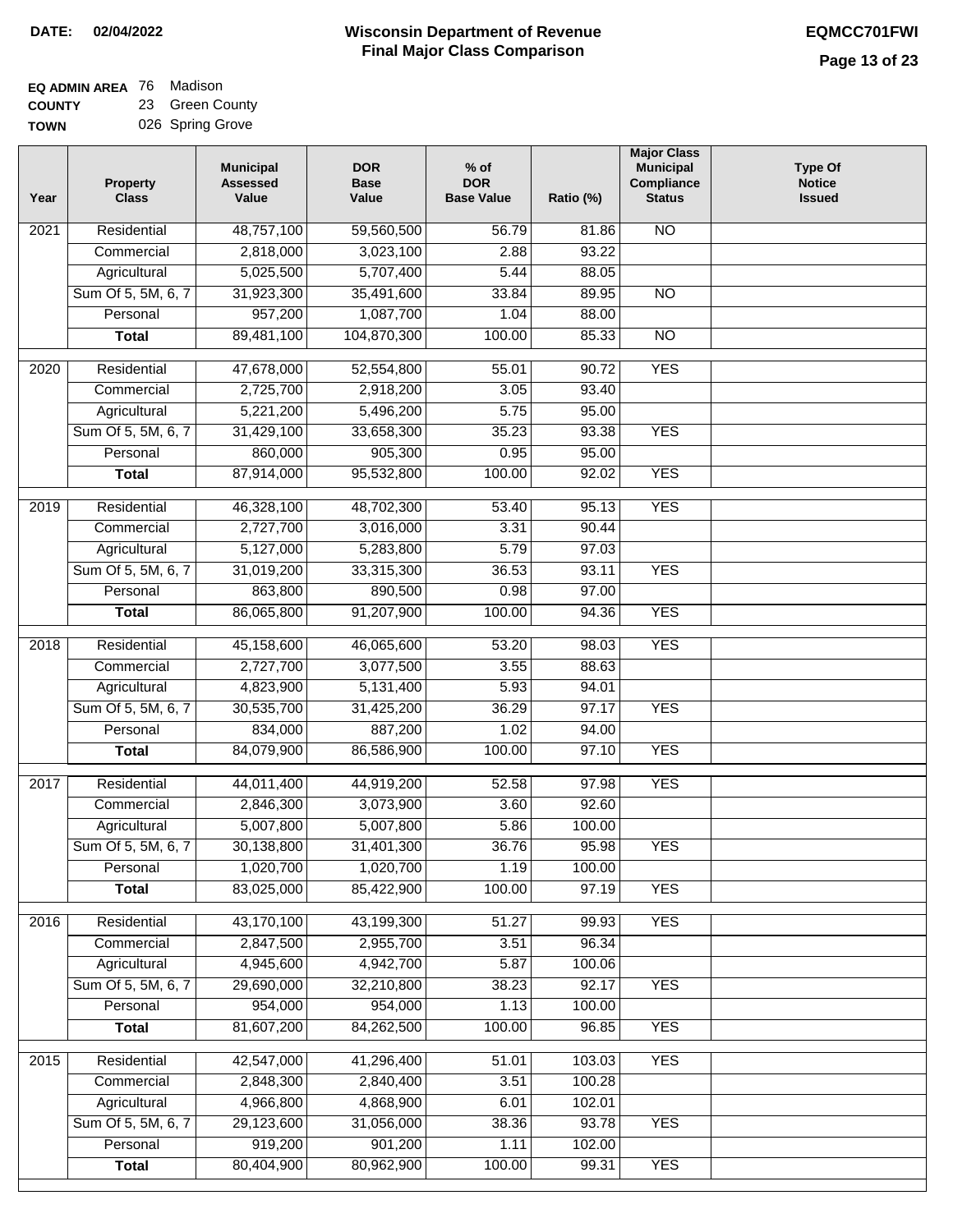## **EQ ADMIN AREA** 76 Madison **COUNTY** 23 Green County

**TOWN** 028 Sylvester

| Year              | <b>Property</b><br><b>Class</b> | <b>Municipal</b><br><b>Assessed</b><br>Value | <b>DOR</b><br><b>Base</b><br>Value | $%$ of<br><b>DOR</b><br><b>Base Value</b> | Ratio (%) | <b>Major Class</b><br><b>Municipal</b><br>Compliance<br><b>Status</b> | <b>Type Of</b><br><b>Notice</b><br><b>Issued</b> |
|-------------------|---------------------------------|----------------------------------------------|------------------------------------|-------------------------------------------|-----------|-----------------------------------------------------------------------|--------------------------------------------------|
| $\overline{202}1$ | Residential                     | 80,272,500                                   | 93,493,100                         | 67.56                                     | 85.86     | $\overline{NO}$                                                       |                                                  |
|                   | Commercial                      | 18,079,600                                   | 19,012,000                         | 13.74                                     | 95.10     | <b>YES</b>                                                            |                                                  |
|                   | Agricultural                    | 4,442,200                                    | 4,883,300                          | 3.53                                      | 90.97     |                                                                       |                                                  |
|                   | Sum Of 5, 5M, 6, 7              | 19,734,600                                   | 20,889,800                         | 15.10                                     | 94.47     | <b>YES</b>                                                            |                                                  |
|                   | Personal                        | 89,100                                       | 98,000                             | 0.07                                      | 90.92     |                                                                       |                                                  |
|                   | <b>Total</b>                    | 122,618,000                                  | 138,376,200                        | 100.00                                    | 88.61     | $\overline{NO}$                                                       |                                                  |
| $\overline{2020}$ | Residential                     | 79,529,400                                   | 83,487,700                         | 65.99                                     | 95.26     | <b>YES</b>                                                            |                                                  |
|                   | Commercial                      | 17,993,400                                   | 18,189,700                         | 14.38                                     | 98.92     | <b>YES</b>                                                            |                                                  |
|                   | Agricultural                    | 4,554,300                                    | 4,694,700                          | 3.71                                      | 97.01     |                                                                       |                                                  |
|                   | Sum Of 5, 5M, 6, 7              | 19,505,300                                   | 20,031,400                         | 15.83                                     | 97.37     | <b>YES</b>                                                            |                                                  |
|                   | Personal                        | 100,500                                      | 103,600                            | 0.08                                      | 97.01     |                                                                       |                                                  |
|                   | <b>Total</b>                    | 121,682,900                                  | 126,507,100                        | 100.00                                    | 96.19     | <b>YES</b>                                                            |                                                  |
| 2019              | Residential                     | 78,890,900                                   | 82,084,400                         | 65.84                                     | 96.11     | <b>YES</b>                                                            |                                                  |
|                   | Commercial                      | 17,993,400                                   | 18,189,700                         | 14.59                                     | 98.92     | <b>YES</b>                                                            |                                                  |
|                   | Agricultural                    | 4,512,300                                    | 4,511,500                          | 3.62                                      | 100.02    |                                                                       |                                                  |
|                   | Sum Of 5, 5M, 6, 7              | 19,262,000                                   | 19,791,300                         | 15.87                                     | 97.33     | <b>YES</b>                                                            |                                                  |
|                   | Personal                        | 101,400                                      | 101,400                            | 0.08                                      | 100.00    |                                                                       |                                                  |
|                   | <b>Total</b>                    | 120,760,000                                  | 124,678,300                        | 100.00                                    | 96.86     | <b>YES</b>                                                            |                                                  |
|                   |                                 |                                              |                                    |                                           |           |                                                                       |                                                  |
| 2018              | Residential                     | 78,183,700                                   | 79,742,500                         | 75.86                                     | 98.05     | <b>YES</b>                                                            |                                                  |
|                   | Commercial                      | 1,018,500                                    | 1,214,800                          | 1.16                                      | 83.84     |                                                                       |                                                  |
|                   | Agricultural                    | 4,385,000                                    | 4,383,700                          | 4.17                                      | 100.03    |                                                                       |                                                  |
|                   | Sum Of 5, 5M, 6, 7              | 20,792,400                                   | 19,665,600                         | 18.71                                     | 105.73    | <b>YES</b>                                                            |                                                  |
|                   | Personal                        | 107,300                                      | 107,300                            | 0.10                                      | 100.00    |                                                                       |                                                  |
|                   | <b>Total</b>                    | 104,486,900                                  | 105,113,900                        | 100.00                                    | 99.40     | <b>YES</b>                                                            |                                                  |
| $\overline{2017}$ | Residential                     | 68,319,400                                   | 72,878,200                         | 72.55                                     | 93.74     | <b>YES</b>                                                            |                                                  |
|                   | Commercial                      | 1,052,100                                    | 1,007,600                          | 1.00                                      | 104.42    |                                                                       |                                                  |
|                   | Agricultural                    | 4,193,800                                    | 4,369,300                          | 4.35                                      | 95.98     |                                                                       |                                                  |
|                   | Sum Of 5, 5M, 6, 7              | 20,792,900                                   | 22,127,700                         | 22.03                                     | 93.97     | <b>YES</b>                                                            |                                                  |
|                   | Personal                        | 64,201                                       | 66,900                             | 0.07                                      | 95.97     |                                                                       |                                                  |
|                   | <b>Total</b>                    | 94,422,401                                   | 100,449,700                        | 100.00                                    | 94.00     | <b>YES</b>                                                            |                                                  |
| 2016              | Residential                     | 67,289,800                                   | 69,590,500                         | 71.13                                     | 96.69     | <b>YES</b>                                                            |                                                  |
|                   | Commercial                      | 864,100                                      | 780,600                            | 0.80                                      | 110.70    |                                                                       |                                                  |
|                   | Agricultural                    | 4,088,900                                    | 4,303,500                          | 4.40                                      | 95.01     |                                                                       |                                                  |
|                   | Sum Of 5, 5M, 6, 7              | 20,906,400                                   | 23,096,300                         | 23.61                                     | 90.52     | <b>YES</b>                                                            |                                                  |
|                   | Personal                        | 56,708                                       | 59,600                             | 0.06                                      | 95.15     |                                                                       |                                                  |
|                   | <b>Total</b>                    | 93,205,908                                   | 97,830,500                         | 100.00                                    | 95.27     | <b>YES</b>                                                            |                                                  |
| 2015              | Residential                     | 66,673,100                                   | 64,422,200                         | 69.86                                     | 103.49    | <b>YES</b>                                                            |                                                  |
|                   | Commercial                      | 864,100                                      | 750,600                            | 0.81                                      | 115.12    |                                                                       |                                                  |
|                   | Agricultural                    | 4,255,000                                    | 4,250,000                          | 4.61                                      | 100.12    |                                                                       |                                                  |
|                   | Sum Of 5, 5M, 6, 7              | 20,816,000                                   | 22,746,500                         | 24.66                                     | 91.51     | <b>YES</b>                                                            |                                                  |
|                   | Personal                        | 53,275                                       | 53,200                             | 0.06                                      | 100.14    |                                                                       |                                                  |
|                   | <b>Total</b>                    | 92,661,475                                   | 92,222,500                         | 100.00                                    | 100.48    | <b>YES</b>                                                            |                                                  |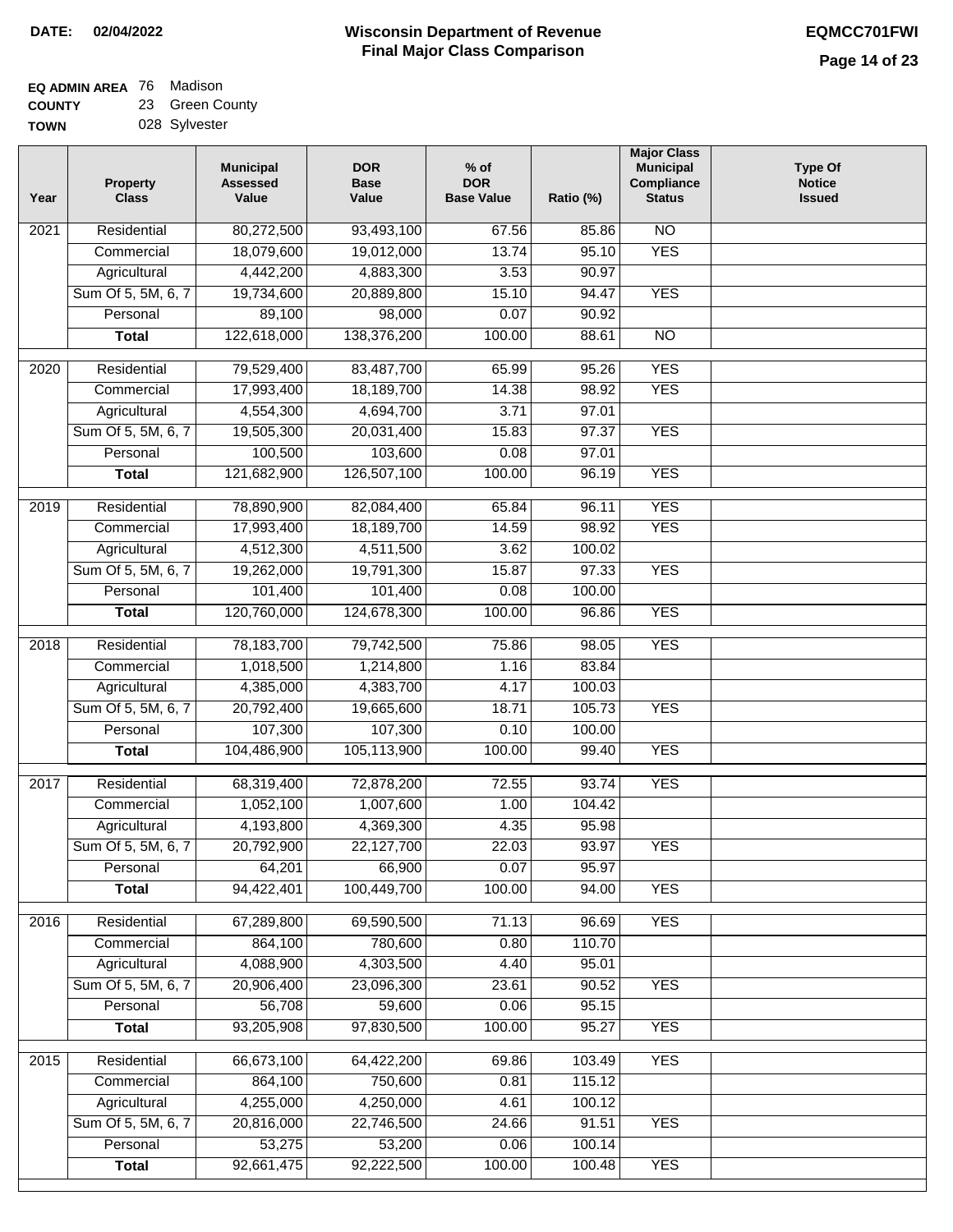# **Wisconsin Department of Revenue DATE: 02/04/2022 EQMCC701FWI Final Major Class Comparison**

| <b>EQ ADMIN AREA</b> 76 Madison |                 |
|---------------------------------|-----------------|
| <b>COUNTY</b>                   | 23 Green County |

**TOWN** 030 Washington

| Year              | <b>Property</b><br><b>Class</b> | <b>Municipal</b><br><b>Assessed</b><br>Value | <b>DOR</b><br><b>Base</b><br>Value | $%$ of<br><b>DOR</b><br><b>Base Value</b> | Ratio (%) | <b>Major Class</b><br><b>Municipal</b><br>Compliance<br><b>Status</b> | <b>Type Of</b><br><b>Notice</b><br><b>Issued</b> |
|-------------------|---------------------------------|----------------------------------------------|------------------------------------|-------------------------------------------|-----------|-----------------------------------------------------------------------|--------------------------------------------------|
| $\overline{202}1$ | Residential                     | 50,524,300                                   | 60,700,600                         | 66.67                                     | 83.24     | N <sub>O</sub>                                                        |                                                  |
|                   | Commercial                      | 1,650,100                                    | 2,139,700                          | 2.35                                      | 77.12     |                                                                       |                                                  |
|                   | Agricultural                    | 3,788,900                                    | 4,206,800                          | 4.62                                      | 90.07     |                                                                       |                                                  |
|                   | Sum Of 5, 5M, 6, 7              | 23,142,700                                   | 23,873,600                         | 26.22                                     | 96.94     | <b>YES</b>                                                            |                                                  |
|                   | Personal                        | 114,000                                      | 126,700                            | 0.14                                      | 89.98     |                                                                       |                                                  |
|                   | <b>Total</b>                    | 79,220,000                                   | 91,047,400                         | 100.00                                    | 87.01     | $\overline{NO}$                                                       |                                                  |
| $\overline{2020}$ | Residential                     | 50,165,300                                   | 54,756,000                         | 65.15                                     | 91.62     | <b>YES</b>                                                            |                                                  |
|                   | Commercial                      | 1,658,100                                    | 2,073,500                          | 2.47                                      | 79.97     |                                                                       |                                                  |
|                   | Agricultural                    | 3,972,500                                    | 4,050,600                          | 4.82                                      | 98.07     |                                                                       |                                                  |
|                   | Sum Of 5, 5M, 6, 7              | 22,840,800                                   | 23,022,400                         | 27.39                                     | 99.21     | <b>YES</b>                                                            |                                                  |
|                   | Personal                        | 136,100                                      | 138,900                            | 0.17                                      | 97.98     |                                                                       |                                                  |
|                   | <b>Total</b>                    | 78,772,800                                   | 84,041,400                         | 100.00                                    | 93.73     | <b>YES</b>                                                            |                                                  |
|                   |                                 |                                              |                                    |                                           |           |                                                                       |                                                  |
| 2019              | Residential                     | 48,700,900                                   | 53,314,300                         | 65.01                                     | 91.35     | <b>YES</b>                                                            |                                                  |
|                   | Commercial                      | 1,541,700                                    | 1,959,700                          | 2.39                                      | 78.67     |                                                                       |                                                  |
|                   | Agricultural                    | 3,891,700                                    | 3,889,800                          | 4.74                                      | 100.05    |                                                                       |                                                  |
|                   | Sum Of 5, 5M, 6, 7              | 22,435,000                                   | 22,691,000                         | 27.67                                     | 98.87     | <b>YES</b>                                                            |                                                  |
|                   | Personal                        | 150,900                                      | 150,900                            | 0.18                                      | 100.00    |                                                                       |                                                  |
|                   | <b>Total</b>                    | 76,720,200                                   | 82,005,700                         | 100.00                                    | 93.55     | <b>YES</b>                                                            |                                                  |
| 2018              | Residential                     | 48,018,800                                   | 50,052,300                         | 64.10                                     | 95.94     | <b>YES</b>                                                            |                                                  |
|                   | Commercial                      | 1,541,700                                    | 1,921,200                          | 2.46                                      | 80.25     |                                                                       |                                                  |
|                   | Agricultural                    | 3,678,200                                    | 3,790,700                          | 4.85                                      | 97.03     |                                                                       |                                                  |
|                   | Sum Of 5, 5M, 6, 7              | 22,391,000                                   | 22,132,500                         | 28.34                                     | 101.17    | <b>YES</b>                                                            |                                                  |
|                   | Personal                        | 178,275                                      | 193,800                            | 0.25                                      | 91.99     |                                                                       |                                                  |
|                   | <b>Total</b>                    | 75,807,975                                   | 78,090,500                         | 100.00                                    | 97.08     | <b>YES</b>                                                            |                                                  |
| 2017              | Residential                     | 47,410,300                                   | 50,231,200                         | 63.69                                     | 94.38     | <b>YES</b>                                                            |                                                  |
|                   | Commercial                      | 1,466,000                                    | 1,577,400                          | 2.00                                      | 92.94     |                                                                       |                                                  |
|                   | Agricultural                    | 3,699,500                                    | 3,697,300                          | 4.69                                      | 100.06    |                                                                       |                                                  |
|                   | Sum Of 5, 5M, 6, 7              | 22,370,900                                   | 22,755,400                         | 28.85                                     | 98.31     | <b>YES</b>                                                            |                                                  |
|                   | Personal                        | 582,205                                      | 612,900                            | 0.78                                      | 94.99     |                                                                       |                                                  |
|                   | <b>Total</b>                    | 75,528,905                                   | 78,874,200                         | 100.00                                    | 95.76     | <b>YES</b>                                                            |                                                  |
|                   |                                 |                                              |                                    |                                           |           |                                                                       |                                                  |
| 2016              | Residential                     | 47,135,700                                   | 48,116,100                         | 62.30                                     | 97.96     | <b>YES</b>                                                            |                                                  |
|                   | Commercial                      | 1,584,700                                    | 1,692,900                          | 2.19                                      | 93.61     |                                                                       |                                                  |
|                   | Agricultural                    | 3,653,300                                    | 3,651,300                          | 4.73                                      | 100.05    |                                                                       |                                                  |
|                   | Sum Of 5, 5M, 6, 7              | 21,950,900                                   | 23,213,700                         | 30.05                                     | 94.56     | <b>YES</b>                                                            |                                                  |
|                   | Personal                        | 535,317                                      | 563,600                            | 0.73                                      | 94.98     |                                                                       |                                                  |
|                   | <b>Total</b>                    | 74,859,917                                   | 77,237,600                         | 100.00                                    | 96.92     | <b>YES</b>                                                            |                                                  |
| 2015              | Residential                     | 46,636,300                                   | 47,587,600                         | 62.60                                     | 98.00     | <b>YES</b>                                                            |                                                  |
|                   | Commercial                      | 1,483,800                                    | 1,525,700                          | 2.01                                      | 97.25     |                                                                       |                                                  |
|                   | Agricultural                    | 3,611,000                                    | 3,609,500                          | 4.75                                      | 100.04    |                                                                       |                                                  |
|                   | Sum Of 5, 5M, 6, 7              | 19,974,500                                   | 22,842,400                         | 30.05                                     | 87.44     | <b>NO</b>                                                             |                                                  |
|                   | Personal                        | 432,360                                      | 450,300                            | 0.59                                      | 96.02     |                                                                       |                                                  |
|                   | <b>Total</b>                    | 72,137,960                                   | 76,015,500                         | 100.00                                    | 94.90     | <b>NO</b>                                                             |                                                  |
|                   |                                 |                                              |                                    |                                           |           |                                                                       |                                                  |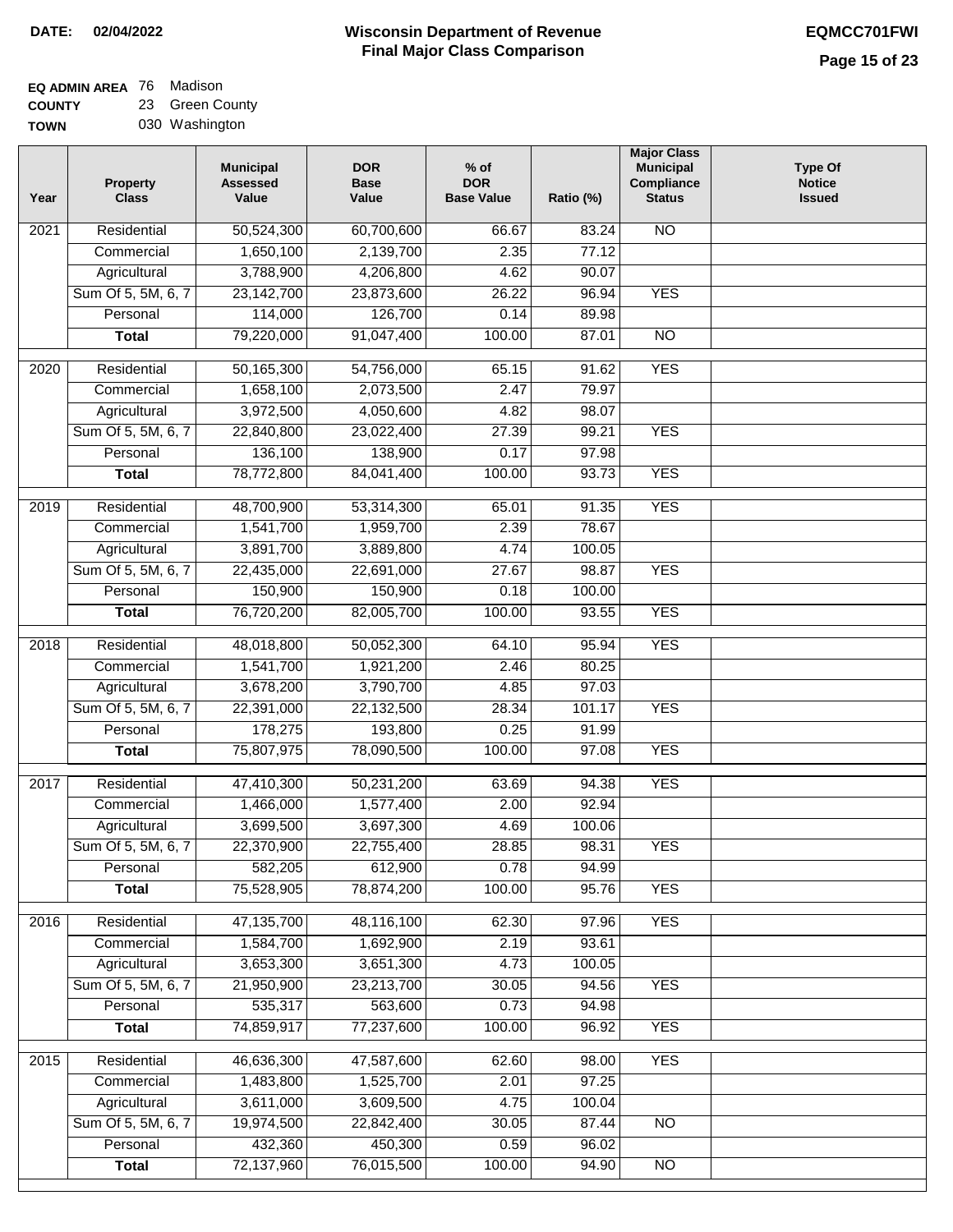#### **EQ ADMIN AREA** 76 Madison **COUNTY** 23 Green County

|             | 032 York |
|-------------|----------|
| <b>TOWN</b> |          |

| Year             | <b>Property</b><br><b>Class</b> | <b>Municipal</b><br><b>Assessed</b><br>Value | <b>DOR</b><br><b>Base</b><br>Value | $%$ of<br><b>DOR</b><br><b>Base Value</b> | Ratio (%)       | <b>Major Class</b><br><b>Municipal</b><br>Compliance<br><b>Status</b> | <b>Type Of</b><br><b>Notice</b><br><b>Issued</b> |
|------------------|---------------------------------|----------------------------------------------|------------------------------------|-------------------------------------------|-----------------|-----------------------------------------------------------------------|--------------------------------------------------|
| 2021             | Residential                     | 80,027,300                                   | 110,705,800                        | 82.90                                     | 72.29           | <b>NO</b>                                                             |                                                  |
|                  | Commercial                      | 342,700                                      | 621,500                            | 0.47                                      | 55.14           |                                                                       |                                                  |
|                  | Agricultural                    | 2,510,100                                    | 3,354,800                          | 2.51                                      | 74.82           |                                                                       |                                                  |
|                  | Sum Of 5, 5M, 6, 7              | 16,782,900                                   | 18,511,500                         | 13.86                                     | 90.66           | <b>YES</b>                                                            |                                                  |
|                  | Personal                        | 255,400                                      | 340,600                            | 0.26                                      | 74.99           |                                                                       |                                                  |
|                  | <b>Total</b>                    | 99,918,400                                   | 133,534,200                        | 100.00                                    | 74.83           | $\overline{NO}$                                                       | 2nd Notice of Non-Compliance                     |
| 2020             | Residential                     | 77,014,600                                   | 96,935,200                         | 82.05                                     | 79.45           | $\overline{10}$                                                       |                                                  |
|                  | Commercial                      | 335,200                                      | 599,500                            | 0.51                                      | 55.91           |                                                                       |                                                  |
|                  | Agricultural                    | 2,610,000                                    | 3,260,600                          | 2.76                                      | 80.05           |                                                                       |                                                  |
|                  | Sum Of 5, 5M, 6, 7              | 16,328,000                                   | 17,166,300                         | 14.53                                     | 95.12           | <b>YES</b>                                                            |                                                  |
|                  | Personal                        | 149,400                                      | 186,700                            | 0.16                                      | 80.02           |                                                                       |                                                  |
|                  | <b>Total</b>                    | 96,437,200                                   | 118,148,300                        | 100.00                                    | 81.62           | <b>NO</b>                                                             | 1st Notice of Non-Compliance                     |
|                  |                                 |                                              |                                    |                                           |                 |                                                                       |                                                  |
| $\frac{1}{2019}$ | Residential<br>Commercial       | 75,734,500                                   | 96,238,000<br>590,100              | 82.44                                     | 78.70           | $\overline{NO}$                                                       |                                                  |
|                  |                                 | 327,700                                      |                                    | 0.51                                      | 55.53           |                                                                       |                                                  |
|                  | Agricultural                    | 2,508,800                                    | 3,145,800                          | 2.69                                      | 79.75           |                                                                       |                                                  |
|                  | Sum Of 5, 5M, 6, 7              | 15,868,900                                   | 16,704,300                         | 14.31                                     | 95.00           | <b>YES</b>                                                            |                                                  |
|                  | Personal                        | 48,000                                       | 60,000                             | 0.05                                      | 80.00           |                                                                       |                                                  |
|                  | <b>Total</b>                    | 94,487,900                                   | 116,738,200                        | 100.00                                    | 80.94           | $\overline{NO}$                                                       |                                                  |
| 2018             | Residential                     | 74,540,900                                   | 89,360,800                         | 81.60                                     | 83.42           | $\overline{10}$                                                       |                                                  |
|                  | Commercial                      | 394,800                                      | 697,400                            | 0.64                                      | 56.61           |                                                                       |                                                  |
|                  | Agricultural                    | 2,608,200                                    | 3,067,600                          | 2.80                                      | 85.02           |                                                                       |                                                  |
|                  | Sum Of 5, 5M, 6, 7              | 15,834,000                                   | 16,310,300                         | 14.89                                     | 97.08           | <b>YES</b>                                                            |                                                  |
|                  | Personal                        | 67,200                                       | 79,100                             | 0.07                                      | 84.96           |                                                                       |                                                  |
|                  | <b>Total</b>                    | 93,445,100                                   | 109,515,200                        | 100.00                                    | 85.33           | $\overline{NO}$                                                       |                                                  |
| 2017             | Residential                     | 72,846,800                                   | 83,042,700                         | 81.15                                     | 87.72           | <b>NO</b>                                                             |                                                  |
|                  | Commercial                      | 392,700                                      | 440,500                            | 0.43                                      | 89.15           |                                                                       |                                                  |
|                  | Agricultural                    | 2,677,300                                    | 2,977,000                          | 2.91                                      | 89.93           |                                                                       |                                                  |
|                  | Sum Of 5, 5M, 6, 7              | 15,717,300                                   | 15,802,500                         | 15.44                                     | 99.46           | <b>YES</b>                                                            |                                                  |
|                  | Personal                        | 64,900                                       | 72,000                             | 0.07                                      | 90.14           |                                                                       |                                                  |
|                  | <b>Total</b>                    | 91,699,000                                   | 102,334,700                        | 100.00                                    | 89.61           | $\overline{NO}$                                                       |                                                  |
| 2016             | Residential                     | 72,329,100                                   | 77,072,100                         | 79.37                                     | 93.85           | <b>YES</b>                                                            |                                                  |
|                  | Commercial                      | 392,700                                      | 423,500                            | 0.44                                      | 92.73           |                                                                       |                                                  |
|                  | Agricultural                    | 2,776,500                                    | 2,922,000                          | 3.01                                      | 95.02           |                                                                       |                                                  |
|                  | Sum Of 5, 5M, 6, 7              | 16,122,600                                   | 16,599,000                         | 17.09                                     | 97.13           | <b>YES</b>                                                            |                                                  |
|                  | Personal                        | 78,600                                       | 82,800                             | 0.09                                      | 94.93           |                                                                       |                                                  |
|                  | <b>Total</b>                    | 91,699,500                                   | 97,099,400                         | 100.00                                    | 94.44           | <b>YES</b>                                                            |                                                  |
|                  |                                 |                                              |                                    |                                           |                 |                                                                       |                                                  |
| 2015             | Residential                     | 71,831,200                                   | 71,492,500                         | 78.72                                     | 100.47          | <b>YES</b>                                                            |                                                  |
|                  | Commercial                      | 392,700                                      | 407,200                            | 0.45                                      | 96.44           |                                                                       |                                                  |
|                  | Agricultural                    | 2,884,300                                    | 2,881,300                          | 3.17                                      | 100.10          |                                                                       |                                                  |
|                  | Sum Of 5, 5M, 6, 7<br>Personal  | 15,736,900<br>85,100                         | 15,953,300<br>85,100               | 17.57<br>0.09                             | 98.64<br>100.00 | <b>YES</b>                                                            |                                                  |
|                  | <b>Total</b>                    | 90,930,200                                   | 90,819,400                         | 100.00                                    | 100.12          | <b>YES</b>                                                            |                                                  |
|                  |                                 |                                              |                                    |                                           |                 |                                                                       |                                                  |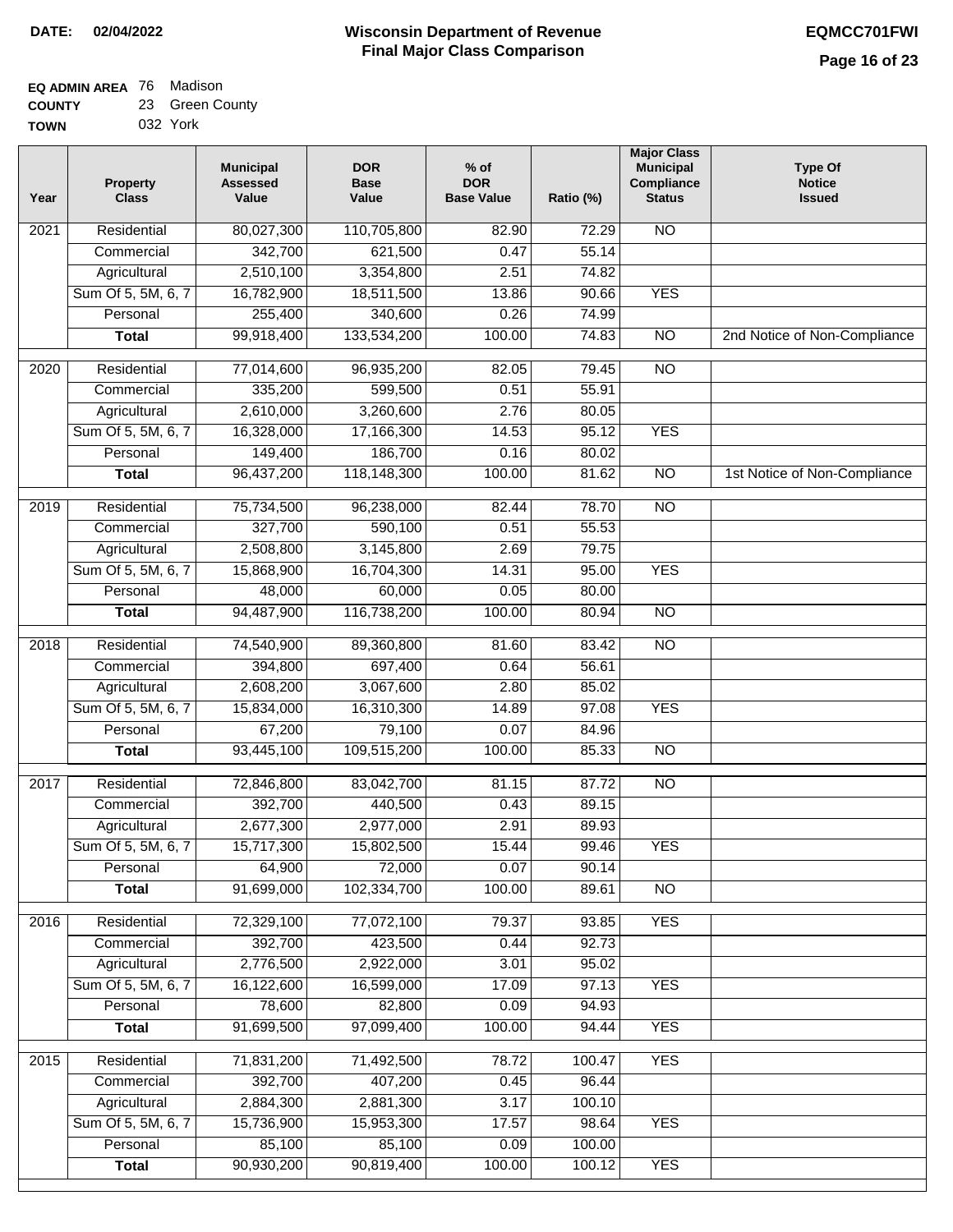#### **EQ ADMIN AREA** 76 Madison **COUNTY** 23 Green County

**VILLAGE** 101 Albany

| Year              | <b>Property</b><br><b>Class</b> | <b>Municipal</b><br><b>Assessed</b><br>Value | <b>DOR</b><br><b>Base</b><br>Value | $%$ of<br><b>DOR</b><br><b>Base Value</b> | Ratio (%)        | <b>Major Class</b><br><b>Municipal</b><br>Compliance<br><b>Status</b> | <b>Type Of</b><br><b>Notice</b><br><b>Issued</b> |
|-------------------|---------------------------------|----------------------------------------------|------------------------------------|-------------------------------------------|------------------|-----------------------------------------------------------------------|--------------------------------------------------|
| $\overline{202}1$ | Residential                     | 44,100,900                                   | 50,257,600                         | 84.76                                     | 87.75            | N <sub>O</sub>                                                        |                                                  |
|                   | Commercial                      | 8,296,700                                    | 8,411,100                          | 14.19                                     | 98.64            | <b>YES</b>                                                            |                                                  |
|                   | Agricultural                    | 55,700                                       | 60,700                             | 0.10                                      | 91.76            |                                                                       |                                                  |
|                   | Sum Of 5, 5M, 6, 7              | 284,500                                      | 320,900                            | 0.54                                      | 88.66            |                                                                       |                                                  |
|                   | Personal                        | 216,400                                      | 243,100                            | 0.41                                      | 89.02            |                                                                       |                                                  |
|                   | <b>Total</b>                    | 52,954,200                                   | 59,293,400                         | 100.00                                    | 89.31            | $\overline{NO}$                                                       |                                                  |
| $\overline{2020}$ | Residential                     | 43,866,700                                   | 48,136,200                         | 84.38                                     | 91.13            | <b>YES</b>                                                            |                                                  |
|                   | Commercial                      | 8,221,200                                    | 8,327,800                          | 14.60                                     | 98.72            | <b>YES</b>                                                            |                                                  |
|                   | Agricultural                    | 58,400                                       | 58,400                             | 0.10                                      | 100.00           |                                                                       |                                                  |
|                   | Sum Of 5, 5M, 6, 7              | 284,500                                      | 309,200                            | 0.54                                      | 92.01            |                                                                       |                                                  |
|                   | Personal                        | 208,800                                      | 215,300                            | 0.38                                      | 96.98            |                                                                       |                                                  |
|                   | <b>Total</b>                    | 52,639,600                                   | 57,046,900                         | 100.00                                    | 92.27            | <b>YES</b>                                                            |                                                  |
|                   |                                 |                                              |                                    |                                           |                  |                                                                       |                                                  |
| 2019              | Residential                     | 43,521,700                                   | 48,248,100                         | 84.60                                     | 90.20            | <b>YES</b>                                                            |                                                  |
|                   | Commercial                      | 8,005,100<br>57,800                          | 8,204,900                          | 14.39                                     | 97.56            | <b>YES</b>                                                            |                                                  |
|                   | Agricultural                    |                                              | 56,200<br>309,700                  | 0.10<br>0.54                              | 102.85<br>91.86  |                                                                       |                                                  |
|                   | Sum Of 5, 5M, 6, 7<br>Personal  | 284,500<br>213,100                           | 213,100                            | 0.37                                      | 100.00           |                                                                       |                                                  |
|                   | <b>Total</b>                    | 52,082,200                                   | 57,032,000                         | 100.00                                    | 91.32            | <b>YES</b>                                                            |                                                  |
|                   |                                 |                                              |                                    |                                           |                  |                                                                       |                                                  |
| 2018              | Residential                     | 43,273,600                                   | 44,320,900                         | 83.50                                     | 97.64            | <b>YES</b>                                                            |                                                  |
|                   | Commercial                      | 7,951,700                                    | 8,156,700                          | 15.37                                     | 97.49            | <b>YES</b>                                                            |                                                  |
|                   | Agricultural                    | 56,700                                       | 55,400                             | 0.10                                      | 102.35           |                                                                       |                                                  |
|                   | Sum Of 5, 5M, 6, 7              | 284,500                                      | 299,200                            | 0.56                                      | 95.09            |                                                                       |                                                  |
|                   | Personal                        | 247,700                                      | 247,700                            | 0.47                                      | 100.00           |                                                                       |                                                  |
|                   | <b>Total</b>                    | 51,814,200                                   | 53,079,900                         | 100.00                                    | 97.62            | <b>YES</b>                                                            |                                                  |
| 2017              | Residential                     | 45,118,600                                   | 42,201,400                         | 83.20                                     | 106.91           | <b>YES</b>                                                            |                                                  |
|                   | Commercial                      | 7,471,400                                    | 7,214,400                          | 14.22                                     | 103.56           | <b>YES</b>                                                            |                                                  |
|                   | Agricultural                    | 63,000                                       | 58,500                             | 0.12                                      | 107.69           |                                                                       |                                                  |
|                   | Sum Of 5, 5M, 6, 7              | 315,800                                      | 289,900                            | 0.57                                      | 108.93           |                                                                       |                                                  |
|                   | Personal                        | 1,022,700                                    | 955,800                            | 1.88                                      | 107.00           |                                                                       |                                                  |
|                   | <b>Total</b>                    | 53,991,500                                   | 50,720,000                         | 100.00                                    | 106.45           | <b>YES</b>                                                            |                                                  |
| 2016              | Residential                     | 44,387,000                                   | 40,728,800                         | 83.17                                     | 108.98           | <b>YES</b>                                                            |                                                  |
|                   | Commercial                      | 7,471,400                                    | 6,936,900                          | 14.17                                     | 107.71           | <b>YES</b>                                                            |                                                  |
|                   | Agricultural                    | 64,300                                       | 58,300                             | 0.12                                      | 110.29           |                                                                       |                                                  |
|                   | Sum Of 5, 5M, 6, 7              | 315,800                                      | 301,900                            | 0.62                                      | 104.60           |                                                                       |                                                  |
|                   | Personal                        | 1,038,900                                    | 944,400                            | 1.93                                      | 110.01           |                                                                       |                                                  |
|                   | <b>Total</b>                    | 53,277,400                                   | 48,970,300                         | 100.00                                    | 108.80           | <b>YES</b>                                                            |                                                  |
|                   |                                 |                                              |                                    |                                           |                  |                                                                       |                                                  |
| 2015              | Residential                     | 44,083,900                                   | 39,562,500                         | 83.64                                     | 111.43           | <b>NO</b>                                                             |                                                  |
|                   | Commercial                      | 7,076,600                                    | 6,383,800                          | 13.50                                     | 110.85           | N <sub>O</sub>                                                        |                                                  |
|                   | Agricultural                    | 63,400                                       | 57,900                             | 0.12                                      | 109.50           |                                                                       |                                                  |
|                   | Sum Of 5, 5M, 6, 7              | 315,800                                      | 301,100                            | 0.64                                      | 104.88           |                                                                       |                                                  |
|                   | Personal                        | 1,085,500<br>52,625,200                      | 995,900<br>47,301,200              | 2.11<br>100.00                            | 109.00<br>111.26 | NO                                                                    |                                                  |
|                   | <b>Total</b>                    |                                              |                                    |                                           |                  |                                                                       |                                                  |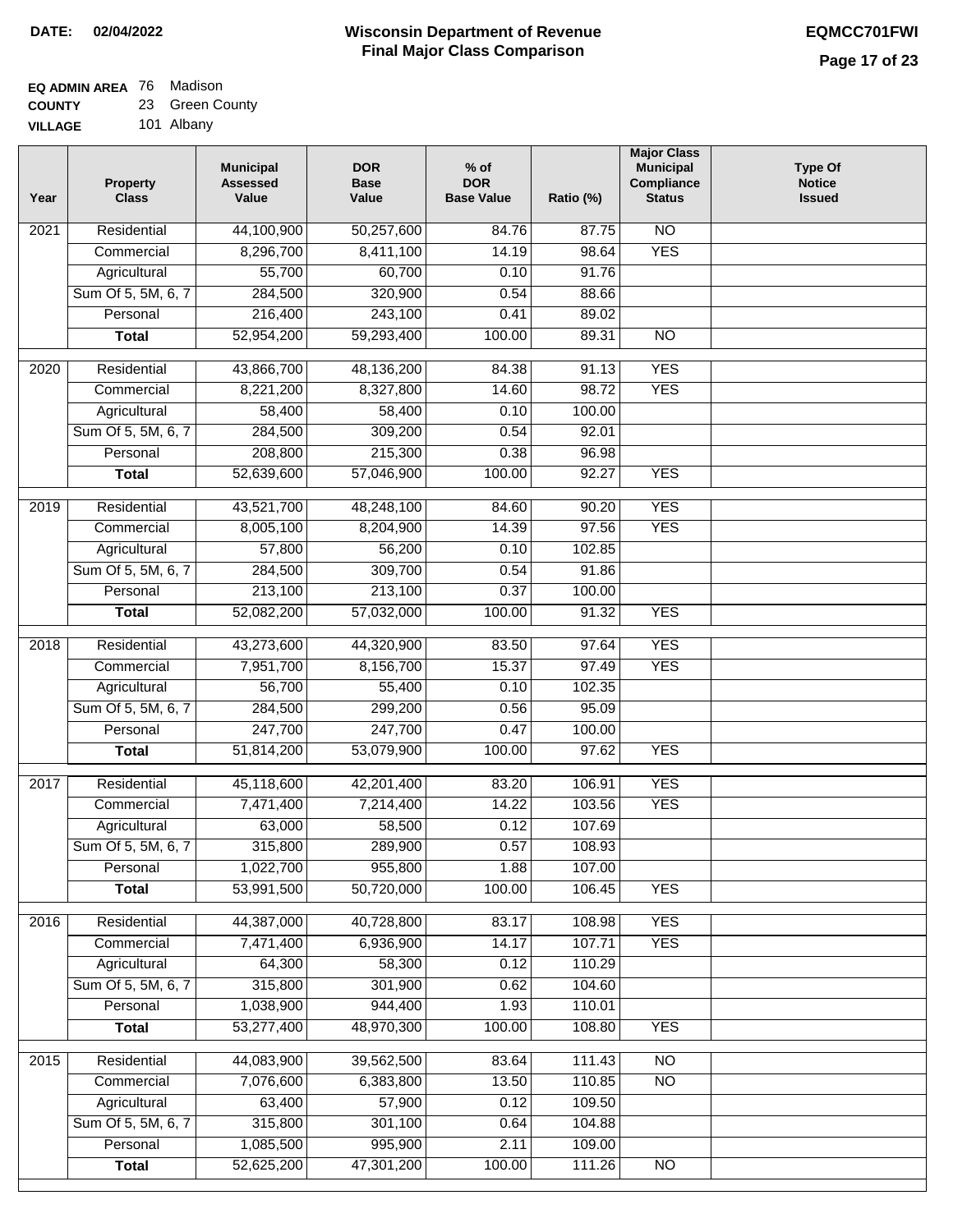# **Page 18 of 23**

| <b>EQ ADMIN AREA 76 Madison</b> |                 | 76 Madison     |
|---------------------------------|-----------------|----------------|
| <b>COUNTY</b>                   | 23 Green County | 13 Dane County |
| <b>VILLAGE</b>                  | 109 Brooklyn    | 109 Brooklyn   |

| 76 | Madisor |
|----|---------|
|    |         |

| Year              | <b>Property</b><br><b>Class</b> | <b>Municipal</b><br><b>Assessed</b><br>Value | <b>DOR</b><br><b>Base</b><br>Value | $%$ of<br><b>DOR</b><br><b>Base Value</b> | Ratio (%) | <b>Major Class</b><br><b>Municipal</b><br>Compliance<br><b>Status</b> | <b>Type Of</b><br><b>Notice</b><br><b>Issued</b> |
|-------------------|---------------------------------|----------------------------------------------|------------------------------------|-------------------------------------------|-----------|-----------------------------------------------------------------------|--------------------------------------------------|
| 2021              | Residential                     | 98,851,300                                   | 121,679,000                        | 91.18                                     | 81.24     | N <sub>O</sub>                                                        |                                                  |
|                   | Commercial                      | 9,393,900                                    | 11,118,500                         | 8.33                                      | 84.49     |                                                                       |                                                  |
|                   | Agricultural                    | 73,300                                       | 86,900                             | 0.07                                      | 84.35     |                                                                       |                                                  |
|                   | Sum Of 5, 5M, 6, 7              | 289,400                                      | 352,100                            | 0.26                                      | 82.19     |                                                                       |                                                  |
|                   | Personal                        | 184,500                                      | 219,700                            | 0.16                                      | 83.98     |                                                                       |                                                  |
|                   | <b>Total</b>                    | 108,792,400                                  | 133,456,200                        | 100.00                                    | 81.52     | <b>NO</b>                                                             |                                                  |
| $\overline{2020}$ | Residential                     | 97,779,400                                   | 108,640,400                        | 90.92                                     | 90.00     | <b>YES</b>                                                            |                                                  |
|                   | Commercial                      | 9,124,000                                    | 10,252,000                         | 8.58                                      | 89.00     |                                                                       |                                                  |
|                   | Agricultural                    | 76,700                                       | 83,600                             | 0.07                                      | 91.75     |                                                                       |                                                  |
|                   | Sum Of 5, 5M, 6, 7              | 290,300                                      | 306,800                            | 0.26                                      | 94.62     |                                                                       |                                                  |
|                   | Personal                        | 182,700                                      | 203,000                            | 0.17                                      | 90.00     |                                                                       |                                                  |
|                   | <b>Total</b>                    | 107,453,100                                  | 119,485,800                        | 100.00                                    | 89.93     | <b>YES</b>                                                            |                                                  |
|                   |                                 |                                              |                                    |                                           |           |                                                                       |                                                  |
| $\frac{1}{2019}$  | Residential                     | 96,473,900                                   | 101,649,300                        | $\frac{1}{91.69}$                         | 94.91     | <b>YES</b>                                                            |                                                  |
|                   | Commercial                      | 8,512,200                                    | 8,617,200                          | 7.77                                      | 98.78     |                                                                       |                                                  |
|                   | Agricultural                    | 81,600                                       | 80,600                             | 0.07                                      | 101.24    |                                                                       |                                                  |
|                   | Sum Of 5, 5M, 6, 7              | 294,500                                      | 288,600                            | 0.26                                      | 102.04    |                                                                       |                                                  |
|                   | Personal                        | 224,100                                      | 224,100                            | 0.20                                      | 100.00    |                                                                       |                                                  |
|                   | <b>Total</b>                    | 105,586,300                                  | 110,859,800                        | 100.00                                    | 95.24     | <b>YES</b>                                                            |                                                  |
| 2018              | Residential                     | 80,308,600                                   | 92,759,400                         | 90.96                                     | 86.58     | $\overline{10}$                                                       |                                                  |
|                   | Commercial                      | 7,592,000                                    | 8,625,400                          | 8.46                                      | 88.02     |                                                                       |                                                  |
|                   | Agricultural                    | 73,200                                       | 78,000                             | 0.08                                      | 93.85     |                                                                       |                                                  |
|                   | Sum Of 5, 5M, 6, 7              | 261,100                                      | 253,100                            | 0.25                                      | 103.16    |                                                                       |                                                  |
|                   | Personal                        | 239,700                                      | 257,700                            | 0.25                                      | 93.02     |                                                                       |                                                  |
|                   | <b>Total</b>                    | 88,474,600                                   | 101,973,600                        | 100.00                                    | 86.76     | $\overline{10}$                                                       |                                                  |
| 2017              | Residential                     | 79,103,600                                   | 85,475,300                         | 90.73                                     | 92.55     | <b>YES</b>                                                            |                                                  |
|                   | Commercial                      | 7,339,300                                    | 7,990,600                          | 8.48                                      | 91.85     |                                                                       |                                                  |
|                   | Agricultural                    | 72,700                                       | 76,100                             | 0.08                                      | 95.53     |                                                                       |                                                  |
|                   | Sum Of 5, 5M, 6, 7              | 261,100                                      | 239,500                            | 0.25                                      | 109.02    |                                                                       |                                                  |
|                   | Personal                        | 388,500                                      | 431,700                            | 0.46                                      | 89.99     |                                                                       |                                                  |
|                   | <b>Total</b>                    | 87,165,200                                   | 94,213,200                         | 100.00                                    | 92.52     | <b>YES</b>                                                            |                                                  |
| 2016              | Residential                     | 77,879,200                                   | 83,995,500                         | 91.13                                     | 92.72     | <b>YES</b>                                                            |                                                  |
|                   | Commercial                      | 7,109,800                                    | 7,438,900                          | 8.07                                      | 95.58     |                                                                       |                                                  |
|                   | Agricultural                    | 75,800                                       | 75,400                             | 0.08                                      | 100.53    |                                                                       |                                                  |
|                   | Sum Of 5, 5M, 6, 7              | 251,000                                      | 235,900                            | 0.26                                      | 106.40    |                                                                       |                                                  |
|                   | Personal                        | 387,800                                      | 421,400                            | 0.46                                      | 92.03     |                                                                       |                                                  |
|                   | <b>Total</b>                    | 85,703,600                                   | 92,167,100                         | 100.00                                    | 92.99     | <b>YES</b>                                                            |                                                  |
|                   |                                 |                                              |                                    |                                           |           |                                                                       |                                                  |
| 2015              | Residential                     | 77,706,900                                   | 80,314,200                         | 91.23                                     | 96.75     | <b>YES</b>                                                            |                                                  |
|                   | Commercial                      | 7,060,700                                    | 6,937,000                          | 7.88                                      | 101.78    | <b>YES</b>                                                            |                                                  |
|                   | Agricultural                    | 74,800                                       | 74,400                             | 0.08                                      | 100.54    |                                                                       |                                                  |
|                   | Sum Of 5, 5M, 6, 7              | 251,000                                      | 221,000                            | 0.25                                      | 113.57    |                                                                       |                                                  |
|                   | Personal                        | 486,900                                      | 486,900                            | 0.55                                      | 100.00    |                                                                       |                                                  |
|                   | <b>Total</b>                    | 85,580,300                                   | 88,033,500                         | 100.00                                    | 97.21     | <b>YES</b>                                                            |                                                  |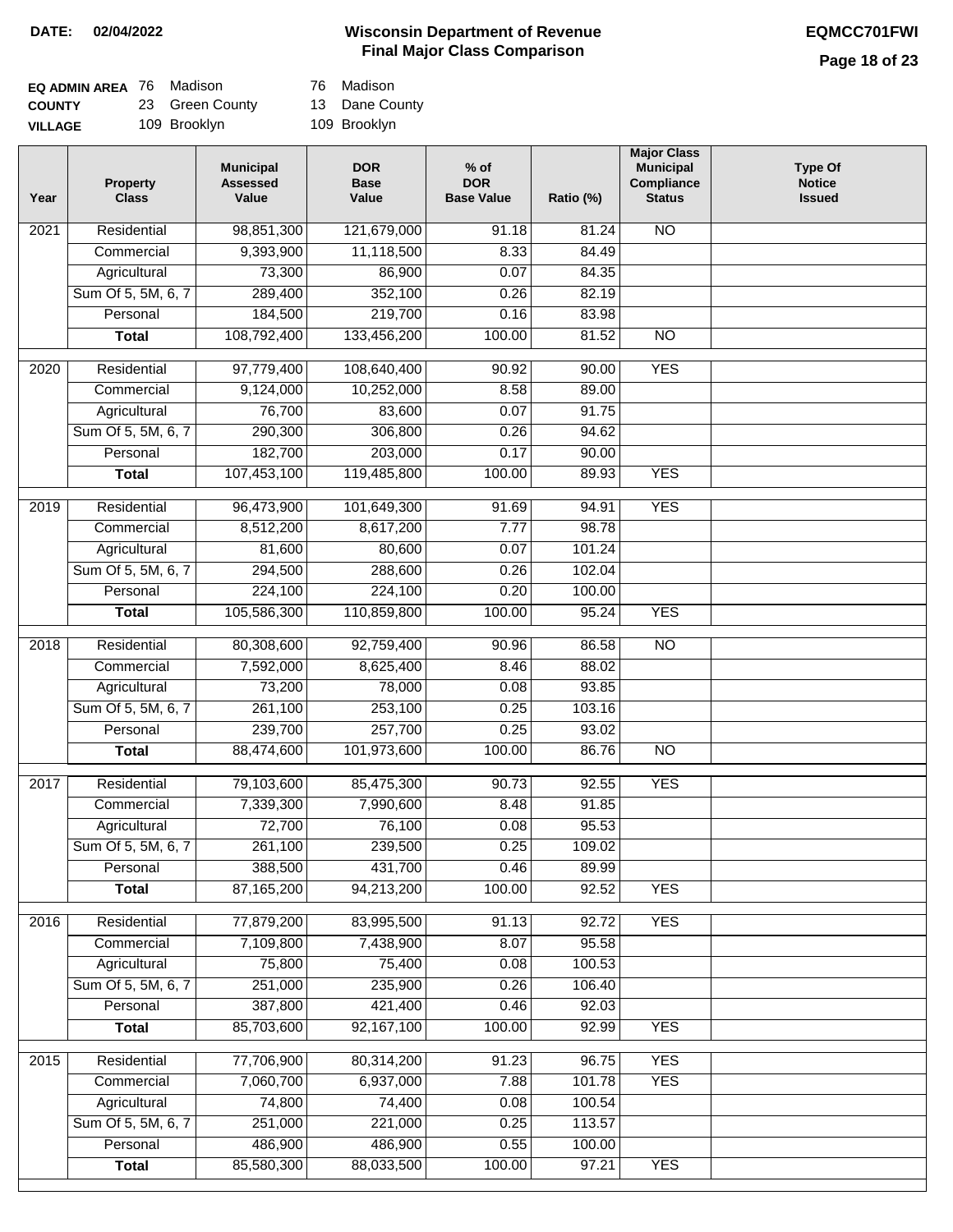# **EQ ADMIN AREA** 76 Madison **COUNTY**

**VILLAGE** 23 Green County 110 Browntown

| 9,813,500<br><b>YES</b><br>Residential<br>10,771,000<br>81.12<br>91.11<br>2021<br>1,740,900<br>15.69<br>$\overline{NO}$<br>Commercial<br>2,082,881<br>83.58<br>45,700<br>41,000<br>0.34<br>89.72<br>Agricultural<br>Sum Of 5, 5M, 6, 7<br>283,600<br>332,600<br>2.50<br>85.27<br>Personal<br>40,800<br>45,400<br>0.34<br>89.87<br>11,919,800<br>13,277,581<br>100.00<br>89.77<br>$\overline{NO}$<br><b>Total</b><br><b>YES</b><br>Residential<br>9,647,600<br>10,549,700<br>80.98<br>91.45<br>2020<br>1,740,900<br>2,077,900<br>15.95<br>83.78<br>$\overline{NO}$<br>Commercial<br>90.91<br>Agricultural<br>40,000<br>44,000<br>0.34<br>Sum Of 5, 5M, 6, 7<br>283,600<br>313,000<br>2.40<br>90.61<br>38,400<br>42,200<br>0.32<br>91.00<br>Personal<br>11,750,500<br>13,026,800<br>100.00<br>90.20<br><b>NO</b><br><b>Total</b><br><b>YES</b><br>2019<br>Residential<br>9,648,700<br>10,147,300<br>80.52<br>95.09<br>83.78<br>$\overline{NO}$<br>Commercial<br>1,740,900<br>2,077,900<br>16.49<br>42,400<br>42,300<br>100.24<br>Agricultural<br>0.34<br>Sum Of 5, 5M, 6, 7<br>265,800<br>293,800<br>2.33<br>90.47<br>40,400<br>40,400<br>Personal<br>0.32<br>100.00<br>11,738,200<br>12,601,700<br>100.00<br>93.15<br>$\overline{NO}$<br><b>Total</b><br>8,841,100<br>$\overline{NO}$<br>2018<br>Residential<br>9,878,500<br>80.25<br>89.50<br>16.78<br><b>NO</b><br>Commercial<br>1,450,500<br>2,065,100<br>70.24<br>41,100<br>41,200<br>0.33<br>99.76<br>Agricultural<br>Sum Of 5, 5M, 6, 7<br>241,400<br>275,500<br>2.24<br>87.62<br>48,600<br>0.39<br>48,600<br>100.00<br>Personal<br>10,622,700<br>12,308,900<br>100.00<br>86.30<br>$\overline{10}$<br><b>Total</b><br><b>YES</b><br>Residential<br>8,832,500<br>81.50<br>99.69<br>2017<br>8,860,200<br>1,450,500<br>1,610,800<br>14.82<br>90.05<br><b>YES</b><br>Commercial<br>0.38<br>41,400<br>41,200<br>100.49<br>Agricultural<br>Sum Of 5, 5M, 6, 7<br>185,200<br>234,800<br>2.16<br>78.88<br>124,800<br>124,800<br>Personal<br>1.15<br>100.00<br>10,871,800<br>10,634,400<br>100.00<br>97.82<br><b>YES</b><br><b>Total</b><br>2016<br>Residential<br>8,817,500<br>8,505,000<br>103.67<br><b>YES</b><br>81.33<br>1,450,500<br><b>YES</b><br>Commercial<br>1,519,600<br>14.53<br>95.45<br>40,400<br>40,700<br>0.39<br>99.26<br>Agricultural<br>185,200<br>246,700<br>Sum Of 5, 5M, 6, 7<br>2.36<br>75.07<br>143,700<br>145,100<br>Personal<br>1.39<br>99.04<br>10,637,300<br>10,457,100<br>100.00<br>101.72<br><b>YES</b><br><b>Total</b><br>8,765,100<br>8,804,200<br><b>YES</b><br>2015<br>Residential<br>82.57<br>99.56<br>1,440,100<br>13.51<br>99.22<br><b>YES</b><br>Commercial<br>1,428,800 | Year | <b>Property</b><br><b>Class</b> | <b>Municipal</b><br><b>Assessed</b><br>Value | <b>DOR</b><br><b>Base</b><br>Value | $%$ of<br><b>DOR</b><br><b>Base Value</b> | Ratio (%) | <b>Major Class</b><br><b>Municipal</b><br>Compliance<br><b>Status</b> | <b>Type Of</b><br><b>Notice</b><br><b>Issued</b> |
|------------------------------------------------------------------------------------------------------------------------------------------------------------------------------------------------------------------------------------------------------------------------------------------------------------------------------------------------------------------------------------------------------------------------------------------------------------------------------------------------------------------------------------------------------------------------------------------------------------------------------------------------------------------------------------------------------------------------------------------------------------------------------------------------------------------------------------------------------------------------------------------------------------------------------------------------------------------------------------------------------------------------------------------------------------------------------------------------------------------------------------------------------------------------------------------------------------------------------------------------------------------------------------------------------------------------------------------------------------------------------------------------------------------------------------------------------------------------------------------------------------------------------------------------------------------------------------------------------------------------------------------------------------------------------------------------------------------------------------------------------------------------------------------------------------------------------------------------------------------------------------------------------------------------------------------------------------------------------------------------------------------------------------------------------------------------------------------------------------------------------------------------------------------------------------------------------------------------------------------------------------------------------------------------------------------------------------------------------------------------------------------------------------------------------------------------------------------------------------------------------------------------------------------------------------------------------------------------------------------------------------------------------------|------|---------------------------------|----------------------------------------------|------------------------------------|-------------------------------------------|-----------|-----------------------------------------------------------------------|--------------------------------------------------|
|                                                                                                                                                                                                                                                                                                                                                                                                                                                                                                                                                                                                                                                                                                                                                                                                                                                                                                                                                                                                                                                                                                                                                                                                                                                                                                                                                                                                                                                                                                                                                                                                                                                                                                                                                                                                                                                                                                                                                                                                                                                                                                                                                                                                                                                                                                                                                                                                                                                                                                                                                                                                                                                            |      |                                 |                                              |                                    |                                           |           |                                                                       |                                                  |
|                                                                                                                                                                                                                                                                                                                                                                                                                                                                                                                                                                                                                                                                                                                                                                                                                                                                                                                                                                                                                                                                                                                                                                                                                                                                                                                                                                                                                                                                                                                                                                                                                                                                                                                                                                                                                                                                                                                                                                                                                                                                                                                                                                                                                                                                                                                                                                                                                                                                                                                                                                                                                                                            |      |                                 |                                              |                                    |                                           |           |                                                                       |                                                  |
|                                                                                                                                                                                                                                                                                                                                                                                                                                                                                                                                                                                                                                                                                                                                                                                                                                                                                                                                                                                                                                                                                                                                                                                                                                                                                                                                                                                                                                                                                                                                                                                                                                                                                                                                                                                                                                                                                                                                                                                                                                                                                                                                                                                                                                                                                                                                                                                                                                                                                                                                                                                                                                                            |      |                                 |                                              |                                    |                                           |           |                                                                       |                                                  |
|                                                                                                                                                                                                                                                                                                                                                                                                                                                                                                                                                                                                                                                                                                                                                                                                                                                                                                                                                                                                                                                                                                                                                                                                                                                                                                                                                                                                                                                                                                                                                                                                                                                                                                                                                                                                                                                                                                                                                                                                                                                                                                                                                                                                                                                                                                                                                                                                                                                                                                                                                                                                                                                            |      |                                 |                                              |                                    |                                           |           |                                                                       |                                                  |
|                                                                                                                                                                                                                                                                                                                                                                                                                                                                                                                                                                                                                                                                                                                                                                                                                                                                                                                                                                                                                                                                                                                                                                                                                                                                                                                                                                                                                                                                                                                                                                                                                                                                                                                                                                                                                                                                                                                                                                                                                                                                                                                                                                                                                                                                                                                                                                                                                                                                                                                                                                                                                                                            |      |                                 |                                              |                                    |                                           |           |                                                                       |                                                  |
|                                                                                                                                                                                                                                                                                                                                                                                                                                                                                                                                                                                                                                                                                                                                                                                                                                                                                                                                                                                                                                                                                                                                                                                                                                                                                                                                                                                                                                                                                                                                                                                                                                                                                                                                                                                                                                                                                                                                                                                                                                                                                                                                                                                                                                                                                                                                                                                                                                                                                                                                                                                                                                                            |      |                                 |                                              |                                    |                                           |           |                                                                       | 1st Notice of Non-Compliance                     |
|                                                                                                                                                                                                                                                                                                                                                                                                                                                                                                                                                                                                                                                                                                                                                                                                                                                                                                                                                                                                                                                                                                                                                                                                                                                                                                                                                                                                                                                                                                                                                                                                                                                                                                                                                                                                                                                                                                                                                                                                                                                                                                                                                                                                                                                                                                                                                                                                                                                                                                                                                                                                                                                            |      |                                 |                                              |                                    |                                           |           |                                                                       |                                                  |
|                                                                                                                                                                                                                                                                                                                                                                                                                                                                                                                                                                                                                                                                                                                                                                                                                                                                                                                                                                                                                                                                                                                                                                                                                                                                                                                                                                                                                                                                                                                                                                                                                                                                                                                                                                                                                                                                                                                                                                                                                                                                                                                                                                                                                                                                                                                                                                                                                                                                                                                                                                                                                                                            |      |                                 |                                              |                                    |                                           |           |                                                                       |                                                  |
|                                                                                                                                                                                                                                                                                                                                                                                                                                                                                                                                                                                                                                                                                                                                                                                                                                                                                                                                                                                                                                                                                                                                                                                                                                                                                                                                                                                                                                                                                                                                                                                                                                                                                                                                                                                                                                                                                                                                                                                                                                                                                                                                                                                                                                                                                                                                                                                                                                                                                                                                                                                                                                                            |      |                                 |                                              |                                    |                                           |           |                                                                       |                                                  |
|                                                                                                                                                                                                                                                                                                                                                                                                                                                                                                                                                                                                                                                                                                                                                                                                                                                                                                                                                                                                                                                                                                                                                                                                                                                                                                                                                                                                                                                                                                                                                                                                                                                                                                                                                                                                                                                                                                                                                                                                                                                                                                                                                                                                                                                                                                                                                                                                                                                                                                                                                                                                                                                            |      |                                 |                                              |                                    |                                           |           |                                                                       |                                                  |
|                                                                                                                                                                                                                                                                                                                                                                                                                                                                                                                                                                                                                                                                                                                                                                                                                                                                                                                                                                                                                                                                                                                                                                                                                                                                                                                                                                                                                                                                                                                                                                                                                                                                                                                                                                                                                                                                                                                                                                                                                                                                                                                                                                                                                                                                                                                                                                                                                                                                                                                                                                                                                                                            |      |                                 |                                              |                                    |                                           |           |                                                                       |                                                  |
|                                                                                                                                                                                                                                                                                                                                                                                                                                                                                                                                                                                                                                                                                                                                                                                                                                                                                                                                                                                                                                                                                                                                                                                                                                                                                                                                                                                                                                                                                                                                                                                                                                                                                                                                                                                                                                                                                                                                                                                                                                                                                                                                                                                                                                                                                                                                                                                                                                                                                                                                                                                                                                                            |      |                                 |                                              |                                    |                                           |           |                                                                       |                                                  |
|                                                                                                                                                                                                                                                                                                                                                                                                                                                                                                                                                                                                                                                                                                                                                                                                                                                                                                                                                                                                                                                                                                                                                                                                                                                                                                                                                                                                                                                                                                                                                                                                                                                                                                                                                                                                                                                                                                                                                                                                                                                                                                                                                                                                                                                                                                                                                                                                                                                                                                                                                                                                                                                            |      |                                 |                                              |                                    |                                           |           |                                                                       |                                                  |
|                                                                                                                                                                                                                                                                                                                                                                                                                                                                                                                                                                                                                                                                                                                                                                                                                                                                                                                                                                                                                                                                                                                                                                                                                                                                                                                                                                                                                                                                                                                                                                                                                                                                                                                                                                                                                                                                                                                                                                                                                                                                                                                                                                                                                                                                                                                                                                                                                                                                                                                                                                                                                                                            |      |                                 |                                              |                                    |                                           |           |                                                                       |                                                  |
|                                                                                                                                                                                                                                                                                                                                                                                                                                                                                                                                                                                                                                                                                                                                                                                                                                                                                                                                                                                                                                                                                                                                                                                                                                                                                                                                                                                                                                                                                                                                                                                                                                                                                                                                                                                                                                                                                                                                                                                                                                                                                                                                                                                                                                                                                                                                                                                                                                                                                                                                                                                                                                                            |      |                                 |                                              |                                    |                                           |           |                                                                       |                                                  |
|                                                                                                                                                                                                                                                                                                                                                                                                                                                                                                                                                                                                                                                                                                                                                                                                                                                                                                                                                                                                                                                                                                                                                                                                                                                                                                                                                                                                                                                                                                                                                                                                                                                                                                                                                                                                                                                                                                                                                                                                                                                                                                                                                                                                                                                                                                                                                                                                                                                                                                                                                                                                                                                            |      |                                 |                                              |                                    |                                           |           |                                                                       |                                                  |
|                                                                                                                                                                                                                                                                                                                                                                                                                                                                                                                                                                                                                                                                                                                                                                                                                                                                                                                                                                                                                                                                                                                                                                                                                                                                                                                                                                                                                                                                                                                                                                                                                                                                                                                                                                                                                                                                                                                                                                                                                                                                                                                                                                                                                                                                                                                                                                                                                                                                                                                                                                                                                                                            |      |                                 |                                              |                                    |                                           |           |                                                                       |                                                  |
|                                                                                                                                                                                                                                                                                                                                                                                                                                                                                                                                                                                                                                                                                                                                                                                                                                                                                                                                                                                                                                                                                                                                                                                                                                                                                                                                                                                                                                                                                                                                                                                                                                                                                                                                                                                                                                                                                                                                                                                                                                                                                                                                                                                                                                                                                                                                                                                                                                                                                                                                                                                                                                                            |      |                                 |                                              |                                    |                                           |           |                                                                       |                                                  |
|                                                                                                                                                                                                                                                                                                                                                                                                                                                                                                                                                                                                                                                                                                                                                                                                                                                                                                                                                                                                                                                                                                                                                                                                                                                                                                                                                                                                                                                                                                                                                                                                                                                                                                                                                                                                                                                                                                                                                                                                                                                                                                                                                                                                                                                                                                                                                                                                                                                                                                                                                                                                                                                            |      |                                 |                                              |                                    |                                           |           |                                                                       |                                                  |
|                                                                                                                                                                                                                                                                                                                                                                                                                                                                                                                                                                                                                                                                                                                                                                                                                                                                                                                                                                                                                                                                                                                                                                                                                                                                                                                                                                                                                                                                                                                                                                                                                                                                                                                                                                                                                                                                                                                                                                                                                                                                                                                                                                                                                                                                                                                                                                                                                                                                                                                                                                                                                                                            |      |                                 |                                              |                                    |                                           |           |                                                                       |                                                  |
|                                                                                                                                                                                                                                                                                                                                                                                                                                                                                                                                                                                                                                                                                                                                                                                                                                                                                                                                                                                                                                                                                                                                                                                                                                                                                                                                                                                                                                                                                                                                                                                                                                                                                                                                                                                                                                                                                                                                                                                                                                                                                                                                                                                                                                                                                                                                                                                                                                                                                                                                                                                                                                                            |      |                                 |                                              |                                    |                                           |           |                                                                       |                                                  |
|                                                                                                                                                                                                                                                                                                                                                                                                                                                                                                                                                                                                                                                                                                                                                                                                                                                                                                                                                                                                                                                                                                                                                                                                                                                                                                                                                                                                                                                                                                                                                                                                                                                                                                                                                                                                                                                                                                                                                                                                                                                                                                                                                                                                                                                                                                                                                                                                                                                                                                                                                                                                                                                            |      |                                 |                                              |                                    |                                           |           |                                                                       |                                                  |
|                                                                                                                                                                                                                                                                                                                                                                                                                                                                                                                                                                                                                                                                                                                                                                                                                                                                                                                                                                                                                                                                                                                                                                                                                                                                                                                                                                                                                                                                                                                                                                                                                                                                                                                                                                                                                                                                                                                                                                                                                                                                                                                                                                                                                                                                                                                                                                                                                                                                                                                                                                                                                                                            |      |                                 |                                              |                                    |                                           |           |                                                                       |                                                  |
|                                                                                                                                                                                                                                                                                                                                                                                                                                                                                                                                                                                                                                                                                                                                                                                                                                                                                                                                                                                                                                                                                                                                                                                                                                                                                                                                                                                                                                                                                                                                                                                                                                                                                                                                                                                                                                                                                                                                                                                                                                                                                                                                                                                                                                                                                                                                                                                                                                                                                                                                                                                                                                                            |      |                                 |                                              |                                    |                                           |           |                                                                       |                                                  |
|                                                                                                                                                                                                                                                                                                                                                                                                                                                                                                                                                                                                                                                                                                                                                                                                                                                                                                                                                                                                                                                                                                                                                                                                                                                                                                                                                                                                                                                                                                                                                                                                                                                                                                                                                                                                                                                                                                                                                                                                                                                                                                                                                                                                                                                                                                                                                                                                                                                                                                                                                                                                                                                            |      |                                 |                                              |                                    |                                           |           |                                                                       |                                                  |
|                                                                                                                                                                                                                                                                                                                                                                                                                                                                                                                                                                                                                                                                                                                                                                                                                                                                                                                                                                                                                                                                                                                                                                                                                                                                                                                                                                                                                                                                                                                                                                                                                                                                                                                                                                                                                                                                                                                                                                                                                                                                                                                                                                                                                                                                                                                                                                                                                                                                                                                                                                                                                                                            |      |                                 |                                              |                                    |                                           |           |                                                                       |                                                  |
|                                                                                                                                                                                                                                                                                                                                                                                                                                                                                                                                                                                                                                                                                                                                                                                                                                                                                                                                                                                                                                                                                                                                                                                                                                                                                                                                                                                                                                                                                                                                                                                                                                                                                                                                                                                                                                                                                                                                                                                                                                                                                                                                                                                                                                                                                                                                                                                                                                                                                                                                                                                                                                                            |      |                                 |                                              |                                    |                                           |           |                                                                       |                                                  |
|                                                                                                                                                                                                                                                                                                                                                                                                                                                                                                                                                                                                                                                                                                                                                                                                                                                                                                                                                                                                                                                                                                                                                                                                                                                                                                                                                                                                                                                                                                                                                                                                                                                                                                                                                                                                                                                                                                                                                                                                                                                                                                                                                                                                                                                                                                                                                                                                                                                                                                                                                                                                                                                            |      |                                 |                                              |                                    |                                           |           |                                                                       |                                                  |
|                                                                                                                                                                                                                                                                                                                                                                                                                                                                                                                                                                                                                                                                                                                                                                                                                                                                                                                                                                                                                                                                                                                                                                                                                                                                                                                                                                                                                                                                                                                                                                                                                                                                                                                                                                                                                                                                                                                                                                                                                                                                                                                                                                                                                                                                                                                                                                                                                                                                                                                                                                                                                                                            |      |                                 |                                              |                                    |                                           |           |                                                                       |                                                  |
|                                                                                                                                                                                                                                                                                                                                                                                                                                                                                                                                                                                                                                                                                                                                                                                                                                                                                                                                                                                                                                                                                                                                                                                                                                                                                                                                                                                                                                                                                                                                                                                                                                                                                                                                                                                                                                                                                                                                                                                                                                                                                                                                                                                                                                                                                                                                                                                                                                                                                                                                                                                                                                                            |      |                                 |                                              |                                    |                                           |           |                                                                       |                                                  |
|                                                                                                                                                                                                                                                                                                                                                                                                                                                                                                                                                                                                                                                                                                                                                                                                                                                                                                                                                                                                                                                                                                                                                                                                                                                                                                                                                                                                                                                                                                                                                                                                                                                                                                                                                                                                                                                                                                                                                                                                                                                                                                                                                                                                                                                                                                                                                                                                                                                                                                                                                                                                                                                            |      |                                 |                                              |                                    |                                           |           |                                                                       |                                                  |
|                                                                                                                                                                                                                                                                                                                                                                                                                                                                                                                                                                                                                                                                                                                                                                                                                                                                                                                                                                                                                                                                                                                                                                                                                                                                                                                                                                                                                                                                                                                                                                                                                                                                                                                                                                                                                                                                                                                                                                                                                                                                                                                                                                                                                                                                                                                                                                                                                                                                                                                                                                                                                                                            |      |                                 |                                              |                                    |                                           |           |                                                                       |                                                  |
|                                                                                                                                                                                                                                                                                                                                                                                                                                                                                                                                                                                                                                                                                                                                                                                                                                                                                                                                                                                                                                                                                                                                                                                                                                                                                                                                                                                                                                                                                                                                                                                                                                                                                                                                                                                                                                                                                                                                                                                                                                                                                                                                                                                                                                                                                                                                                                                                                                                                                                                                                                                                                                                            |      |                                 |                                              |                                    |                                           |           |                                                                       |                                                  |
|                                                                                                                                                                                                                                                                                                                                                                                                                                                                                                                                                                                                                                                                                                                                                                                                                                                                                                                                                                                                                                                                                                                                                                                                                                                                                                                                                                                                                                                                                                                                                                                                                                                                                                                                                                                                                                                                                                                                                                                                                                                                                                                                                                                                                                                                                                                                                                                                                                                                                                                                                                                                                                                            |      |                                 |                                              |                                    |                                           |           |                                                                       |                                                  |
|                                                                                                                                                                                                                                                                                                                                                                                                                                                                                                                                                                                                                                                                                                                                                                                                                                                                                                                                                                                                                                                                                                                                                                                                                                                                                                                                                                                                                                                                                                                                                                                                                                                                                                                                                                                                                                                                                                                                                                                                                                                                                                                                                                                                                                                                                                                                                                                                                                                                                                                                                                                                                                                            |      |                                 |                                              |                                    |                                           |           |                                                                       |                                                  |
|                                                                                                                                                                                                                                                                                                                                                                                                                                                                                                                                                                                                                                                                                                                                                                                                                                                                                                                                                                                                                                                                                                                                                                                                                                                                                                                                                                                                                                                                                                                                                                                                                                                                                                                                                                                                                                                                                                                                                                                                                                                                                                                                                                                                                                                                                                                                                                                                                                                                                                                                                                                                                                                            |      |                                 |                                              |                                    |                                           |           |                                                                       |                                                  |
|                                                                                                                                                                                                                                                                                                                                                                                                                                                                                                                                                                                                                                                                                                                                                                                                                                                                                                                                                                                                                                                                                                                                                                                                                                                                                                                                                                                                                                                                                                                                                                                                                                                                                                                                                                                                                                                                                                                                                                                                                                                                                                                                                                                                                                                                                                                                                                                                                                                                                                                                                                                                                                                            |      |                                 |                                              |                                    |                                           |           |                                                                       |                                                  |
|                                                                                                                                                                                                                                                                                                                                                                                                                                                                                                                                                                                                                                                                                                                                                                                                                                                                                                                                                                                                                                                                                                                                                                                                                                                                                                                                                                                                                                                                                                                                                                                                                                                                                                                                                                                                                                                                                                                                                                                                                                                                                                                                                                                                                                                                                                                                                                                                                                                                                                                                                                                                                                                            |      |                                 |                                              |                                    |                                           |           |                                                                       |                                                  |
|                                                                                                                                                                                                                                                                                                                                                                                                                                                                                                                                                                                                                                                                                                                                                                                                                                                                                                                                                                                                                                                                                                                                                                                                                                                                                                                                                                                                                                                                                                                                                                                                                                                                                                                                                                                                                                                                                                                                                                                                                                                                                                                                                                                                                                                                                                                                                                                                                                                                                                                                                                                                                                                            |      |                                 |                                              |                                    |                                           |           |                                                                       |                                                  |
|                                                                                                                                                                                                                                                                                                                                                                                                                                                                                                                                                                                                                                                                                                                                                                                                                                                                                                                                                                                                                                                                                                                                                                                                                                                                                                                                                                                                                                                                                                                                                                                                                                                                                                                                                                                                                                                                                                                                                                                                                                                                                                                                                                                                                                                                                                                                                                                                                                                                                                                                                                                                                                                            |      | Agricultural                    | 40,300                                       | 40,200                             | 0.38                                      | 100.25    |                                                                       |                                                  |
| Sum Of 5, 5M, 6, 7<br>185,200<br>242,800<br>76.28<br>2.28                                                                                                                                                                                                                                                                                                                                                                                                                                                                                                                                                                                                                                                                                                                                                                                                                                                                                                                                                                                                                                                                                                                                                                                                                                                                                                                                                                                                                                                                                                                                                                                                                                                                                                                                                                                                                                                                                                                                                                                                                                                                                                                                                                                                                                                                                                                                                                                                                                                                                                                                                                                                  |      |                                 |                                              |                                    |                                           |           |                                                                       |                                                  |
| 135,000<br>135,000<br>1.27<br>Personal<br>100.00                                                                                                                                                                                                                                                                                                                                                                                                                                                                                                                                                                                                                                                                                                                                                                                                                                                                                                                                                                                                                                                                                                                                                                                                                                                                                                                                                                                                                                                                                                                                                                                                                                                                                                                                                                                                                                                                                                                                                                                                                                                                                                                                                                                                                                                                                                                                                                                                                                                                                                                                                                                                           |      |                                 |                                              |                                    |                                           |           |                                                                       |                                                  |
| 10,554,400<br>10,662,300<br>100.00<br><b>YES</b><br>98.99<br><b>Total</b>                                                                                                                                                                                                                                                                                                                                                                                                                                                                                                                                                                                                                                                                                                                                                                                                                                                                                                                                                                                                                                                                                                                                                                                                                                                                                                                                                                                                                                                                                                                                                                                                                                                                                                                                                                                                                                                                                                                                                                                                                                                                                                                                                                                                                                                                                                                                                                                                                                                                                                                                                                                  |      |                                 |                                              |                                    |                                           |           |                                                                       |                                                  |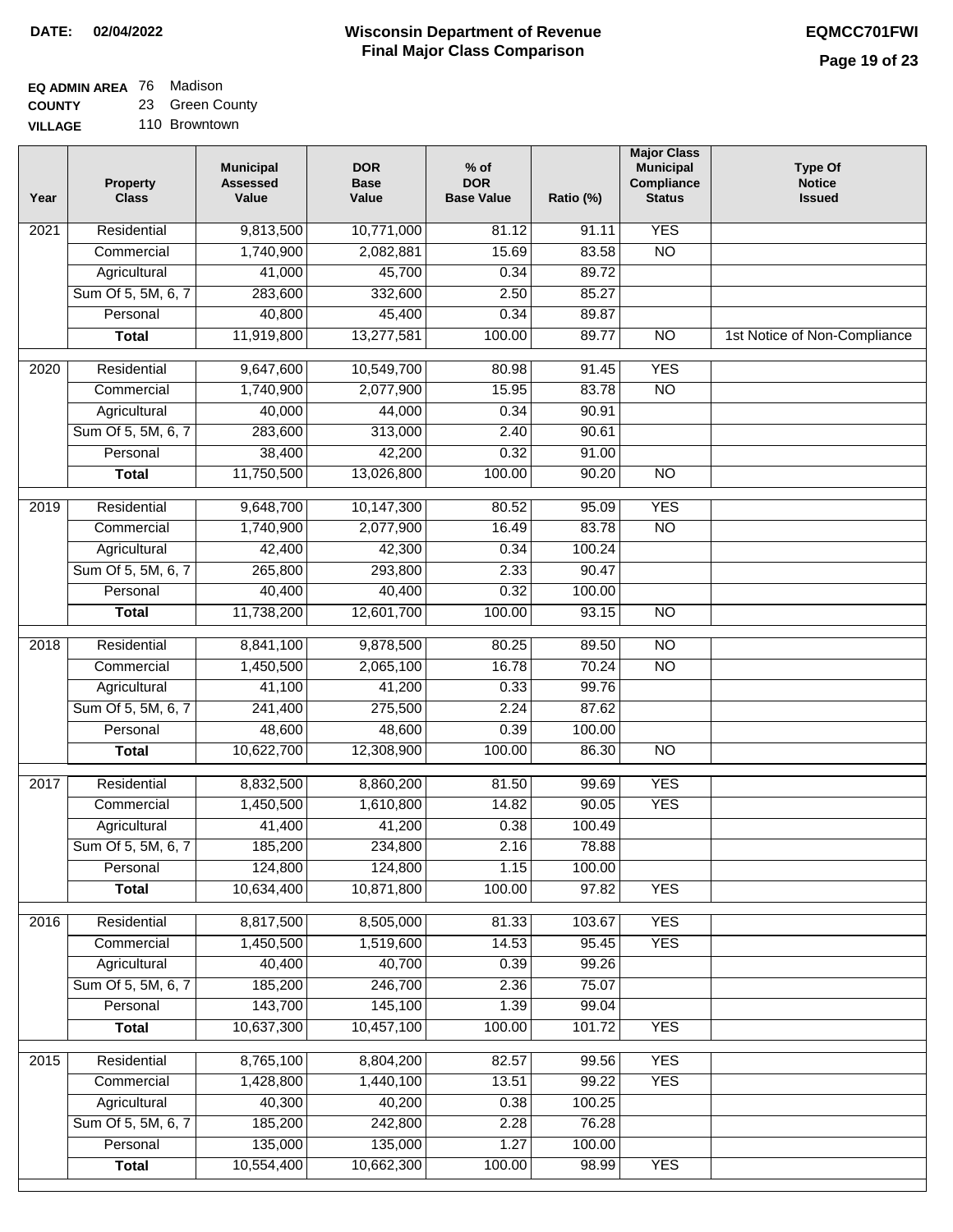# **EQ ADMIN AREA** 76 Madison **COUNTY**

**VILLAGE** 23 Green County 151 Monticello

| Year              | <b>Property</b><br><b>Class</b>    | <b>Municipal</b><br><b>Assessed</b><br>Value | <b>DOR</b><br><b>Base</b><br>Value | % of<br><b>DOR</b><br><b>Base Value</b> | Ratio (%)      | <b>Major Class</b><br><b>Municipal</b><br>Compliance<br><b>Status</b> | <b>Type Of</b><br><b>Notice</b><br><b>Issued</b> |
|-------------------|------------------------------------|----------------------------------------------|------------------------------------|-----------------------------------------|----------------|-----------------------------------------------------------------------|--------------------------------------------------|
| 2021              | Residential                        | 69,250,100                                   | 72,665,900                         | 77.32                                   | 95.30          | <b>YES</b>                                                            |                                                  |
|                   | Commercial                         | 18,835,300                                   | 19,501,800                         | 20.75                                   | 96.58          | <b>YES</b>                                                            |                                                  |
|                   | Agricultural                       | 55,400                                       | 58,000                             | 0.06                                    | 95.52          |                                                                       |                                                  |
|                   | Sum Of 5, 5M, 6, 7                 | 1,093,400                                    | 1,053,400                          | 1.12                                    | 103.80         |                                                                       |                                                  |
|                   | Personal                           | 661,200                                      | 696,000                            | 0.74                                    | 95.00          |                                                                       |                                                  |
|                   | <b>Total</b>                       | 89,895,400                                   | 93,975,100                         | 100.00                                  | 95.66          | <b>YES</b>                                                            |                                                  |
| $\overline{2020}$ | Residential                        | 68,605,100                                   | 67,912,100                         | 76.75                                   | 101.02         | <b>YES</b>                                                            |                                                  |
|                   | Commercial                         | 18,645,000                                   | 18,915,200                         | 21.38                                   | 98.57          | <b>YES</b>                                                            |                                                  |
|                   | Agricultural                       | 56,800                                       | 56,700                             | 0.06                                    | 100.18         |                                                                       |                                                  |
|                   | Sum Of 5, 5M, 6, 7                 | 947,100                                      | 870,500                            | 0.98                                    | 108.80         |                                                                       |                                                  |
|                   | Personal                           | 731,800                                      | 731,800                            | 0.83                                    | 100.00         |                                                                       |                                                  |
|                   | <b>Total</b>                       | 88,985,800                                   | 88,486,300                         | 100.00                                  | 100.56         | <b>YES</b>                                                            |                                                  |
| 2019              | Residential                        | 68,411,900                                   | 67,700,100                         | 76.49                                   | 101.05         | <b>YES</b>                                                            |                                                  |
|                   | Commercial                         | 18,417,700                                   | 19,069,300                         | 21.54                                   | 96.58          | <b>YES</b>                                                            |                                                  |
|                   | Agricultural                       | 54,400                                       | 54,300                             | 0.06                                    | 100.18         |                                                                       |                                                  |
|                   | Sum Of 5, 5M, 6, 7                 | 952,400                                      | 874,100                            | 0.99                                    | 108.96         |                                                                       |                                                  |
|                   | Personal                           | 814,500                                      | 814,500                            | 0.92                                    | 100.00         |                                                                       |                                                  |
|                   | <b>Total</b>                       | 88,650,900                                   | 88,512,300                         | 100.00                                  | 100.16         | <b>YES</b>                                                            |                                                  |
| 2018              | Residential                        | 53,311,500                                   | 63,351,500                         | 75.50                                   | 84.15          | $\overline{NO}$                                                       |                                                  |
|                   | Commercial                         | 15,713,700                                   | 18,837,000                         | 22.45                                   | 83.42          | <b>NO</b>                                                             |                                                  |
|                   | Agricultural                       | 53,600                                       | 62,700                             | 0.07                                    | 85.49          |                                                                       |                                                  |
|                   | Sum Of 5, 5M, 6, 7                 | 696,500                                      | 777,000                            | 0.93                                    | 89.64          |                                                                       |                                                  |
|                   | Personal                           | 750,500                                      | 883,000                            | 1.05                                    | 84.99          |                                                                       |                                                  |
|                   | <b>Total</b>                       | 70,525,800                                   | 83,911,200                         | 100.00                                  | 84.05          | $\overline{10}$                                                       |                                                  |
|                   |                                    |                                              |                                    |                                         |                |                                                                       |                                                  |
| 2017              | Residential                        | 53,093,300<br>14,636,300                     | 58,649,500                         | 75.32                                   | 90.53          | <b>YES</b><br><b>YES</b>                                              |                                                  |
|                   | Commercial                         | 55,100                                       | 15,810,900<br>61,200               | 20.31<br>0.08                           | 92.57<br>90.03 |                                                                       |                                                  |
|                   | Agricultural<br>Sum Of 5, 5M, 6, 7 | 696,500                                      | 760,600                            | 0.98                                    | 91.57          |                                                                       |                                                  |
|                   | Personal                           | 2,324,300                                    | 2,582,500                          | 3.32                                    | 90.00          |                                                                       |                                                  |
|                   | <b>Total</b>                       | 70,805,500                                   | 77,864,700                         | 100.00                                  | 90.93          | <b>YES</b>                                                            |                                                  |
|                   |                                    |                                              |                                    |                                         |                |                                                                       |                                                  |
| 2016              | Residential                        | 52,597,000                                   | 56,932,500                         | 74.78                                   | 92.38          | <b>YES</b>                                                            |                                                  |
|                   | Commercial                         | 14,636,300                                   | 15,654,400                         | 20.56                                   | 93.50          | <b>YES</b>                                                            |                                                  |
|                   | Agricultural<br>Sum Of 5, 5M, 6, 7 | 57,200<br>691,000                            | 60,200<br>792,700                  | 0.08<br>1.04                            | 95.02          |                                                                       |                                                  |
|                   | Personal                           | 2,557,800                                    | 2,692,400                          | 3.54                                    | 87.17<br>95.00 |                                                                       |                                                  |
|                   | <b>Total</b>                       | 70,539,300                                   | 76,132,200                         | 100.00                                  | 92.65          | <b>YES</b>                                                            |                                                  |
|                   |                                    |                                              |                                    |                                         |                |                                                                       |                                                  |
| 2015              | Residential                        | 52,031,800                                   | 53,175,200                         | 75.15                                   | 97.85          | <b>YES</b>                                                            |                                                  |
|                   | Commercial                         | 13,454,600                                   | 13,942,400                         | 19.70                                   | 96.50          | <b>YES</b>                                                            |                                                  |
|                   | Agricultural                       | 56,400                                       | 59,600                             | 0.08                                    | 94.63          |                                                                       |                                                  |
|                   | Sum Of 5, 5M, 6, 7                 | 691,000                                      | 796,000                            | 1.12                                    | 86.81          |                                                                       |                                                  |
|                   | Personal                           | 2,646,000                                    | 2,785,300                          | 3.94                                    | 95.00          |                                                                       |                                                  |
|                   | <b>Total</b>                       | 68,879,800                                   | 70,758,500                         | 100.00                                  | 97.34          | <b>YES</b>                                                            |                                                  |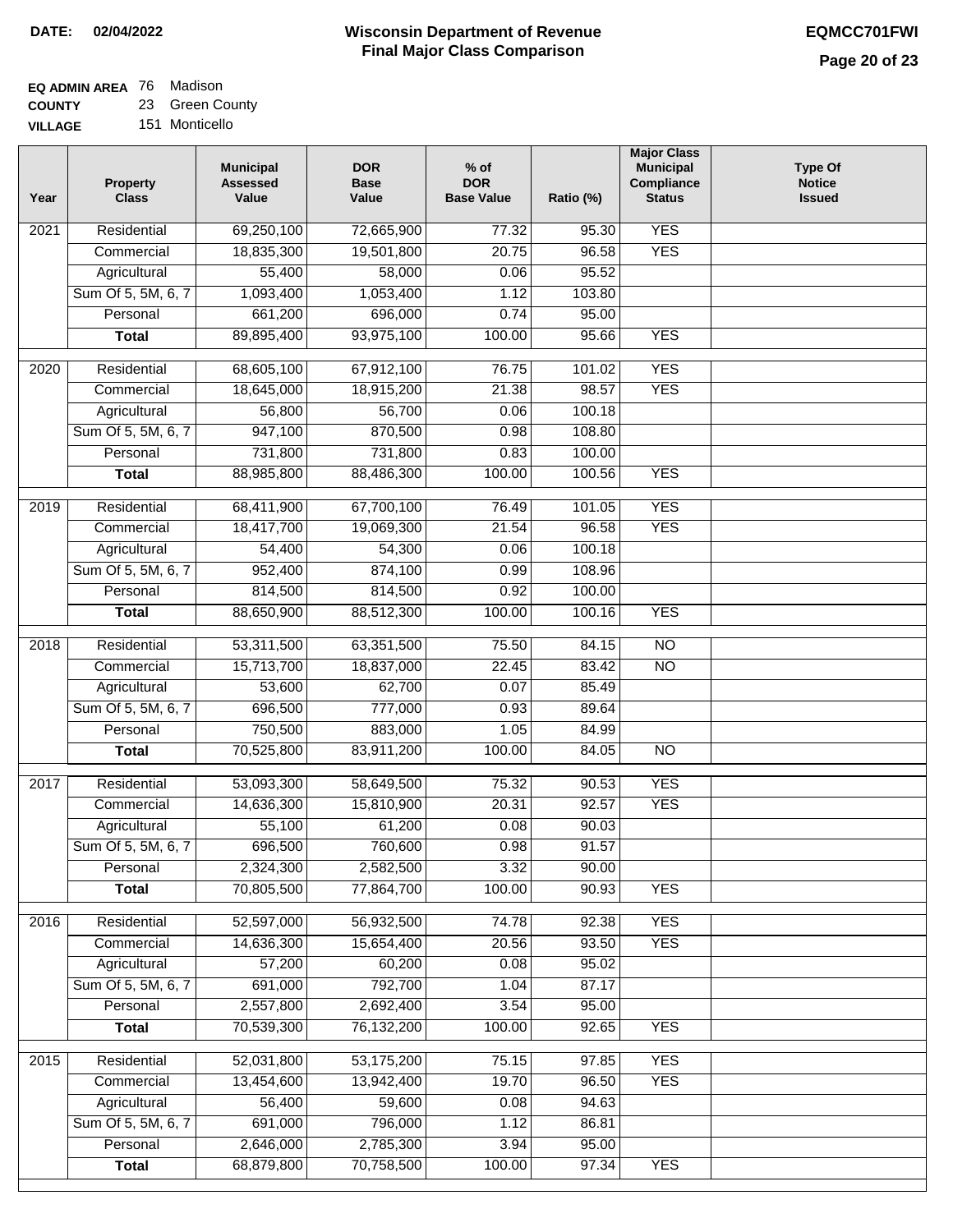#### **EQ ADMIN AREA** 76 Madison **COUNTY** 23 Green County

**VILLAGE** 161 New Glarus

| Year | <b>Property</b><br><b>Class</b> | <b>Municipal</b><br><b>Assessed</b><br>Value | <b>DOR</b><br><b>Base</b><br>Value | $%$ of<br><b>DOR</b><br><b>Base Value</b> | Ratio (%) | <b>Major Class</b><br><b>Municipal</b><br>Compliance<br><b>Status</b> | <b>Type Of</b><br><b>Notice</b><br><b>Issued</b> |
|------|---------------------------------|----------------------------------------------|------------------------------------|-------------------------------------------|-----------|-----------------------------------------------------------------------|--------------------------------------------------|
| 2021 | Residential                     | 133,098,800                                  | 161,370,500                        | 77.46                                     | 82.48     | $\overline{NO}$                                                       |                                                  |
|      | Commercial                      | 39,266,000                                   | 44,707,400                         | 21.46                                     | 87.83     | $\overline{NO}$                                                       |                                                  |
|      | Agricultural                    | 47,200                                       | 57,400                             | 0.03                                      | 82.23     |                                                                       |                                                  |
|      | Sum Of 5, 5M, 6, 7              | 140,500                                      | 209,600                            | 0.10                                      | 67.03     |                                                                       |                                                  |
|      | Personal                        | 1,619,000                                    | 1,974,400                          | 0.95                                      | 82.00     |                                                                       |                                                  |
|      | <b>Total</b>                    | 174, 171, 500                                | 208,319,300                        | 100.00                                    | 83.61     | $\overline{NO}$                                                       |                                                  |
| 2020 | Residential                     | 131,362,000                                  | 151,685,200                        | 77.12                                     | 86.60     | $\overline{NO}$                                                       |                                                  |
|      | Commercial                      | 37,742,000                                   | 43,129,000                         | 21.93                                     | 87.51     | $\overline{NO}$                                                       |                                                  |
|      | Agricultural                    | 48,300                                       | 57,200                             | 0.03                                      | 84.44     |                                                                       |                                                  |
|      | Sum Of 5, 5M, 6, 7              | 122,100                                      | 171,800                            | 0.09                                      | 71.07     |                                                                       |                                                  |
|      | Personal                        | 1,403,500                                    | 1,632,000                          | 0.83                                      | 86.00     |                                                                       |                                                  |
|      | <b>Total</b>                    | 170,677,900                                  | 196,675,200                        | 100.00                                    | 86.78     | $\overline{NO}$                                                       |                                                  |
|      |                                 |                                              |                                    |                                           |           |                                                                       |                                                  |
| 2019 | Residential                     | 130,221,600                                  | 143,232,200                        | 76.42                                     | 90.92     | <b>YES</b>                                                            |                                                  |
|      | Commercial                      | 38,218,900                                   | 42,081,800                         | 22.45                                     | 90.82     | <b>YES</b>                                                            |                                                  |
|      | Agricultural                    | 48,700                                       | 53,800                             | 0.03                                      | 90.52     |                                                                       |                                                  |
|      | Sum Of 5, 5M, 6, 7              | 133,500                                      | 184,300                            | 0.10                                      | 72.44     |                                                                       |                                                  |
|      | Personal                        | 1,697,900                                    | 1,886,500                          | 1.01                                      | 90.00     |                                                                       |                                                  |
|      | <b>Total</b>                    | 170,320,600                                  | 187,438,600                        | 100.00                                    | 90.87     | <b>YES</b>                                                            |                                                  |
| 2018 | Residential                     | 128,488,200                                  | 135,865,900                        | 76.16                                     | 94.57     | <b>YES</b>                                                            |                                                  |
|      | Commercial                      | 38,023,700                                   | 40,248,800                         | 22.56                                     | 94.47     | <b>YES</b>                                                            |                                                  |
|      | Agricultural                    | 61,200                                       | 61,300                             | 0.03                                      | 99.84     |                                                                       |                                                  |
|      | Sum Of 5, 5M, 6, 7              | 134,500                                      | 185,000                            | 0.10                                      | 72.70     |                                                                       |                                                  |
|      | Personal                        | 2,045,200                                    | 2,045,200                          | 1.15                                      | 100.00    |                                                                       |                                                  |
|      | <b>Total</b>                    | 168,752,800                                  | 178,406,200                        | 100.00                                    | 94.59     | <b>YES</b>                                                            |                                                  |
| 2017 | Residential                     | 127,032,900                                  | 123,387,900                        | 75.24                                     | 102.95    | <b>YES</b>                                                            |                                                  |
|      | Commercial                      | 36,189,400                                   | 37, 171, 300                       | 22.67                                     | 97.36     | <b>YES</b>                                                            |                                                  |
|      | Agricultural                    | 59,500                                       | 59,900                             | 0.04                                      | 99.33     |                                                                       |                                                  |
|      | Sum Of 5, 5M, 6, 7              | 134,500                                      | 165,400                            | 0.10                                      | 81.32     |                                                                       |                                                  |
|      | Personal                        | 3,217,400                                    | 3,217,400                          | 1.96                                      | 100.00    |                                                                       |                                                  |
|      | <b>Total</b>                    | 166,633,700                                  | 164,001,900                        | 100.00                                    | 101.60    | <b>YES</b>                                                            |                                                  |
|      |                                 |                                              |                                    |                                           |           |                                                                       |                                                  |
| 2016 | Residential                     | 111,341,100                                  | 113,899,600                        | 74.08                                     | 97.75     | <b>YES</b>                                                            |                                                  |
|      | Commercial                      | 34,431,800                                   | 36,652,800                         | 23.84                                     | 93.94     | <b>YES</b>                                                            |                                                  |
|      | Agricultural                    | 59,100                                       | 59,300                             | 0.04                                      | 99.66     |                                                                       |                                                  |
|      | Sum Of 5, 5M, 6, 7              | 129,700                                      | 161,700                            | 0.11                                      | 80.21     |                                                                       |                                                  |
|      | Personal                        | 2,976,000                                    | 2,976,000                          | 1.94                                      | 100.00    |                                                                       |                                                  |
|      | <b>Total</b>                    | 148,937,700                                  | 153,749,400                        | 100.00                                    | 96.87     | <b>YES</b>                                                            |                                                  |
| 2015 | Residential                     | 110,387,100                                  | 108,716,000                        | 74.10                                     | 101.54    | <b>YES</b>                                                            |                                                  |
|      | Commercial                      | 34,050,200                                   | 34,734,400                         | 23.67                                     | 98.03     | <b>YES</b>                                                            |                                                  |
|      | Agricultural                    | 59,100                                       | 59,000                             | 0.04                                      | 100.17    |                                                                       |                                                  |
|      | Sum Of 5, 5M, 6, 7              | 129,700                                      | 172,000                            | 0.12                                      | 75.41     |                                                                       |                                                  |
|      | Personal                        | 3,037,500                                    | 3,037,500                          | 2.07                                      | 100.00    |                                                                       |                                                  |
|      | <b>Total</b>                    | 147,663,600                                  | 146,718,900                        | 100.00                                    | 100.64    | <b>YES</b>                                                            |                                                  |
|      |                                 |                                              |                                    |                                           |           |                                                                       |                                                  |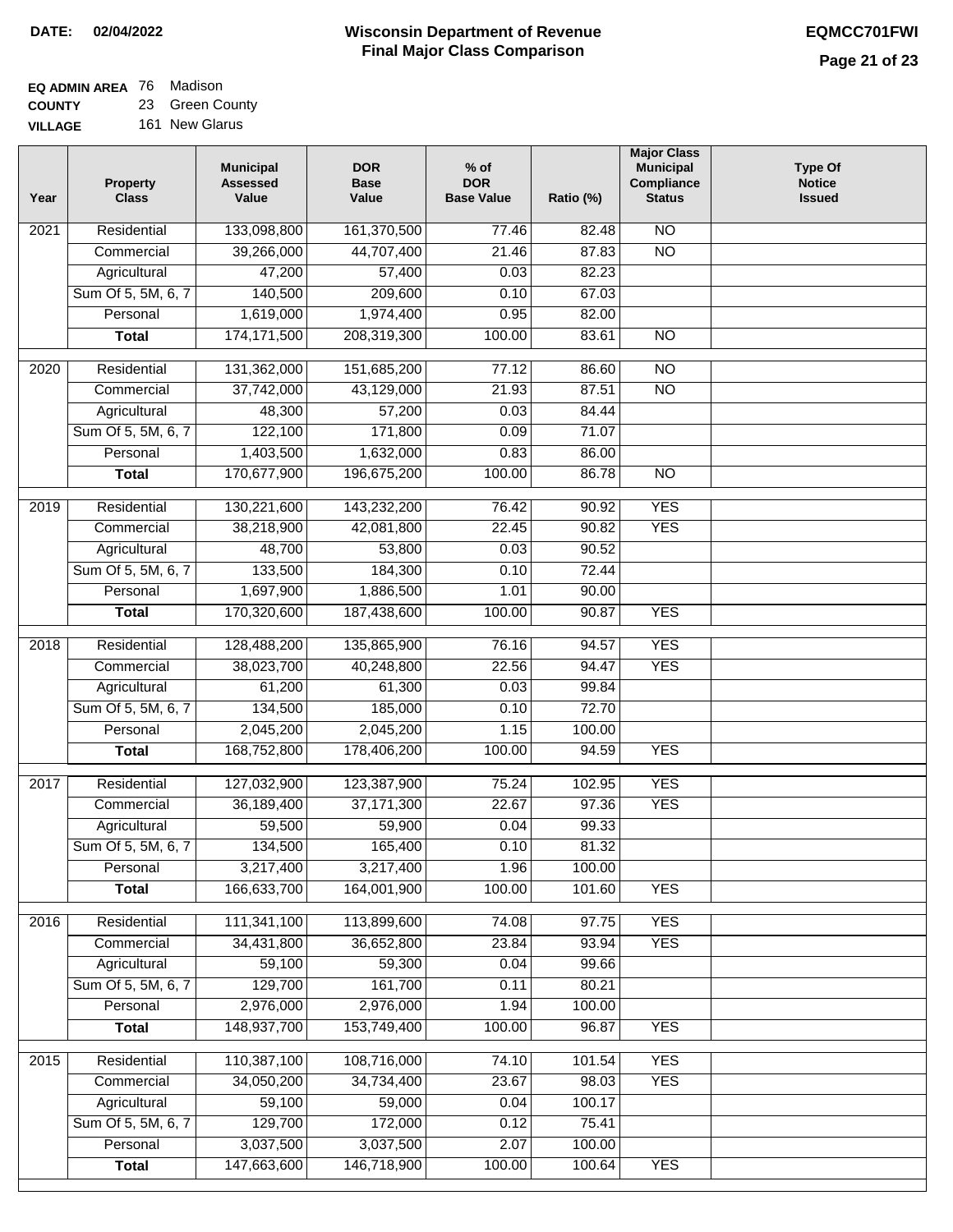# **Wisconsin Department of Revenue DATE: 02/04/2022 EQMCC701FWI Final Major Class Comparison**

# **Page 22 of 23**

| <b>EQ ADMIN AREA</b> 76 Madison |                 | 76  |
|---------------------------------|-----------------|-----|
| <b>COUNTY</b>                   | 23 Green County | 53  |
| <b>CITY</b>                     | 206 Brodhead    | 210 |

**Madison** 

Rock County

0 Brodhead

| 122,316,050<br><b>NO</b><br>Residential<br>163,951,200<br>82.34<br>74.61<br>2021<br>$\overline{NO}$<br>29,966,100<br>33,391,600<br>16.77<br>89.74<br>Commercial<br>1,400<br>1,200<br>0.00<br>116.67<br>Agricultural<br>Sum Of 5, 5M, 6, 7<br>100<br>2,700<br>0.00<br>3.70<br>1,778,400<br>Personal<br>1,511,700<br>0.89<br>85.00<br>153,795,350<br>199,125,100<br>100.00<br>77.24<br>$\overline{NO}$<br>1st Notice of Non-Compliance<br><b>Total</b><br>$\overline{2020}$<br>Residential<br>121,360,950<br>141,548,800<br>80.74<br>85.74<br>$\overline{10}$<br><b>YES</b><br>Commercial<br>29,815,700<br>31,929,800<br>18.21<br>93.38<br>Agricultural<br>1,200<br>0.00<br>116.67<br>1,400<br>Sum Of 5, 5M, 6, 7<br>100<br>2,600<br>0.00<br>3.85<br>Personal<br>1,639,600<br>1,842,200<br>1.05<br>89.00<br>152,817,750<br>175,324,600<br>100.00<br>87.16<br><b>NO</b><br><b>Total</b><br>$\overline{NO}$<br>$\frac{2019}{ }$<br>Residential<br>120,440,450<br>135, 143, 800<br>79.57<br>89.12<br>33,127,400<br><b>YES</b><br>Commercial<br>30,033,300<br>19.50<br>90.66<br>127.27<br>Agricultural<br>1,100<br>0.00<br>1,400<br>Sum Of 5, 5M, 6, 7<br>100<br>2,500<br>0.00<br>4.00<br>0.93<br>Personal<br>1,479,707<br>1,574,200<br>94.00<br>151,954,957<br>169,849,000<br>100.00<br>$\overline{NO}$<br><b>Total</b><br>89.46<br><b>YES</b><br>Residential<br>119,401,050<br>121,873,600<br>78.20<br>97.97<br>2018<br><b>NO</b><br>Commercial<br>28,823,200<br>32,499,600<br>20.85<br>88.69<br>Agricultural<br>1,100<br>0.00<br>127.27<br>1,400<br>Sum Of 5, 5M, 6, 7<br>100<br>2,500<br>0.00<br>4.00<br>1,475,100<br>Personal<br>1,445,600<br>0.95<br>98.00<br>149,671,350<br>155,851,900<br>100.00<br>96.03<br>N <sub>O</sub><br><b>Total</b><br><b>YES</b><br>Residential<br>118,333,750<br>120,659,600<br>78.89<br>98.07<br>2017<br>28,666,700<br>29,679,900<br>19.41<br>96.59<br><b>YES</b><br>Commercial<br>1,400<br>1,100<br>0.00<br>127.27<br>Agricultural<br>Sum Of 5, 5M, 6, 7<br>100<br>2,500<br>0.00<br>4.00<br>Personal<br>2,600,400<br>2,600,400<br>1.70<br>100.00<br>149,602,350<br>152,943,500<br>100.00<br>97.82<br><b>YES</b><br><b>Total</b><br>2016<br>Residential<br>117,820,950<br>114,457,600<br>77.68<br>102.94<br><b>YES</b><br>30,345,500<br>20.59<br><b>YES</b><br>Commercial<br>28,503,500<br>93.93<br>1,400<br>1,100<br>0.00<br>127.27<br>Agricultural<br>Sum Of 5, 5M, 6, 7<br>100<br>2,500<br>0.00<br>4.00<br>2,698,400<br>2,545,700<br>Personal<br>1.73<br>106.00<br>147,352,400<br><b>Total</b><br>149,024,350<br>100.00<br>101.13<br><b>YES</b><br>117,609,050<br>110,846,500<br><b>YES</b><br>2015<br>Residential<br>77.27<br>106.10<br>28,527,500<br>30,312,800<br>21.13<br>94.11<br><b>YES</b><br>Commercial<br>Agricultural<br>2,300<br>1,800<br>0.00<br>127.78<br>Sum Of 5, 5M, 6, 7<br>100<br>2,500<br>0.00<br>4.00<br>Personal<br>2,416,400<br>2,294,700<br>1.60<br>105.30<br>148,555,350<br>143,458,300<br>100.00<br><b>YES</b><br>103.55<br><b>Total</b> | Year | <b>Property</b><br><b>Class</b> | <b>Municipal</b><br><b>Assessed</b><br>Value | <b>DOR</b><br><b>Base</b><br>Value | $%$ of<br><b>DOR</b><br><b>Base Value</b> | Ratio (%) | <b>Major Class</b><br><b>Municipal</b><br>Compliance<br><b>Status</b> | <b>Type Of</b><br><b>Notice</b><br><b>Issued</b> |
|---------------------------------------------------------------------------------------------------------------------------------------------------------------------------------------------------------------------------------------------------------------------------------------------------------------------------------------------------------------------------------------------------------------------------------------------------------------------------------------------------------------------------------------------------------------------------------------------------------------------------------------------------------------------------------------------------------------------------------------------------------------------------------------------------------------------------------------------------------------------------------------------------------------------------------------------------------------------------------------------------------------------------------------------------------------------------------------------------------------------------------------------------------------------------------------------------------------------------------------------------------------------------------------------------------------------------------------------------------------------------------------------------------------------------------------------------------------------------------------------------------------------------------------------------------------------------------------------------------------------------------------------------------------------------------------------------------------------------------------------------------------------------------------------------------------------------------------------------------------------------------------------------------------------------------------------------------------------------------------------------------------------------------------------------------------------------------------------------------------------------------------------------------------------------------------------------------------------------------------------------------------------------------------------------------------------------------------------------------------------------------------------------------------------------------------------------------------------------------------------------------------------------------------------------------------------------------------------------------------------------------------------------------------------------------------------------------------------------------------------------------------------------------------------------------------------------------------------------------------------------------------------------------------------------------------------------------------------------------------------------|------|---------------------------------|----------------------------------------------|------------------------------------|-------------------------------------------|-----------|-----------------------------------------------------------------------|--------------------------------------------------|
|                                                                                                                                                                                                                                                                                                                                                                                                                                                                                                                                                                                                                                                                                                                                                                                                                                                                                                                                                                                                                                                                                                                                                                                                                                                                                                                                                                                                                                                                                                                                                                                                                                                                                                                                                                                                                                                                                                                                                                                                                                                                                                                                                                                                                                                                                                                                                                                                                                                                                                                                                                                                                                                                                                                                                                                                                                                                                                                                                                                                   |      |                                 |                                              |                                    |                                           |           |                                                                       |                                                  |
|                                                                                                                                                                                                                                                                                                                                                                                                                                                                                                                                                                                                                                                                                                                                                                                                                                                                                                                                                                                                                                                                                                                                                                                                                                                                                                                                                                                                                                                                                                                                                                                                                                                                                                                                                                                                                                                                                                                                                                                                                                                                                                                                                                                                                                                                                                                                                                                                                                                                                                                                                                                                                                                                                                                                                                                                                                                                                                                                                                                                   |      |                                 |                                              |                                    |                                           |           |                                                                       |                                                  |
|                                                                                                                                                                                                                                                                                                                                                                                                                                                                                                                                                                                                                                                                                                                                                                                                                                                                                                                                                                                                                                                                                                                                                                                                                                                                                                                                                                                                                                                                                                                                                                                                                                                                                                                                                                                                                                                                                                                                                                                                                                                                                                                                                                                                                                                                                                                                                                                                                                                                                                                                                                                                                                                                                                                                                                                                                                                                                                                                                                                                   |      |                                 |                                              |                                    |                                           |           |                                                                       |                                                  |
|                                                                                                                                                                                                                                                                                                                                                                                                                                                                                                                                                                                                                                                                                                                                                                                                                                                                                                                                                                                                                                                                                                                                                                                                                                                                                                                                                                                                                                                                                                                                                                                                                                                                                                                                                                                                                                                                                                                                                                                                                                                                                                                                                                                                                                                                                                                                                                                                                                                                                                                                                                                                                                                                                                                                                                                                                                                                                                                                                                                                   |      |                                 |                                              |                                    |                                           |           |                                                                       |                                                  |
|                                                                                                                                                                                                                                                                                                                                                                                                                                                                                                                                                                                                                                                                                                                                                                                                                                                                                                                                                                                                                                                                                                                                                                                                                                                                                                                                                                                                                                                                                                                                                                                                                                                                                                                                                                                                                                                                                                                                                                                                                                                                                                                                                                                                                                                                                                                                                                                                                                                                                                                                                                                                                                                                                                                                                                                                                                                                                                                                                                                                   |      |                                 |                                              |                                    |                                           |           |                                                                       |                                                  |
|                                                                                                                                                                                                                                                                                                                                                                                                                                                                                                                                                                                                                                                                                                                                                                                                                                                                                                                                                                                                                                                                                                                                                                                                                                                                                                                                                                                                                                                                                                                                                                                                                                                                                                                                                                                                                                                                                                                                                                                                                                                                                                                                                                                                                                                                                                                                                                                                                                                                                                                                                                                                                                                                                                                                                                                                                                                                                                                                                                                                   |      |                                 |                                              |                                    |                                           |           |                                                                       |                                                  |
|                                                                                                                                                                                                                                                                                                                                                                                                                                                                                                                                                                                                                                                                                                                                                                                                                                                                                                                                                                                                                                                                                                                                                                                                                                                                                                                                                                                                                                                                                                                                                                                                                                                                                                                                                                                                                                                                                                                                                                                                                                                                                                                                                                                                                                                                                                                                                                                                                                                                                                                                                                                                                                                                                                                                                                                                                                                                                                                                                                                                   |      |                                 |                                              |                                    |                                           |           |                                                                       |                                                  |
|                                                                                                                                                                                                                                                                                                                                                                                                                                                                                                                                                                                                                                                                                                                                                                                                                                                                                                                                                                                                                                                                                                                                                                                                                                                                                                                                                                                                                                                                                                                                                                                                                                                                                                                                                                                                                                                                                                                                                                                                                                                                                                                                                                                                                                                                                                                                                                                                                                                                                                                                                                                                                                                                                                                                                                                                                                                                                                                                                                                                   |      |                                 |                                              |                                    |                                           |           |                                                                       |                                                  |
|                                                                                                                                                                                                                                                                                                                                                                                                                                                                                                                                                                                                                                                                                                                                                                                                                                                                                                                                                                                                                                                                                                                                                                                                                                                                                                                                                                                                                                                                                                                                                                                                                                                                                                                                                                                                                                                                                                                                                                                                                                                                                                                                                                                                                                                                                                                                                                                                                                                                                                                                                                                                                                                                                                                                                                                                                                                                                                                                                                                                   |      |                                 |                                              |                                    |                                           |           |                                                                       |                                                  |
|                                                                                                                                                                                                                                                                                                                                                                                                                                                                                                                                                                                                                                                                                                                                                                                                                                                                                                                                                                                                                                                                                                                                                                                                                                                                                                                                                                                                                                                                                                                                                                                                                                                                                                                                                                                                                                                                                                                                                                                                                                                                                                                                                                                                                                                                                                                                                                                                                                                                                                                                                                                                                                                                                                                                                                                                                                                                                                                                                                                                   |      |                                 |                                              |                                    |                                           |           |                                                                       |                                                  |
|                                                                                                                                                                                                                                                                                                                                                                                                                                                                                                                                                                                                                                                                                                                                                                                                                                                                                                                                                                                                                                                                                                                                                                                                                                                                                                                                                                                                                                                                                                                                                                                                                                                                                                                                                                                                                                                                                                                                                                                                                                                                                                                                                                                                                                                                                                                                                                                                                                                                                                                                                                                                                                                                                                                                                                                                                                                                                                                                                                                                   |      |                                 |                                              |                                    |                                           |           |                                                                       |                                                  |
|                                                                                                                                                                                                                                                                                                                                                                                                                                                                                                                                                                                                                                                                                                                                                                                                                                                                                                                                                                                                                                                                                                                                                                                                                                                                                                                                                                                                                                                                                                                                                                                                                                                                                                                                                                                                                                                                                                                                                                                                                                                                                                                                                                                                                                                                                                                                                                                                                                                                                                                                                                                                                                                                                                                                                                                                                                                                                                                                                                                                   |      |                                 |                                              |                                    |                                           |           |                                                                       |                                                  |
|                                                                                                                                                                                                                                                                                                                                                                                                                                                                                                                                                                                                                                                                                                                                                                                                                                                                                                                                                                                                                                                                                                                                                                                                                                                                                                                                                                                                                                                                                                                                                                                                                                                                                                                                                                                                                                                                                                                                                                                                                                                                                                                                                                                                                                                                                                                                                                                                                                                                                                                                                                                                                                                                                                                                                                                                                                                                                                                                                                                                   |      |                                 |                                              |                                    |                                           |           |                                                                       |                                                  |
|                                                                                                                                                                                                                                                                                                                                                                                                                                                                                                                                                                                                                                                                                                                                                                                                                                                                                                                                                                                                                                                                                                                                                                                                                                                                                                                                                                                                                                                                                                                                                                                                                                                                                                                                                                                                                                                                                                                                                                                                                                                                                                                                                                                                                                                                                                                                                                                                                                                                                                                                                                                                                                                                                                                                                                                                                                                                                                                                                                                                   |      |                                 |                                              |                                    |                                           |           |                                                                       |                                                  |
|                                                                                                                                                                                                                                                                                                                                                                                                                                                                                                                                                                                                                                                                                                                                                                                                                                                                                                                                                                                                                                                                                                                                                                                                                                                                                                                                                                                                                                                                                                                                                                                                                                                                                                                                                                                                                                                                                                                                                                                                                                                                                                                                                                                                                                                                                                                                                                                                                                                                                                                                                                                                                                                                                                                                                                                                                                                                                                                                                                                                   |      |                                 |                                              |                                    |                                           |           |                                                                       |                                                  |
|                                                                                                                                                                                                                                                                                                                                                                                                                                                                                                                                                                                                                                                                                                                                                                                                                                                                                                                                                                                                                                                                                                                                                                                                                                                                                                                                                                                                                                                                                                                                                                                                                                                                                                                                                                                                                                                                                                                                                                                                                                                                                                                                                                                                                                                                                                                                                                                                                                                                                                                                                                                                                                                                                                                                                                                                                                                                                                                                                                                                   |      |                                 |                                              |                                    |                                           |           |                                                                       |                                                  |
|                                                                                                                                                                                                                                                                                                                                                                                                                                                                                                                                                                                                                                                                                                                                                                                                                                                                                                                                                                                                                                                                                                                                                                                                                                                                                                                                                                                                                                                                                                                                                                                                                                                                                                                                                                                                                                                                                                                                                                                                                                                                                                                                                                                                                                                                                                                                                                                                                                                                                                                                                                                                                                                                                                                                                                                                                                                                                                                                                                                                   |      |                                 |                                              |                                    |                                           |           |                                                                       |                                                  |
|                                                                                                                                                                                                                                                                                                                                                                                                                                                                                                                                                                                                                                                                                                                                                                                                                                                                                                                                                                                                                                                                                                                                                                                                                                                                                                                                                                                                                                                                                                                                                                                                                                                                                                                                                                                                                                                                                                                                                                                                                                                                                                                                                                                                                                                                                                                                                                                                                                                                                                                                                                                                                                                                                                                                                                                                                                                                                                                                                                                                   |      |                                 |                                              |                                    |                                           |           |                                                                       |                                                  |
|                                                                                                                                                                                                                                                                                                                                                                                                                                                                                                                                                                                                                                                                                                                                                                                                                                                                                                                                                                                                                                                                                                                                                                                                                                                                                                                                                                                                                                                                                                                                                                                                                                                                                                                                                                                                                                                                                                                                                                                                                                                                                                                                                                                                                                                                                                                                                                                                                                                                                                                                                                                                                                                                                                                                                                                                                                                                                                                                                                                                   |      |                                 |                                              |                                    |                                           |           |                                                                       |                                                  |
|                                                                                                                                                                                                                                                                                                                                                                                                                                                                                                                                                                                                                                                                                                                                                                                                                                                                                                                                                                                                                                                                                                                                                                                                                                                                                                                                                                                                                                                                                                                                                                                                                                                                                                                                                                                                                                                                                                                                                                                                                                                                                                                                                                                                                                                                                                                                                                                                                                                                                                                                                                                                                                                                                                                                                                                                                                                                                                                                                                                                   |      |                                 |                                              |                                    |                                           |           |                                                                       |                                                  |
|                                                                                                                                                                                                                                                                                                                                                                                                                                                                                                                                                                                                                                                                                                                                                                                                                                                                                                                                                                                                                                                                                                                                                                                                                                                                                                                                                                                                                                                                                                                                                                                                                                                                                                                                                                                                                                                                                                                                                                                                                                                                                                                                                                                                                                                                                                                                                                                                                                                                                                                                                                                                                                                                                                                                                                                                                                                                                                                                                                                                   |      |                                 |                                              |                                    |                                           |           |                                                                       |                                                  |
|                                                                                                                                                                                                                                                                                                                                                                                                                                                                                                                                                                                                                                                                                                                                                                                                                                                                                                                                                                                                                                                                                                                                                                                                                                                                                                                                                                                                                                                                                                                                                                                                                                                                                                                                                                                                                                                                                                                                                                                                                                                                                                                                                                                                                                                                                                                                                                                                                                                                                                                                                                                                                                                                                                                                                                                                                                                                                                                                                                                                   |      |                                 |                                              |                                    |                                           |           |                                                                       |                                                  |
|                                                                                                                                                                                                                                                                                                                                                                                                                                                                                                                                                                                                                                                                                                                                                                                                                                                                                                                                                                                                                                                                                                                                                                                                                                                                                                                                                                                                                                                                                                                                                                                                                                                                                                                                                                                                                                                                                                                                                                                                                                                                                                                                                                                                                                                                                                                                                                                                                                                                                                                                                                                                                                                                                                                                                                                                                                                                                                                                                                                                   |      |                                 |                                              |                                    |                                           |           |                                                                       |                                                  |
|                                                                                                                                                                                                                                                                                                                                                                                                                                                                                                                                                                                                                                                                                                                                                                                                                                                                                                                                                                                                                                                                                                                                                                                                                                                                                                                                                                                                                                                                                                                                                                                                                                                                                                                                                                                                                                                                                                                                                                                                                                                                                                                                                                                                                                                                                                                                                                                                                                                                                                                                                                                                                                                                                                                                                                                                                                                                                                                                                                                                   |      |                                 |                                              |                                    |                                           |           |                                                                       |                                                  |
|                                                                                                                                                                                                                                                                                                                                                                                                                                                                                                                                                                                                                                                                                                                                                                                                                                                                                                                                                                                                                                                                                                                                                                                                                                                                                                                                                                                                                                                                                                                                                                                                                                                                                                                                                                                                                                                                                                                                                                                                                                                                                                                                                                                                                                                                                                                                                                                                                                                                                                                                                                                                                                                                                                                                                                                                                                                                                                                                                                                                   |      |                                 |                                              |                                    |                                           |           |                                                                       |                                                  |
|                                                                                                                                                                                                                                                                                                                                                                                                                                                                                                                                                                                                                                                                                                                                                                                                                                                                                                                                                                                                                                                                                                                                                                                                                                                                                                                                                                                                                                                                                                                                                                                                                                                                                                                                                                                                                                                                                                                                                                                                                                                                                                                                                                                                                                                                                                                                                                                                                                                                                                                                                                                                                                                                                                                                                                                                                                                                                                                                                                                                   |      |                                 |                                              |                                    |                                           |           |                                                                       |                                                  |
|                                                                                                                                                                                                                                                                                                                                                                                                                                                                                                                                                                                                                                                                                                                                                                                                                                                                                                                                                                                                                                                                                                                                                                                                                                                                                                                                                                                                                                                                                                                                                                                                                                                                                                                                                                                                                                                                                                                                                                                                                                                                                                                                                                                                                                                                                                                                                                                                                                                                                                                                                                                                                                                                                                                                                                                                                                                                                                                                                                                                   |      |                                 |                                              |                                    |                                           |           |                                                                       |                                                  |
|                                                                                                                                                                                                                                                                                                                                                                                                                                                                                                                                                                                                                                                                                                                                                                                                                                                                                                                                                                                                                                                                                                                                                                                                                                                                                                                                                                                                                                                                                                                                                                                                                                                                                                                                                                                                                                                                                                                                                                                                                                                                                                                                                                                                                                                                                                                                                                                                                                                                                                                                                                                                                                                                                                                                                                                                                                                                                                                                                                                                   |      |                                 |                                              |                                    |                                           |           |                                                                       |                                                  |
|                                                                                                                                                                                                                                                                                                                                                                                                                                                                                                                                                                                                                                                                                                                                                                                                                                                                                                                                                                                                                                                                                                                                                                                                                                                                                                                                                                                                                                                                                                                                                                                                                                                                                                                                                                                                                                                                                                                                                                                                                                                                                                                                                                                                                                                                                                                                                                                                                                                                                                                                                                                                                                                                                                                                                                                                                                                                                                                                                                                                   |      |                                 |                                              |                                    |                                           |           |                                                                       |                                                  |
|                                                                                                                                                                                                                                                                                                                                                                                                                                                                                                                                                                                                                                                                                                                                                                                                                                                                                                                                                                                                                                                                                                                                                                                                                                                                                                                                                                                                                                                                                                                                                                                                                                                                                                                                                                                                                                                                                                                                                                                                                                                                                                                                                                                                                                                                                                                                                                                                                                                                                                                                                                                                                                                                                                                                                                                                                                                                                                                                                                                                   |      |                                 |                                              |                                    |                                           |           |                                                                       |                                                  |
|                                                                                                                                                                                                                                                                                                                                                                                                                                                                                                                                                                                                                                                                                                                                                                                                                                                                                                                                                                                                                                                                                                                                                                                                                                                                                                                                                                                                                                                                                                                                                                                                                                                                                                                                                                                                                                                                                                                                                                                                                                                                                                                                                                                                                                                                                                                                                                                                                                                                                                                                                                                                                                                                                                                                                                                                                                                                                                                                                                                                   |      |                                 |                                              |                                    |                                           |           |                                                                       |                                                  |
|                                                                                                                                                                                                                                                                                                                                                                                                                                                                                                                                                                                                                                                                                                                                                                                                                                                                                                                                                                                                                                                                                                                                                                                                                                                                                                                                                                                                                                                                                                                                                                                                                                                                                                                                                                                                                                                                                                                                                                                                                                                                                                                                                                                                                                                                                                                                                                                                                                                                                                                                                                                                                                                                                                                                                                                                                                                                                                                                                                                                   |      |                                 |                                              |                                    |                                           |           |                                                                       |                                                  |
|                                                                                                                                                                                                                                                                                                                                                                                                                                                                                                                                                                                                                                                                                                                                                                                                                                                                                                                                                                                                                                                                                                                                                                                                                                                                                                                                                                                                                                                                                                                                                                                                                                                                                                                                                                                                                                                                                                                                                                                                                                                                                                                                                                                                                                                                                                                                                                                                                                                                                                                                                                                                                                                                                                                                                                                                                                                                                                                                                                                                   |      |                                 |                                              |                                    |                                           |           |                                                                       |                                                  |
|                                                                                                                                                                                                                                                                                                                                                                                                                                                                                                                                                                                                                                                                                                                                                                                                                                                                                                                                                                                                                                                                                                                                                                                                                                                                                                                                                                                                                                                                                                                                                                                                                                                                                                                                                                                                                                                                                                                                                                                                                                                                                                                                                                                                                                                                                                                                                                                                                                                                                                                                                                                                                                                                                                                                                                                                                                                                                                                                                                                                   |      |                                 |                                              |                                    |                                           |           |                                                                       |                                                  |
|                                                                                                                                                                                                                                                                                                                                                                                                                                                                                                                                                                                                                                                                                                                                                                                                                                                                                                                                                                                                                                                                                                                                                                                                                                                                                                                                                                                                                                                                                                                                                                                                                                                                                                                                                                                                                                                                                                                                                                                                                                                                                                                                                                                                                                                                                                                                                                                                                                                                                                                                                                                                                                                                                                                                                                                                                                                                                                                                                                                                   |      |                                 |                                              |                                    |                                           |           |                                                                       |                                                  |
|                                                                                                                                                                                                                                                                                                                                                                                                                                                                                                                                                                                                                                                                                                                                                                                                                                                                                                                                                                                                                                                                                                                                                                                                                                                                                                                                                                                                                                                                                                                                                                                                                                                                                                                                                                                                                                                                                                                                                                                                                                                                                                                                                                                                                                                                                                                                                                                                                                                                                                                                                                                                                                                                                                                                                                                                                                                                                                                                                                                                   |      |                                 |                                              |                                    |                                           |           |                                                                       |                                                  |
|                                                                                                                                                                                                                                                                                                                                                                                                                                                                                                                                                                                                                                                                                                                                                                                                                                                                                                                                                                                                                                                                                                                                                                                                                                                                                                                                                                                                                                                                                                                                                                                                                                                                                                                                                                                                                                                                                                                                                                                                                                                                                                                                                                                                                                                                                                                                                                                                                                                                                                                                                                                                                                                                                                                                                                                                                                                                                                                                                                                                   |      |                                 |                                              |                                    |                                           |           |                                                                       |                                                  |
|                                                                                                                                                                                                                                                                                                                                                                                                                                                                                                                                                                                                                                                                                                                                                                                                                                                                                                                                                                                                                                                                                                                                                                                                                                                                                                                                                                                                                                                                                                                                                                                                                                                                                                                                                                                                                                                                                                                                                                                                                                                                                                                                                                                                                                                                                                                                                                                                                                                                                                                                                                                                                                                                                                                                                                                                                                                                                                                                                                                                   |      |                                 |                                              |                                    |                                           |           |                                                                       |                                                  |
|                                                                                                                                                                                                                                                                                                                                                                                                                                                                                                                                                                                                                                                                                                                                                                                                                                                                                                                                                                                                                                                                                                                                                                                                                                                                                                                                                                                                                                                                                                                                                                                                                                                                                                                                                                                                                                                                                                                                                                                                                                                                                                                                                                                                                                                                                                                                                                                                                                                                                                                                                                                                                                                                                                                                                                                                                                                                                                                                                                                                   |      |                                 |                                              |                                    |                                           |           |                                                                       |                                                  |
|                                                                                                                                                                                                                                                                                                                                                                                                                                                                                                                                                                                                                                                                                                                                                                                                                                                                                                                                                                                                                                                                                                                                                                                                                                                                                                                                                                                                                                                                                                                                                                                                                                                                                                                                                                                                                                                                                                                                                                                                                                                                                                                                                                                                                                                                                                                                                                                                                                                                                                                                                                                                                                                                                                                                                                                                                                                                                                                                                                                                   |      |                                 |                                              |                                    |                                           |           |                                                                       |                                                  |
|                                                                                                                                                                                                                                                                                                                                                                                                                                                                                                                                                                                                                                                                                                                                                                                                                                                                                                                                                                                                                                                                                                                                                                                                                                                                                                                                                                                                                                                                                                                                                                                                                                                                                                                                                                                                                                                                                                                                                                                                                                                                                                                                                                                                                                                                                                                                                                                                                                                                                                                                                                                                                                                                                                                                                                                                                                                                                                                                                                                                   |      |                                 |                                              |                                    |                                           |           |                                                                       |                                                  |
|                                                                                                                                                                                                                                                                                                                                                                                                                                                                                                                                                                                                                                                                                                                                                                                                                                                                                                                                                                                                                                                                                                                                                                                                                                                                                                                                                                                                                                                                                                                                                                                                                                                                                                                                                                                                                                                                                                                                                                                                                                                                                                                                                                                                                                                                                                                                                                                                                                                                                                                                                                                                                                                                                                                                                                                                                                                                                                                                                                                                   |      |                                 |                                              |                                    |                                           |           |                                                                       |                                                  |
|                                                                                                                                                                                                                                                                                                                                                                                                                                                                                                                                                                                                                                                                                                                                                                                                                                                                                                                                                                                                                                                                                                                                                                                                                                                                                                                                                                                                                                                                                                                                                                                                                                                                                                                                                                                                                                                                                                                                                                                                                                                                                                                                                                                                                                                                                                                                                                                                                                                                                                                                                                                                                                                                                                                                                                                                                                                                                                                                                                                                   |      |                                 |                                              |                                    |                                           |           |                                                                       |                                                  |